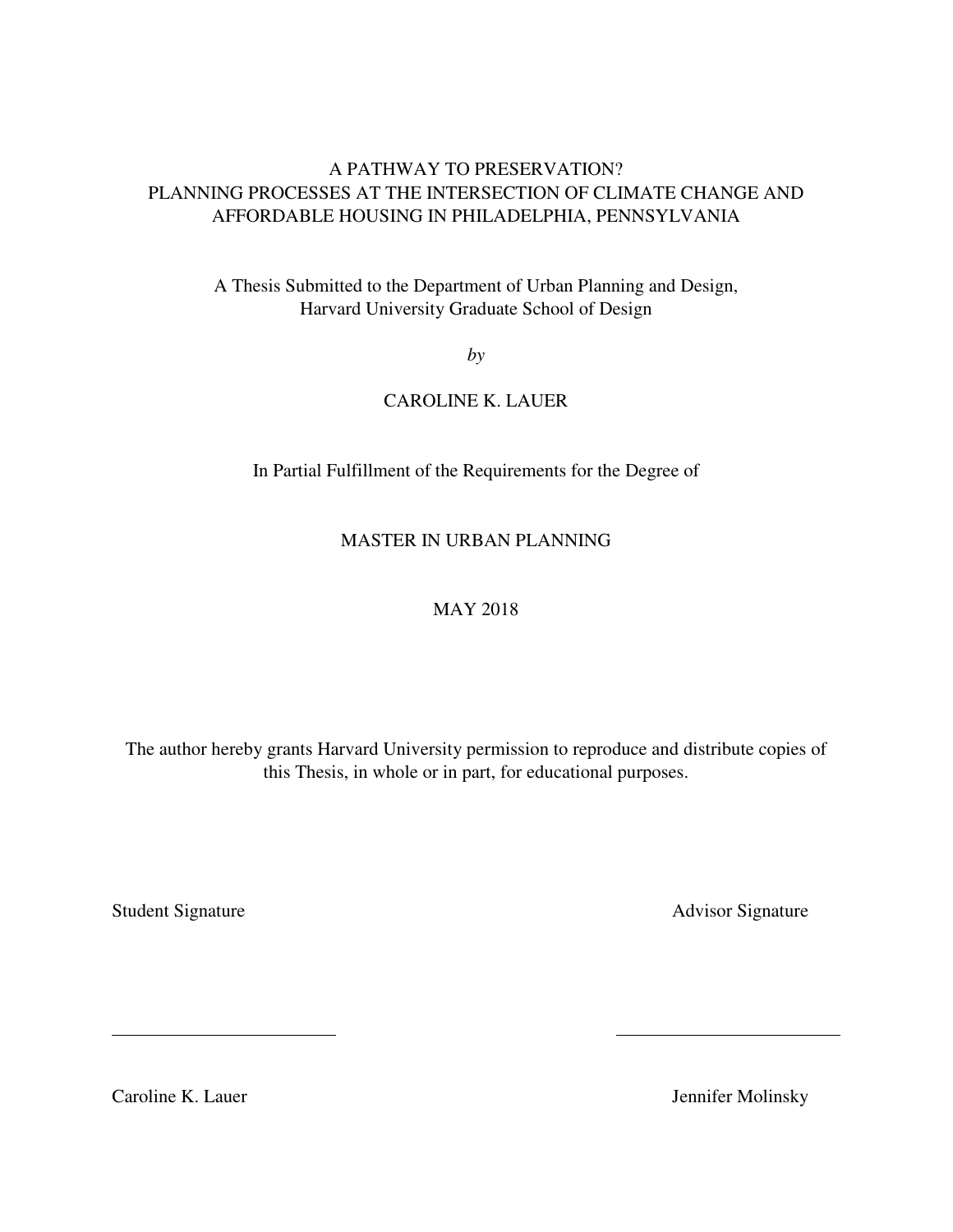### **ABSTRACT**

Cities across the United States have been actively planning for climate change for 20 years, but equity considerations, such as climate investments' impact on disadvantaged communities, have often been overlooked or ignored in the broader climate planning process. Most recently, scholars studying climate planning and its effects have identified the following questions for areas of future research: What policies have local municipal agencies developed that specifically benefit disadvantaged communities? Under what conditions do they develop and implement these proposals?

 The Philadelphia Energy Authority's Philadelphia Energy Campaign (PEC) is an unlikely success story of a municipal climate initiative prioritizing the needs of its marginalized residents by preserving affordable housing through energy policy. Under what conditions did the Philadelphia Energy Campaign become an affordable housing initiative? What are the implications for other municipalities who wish to create programming at the nexus of equity and environment? Applying John Kingdon's multiple streams theory highlights that while the PEC is novel, it is not the result of unprecedented strategies. Rather, the multiple streams analysis elucidates the power of capitalizing on traditional community development tools, such as stakeholder engagement and identifying the appropriate champion to lead the effort, suggesting that the silos separating energy and housing are not impermeable.

While this research has important implications for practitioners and academics alike, other questions about the future of the Campaign remain unanswered, including, but not limited to: Will the results of the Campaign reflect its commitment to equity? Will there be unintended consequences from the Campaign's investments?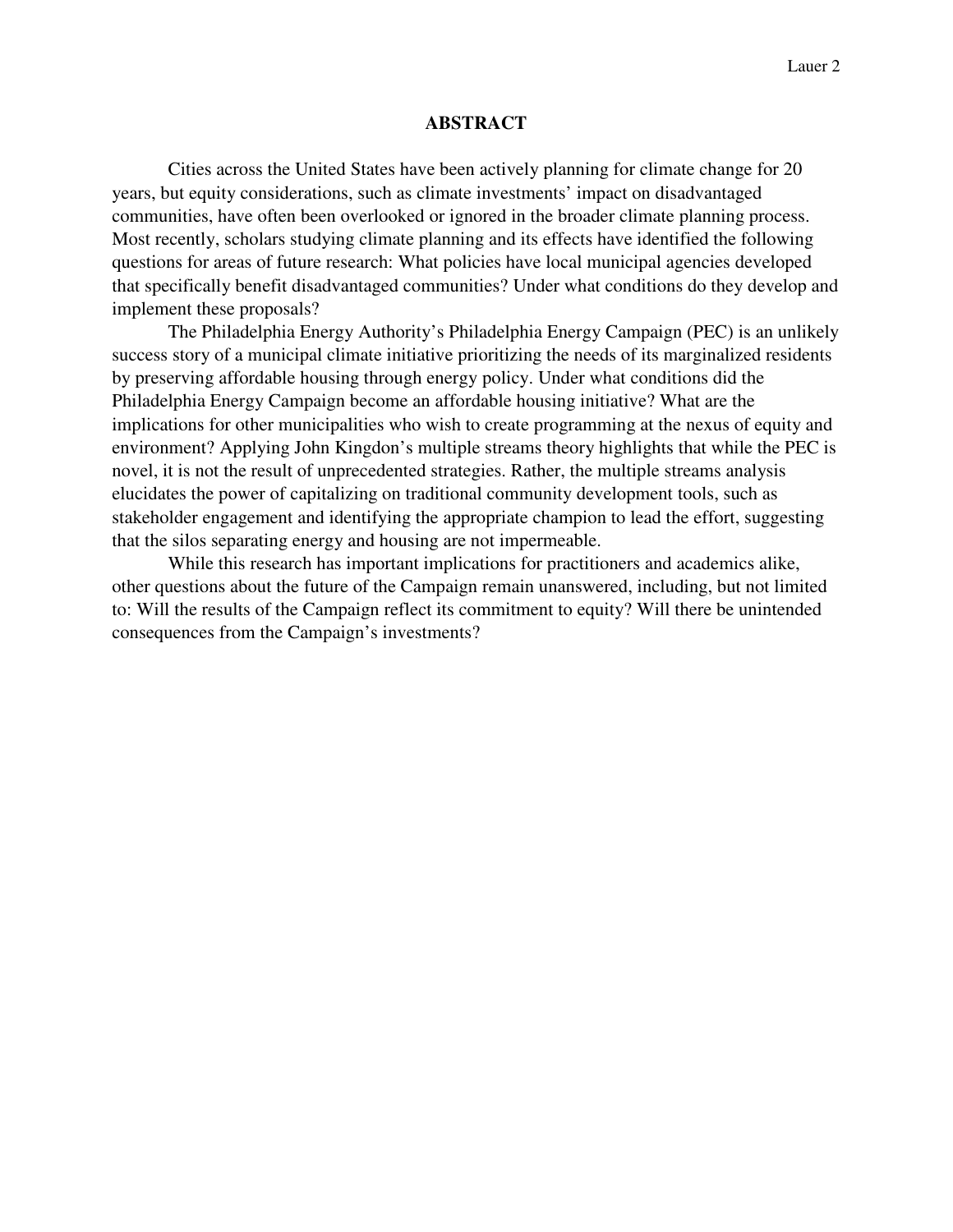## **ACKNOWLEDGMENTS**

I wish to express my sincere gratitude to those who made this project possible:

To my advisor, Dr. Jennifer Molinsky, for providing countless hours of advice and guidance throughout the year. Thank you for pushing me and always asking me, "What is this a case of?"

To the Joint Center for Housing Studies at Harvard University, for supporting this research with critical funding.

To Sarah June, for asking the hard questions and being a rock of support.

Finally, to my mother, Maureen Foley, and my brother, Patrick Lauer, for being the foundation for all of my work and a constant source of inspiration and love.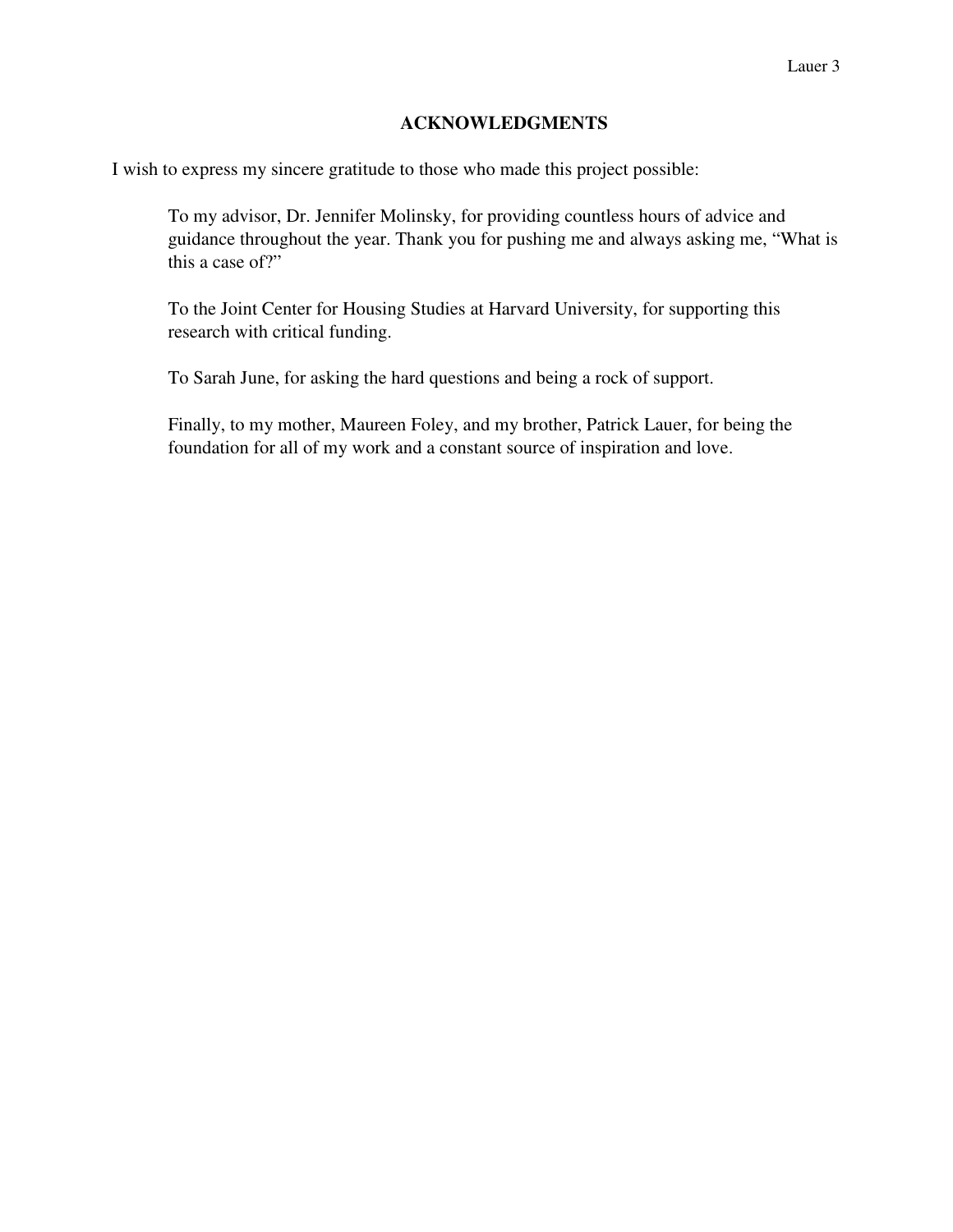# **CONTENTS**

| CONTEXT: THE ORIGIN OF THE PHILADELPHIA ENERGY AUTHORITY AND |  |
|--------------------------------------------------------------|--|
|                                                              |  |
| ANALYSIS: APPLYING KINGDON'S MULTIPLE STREAMS FRAMEWORK  22  |  |
|                                                              |  |
|                                                              |  |
|                                                              |  |
|                                                              |  |
|                                                              |  |
|                                                              |  |
|                                                              |  |
|                                                              |  |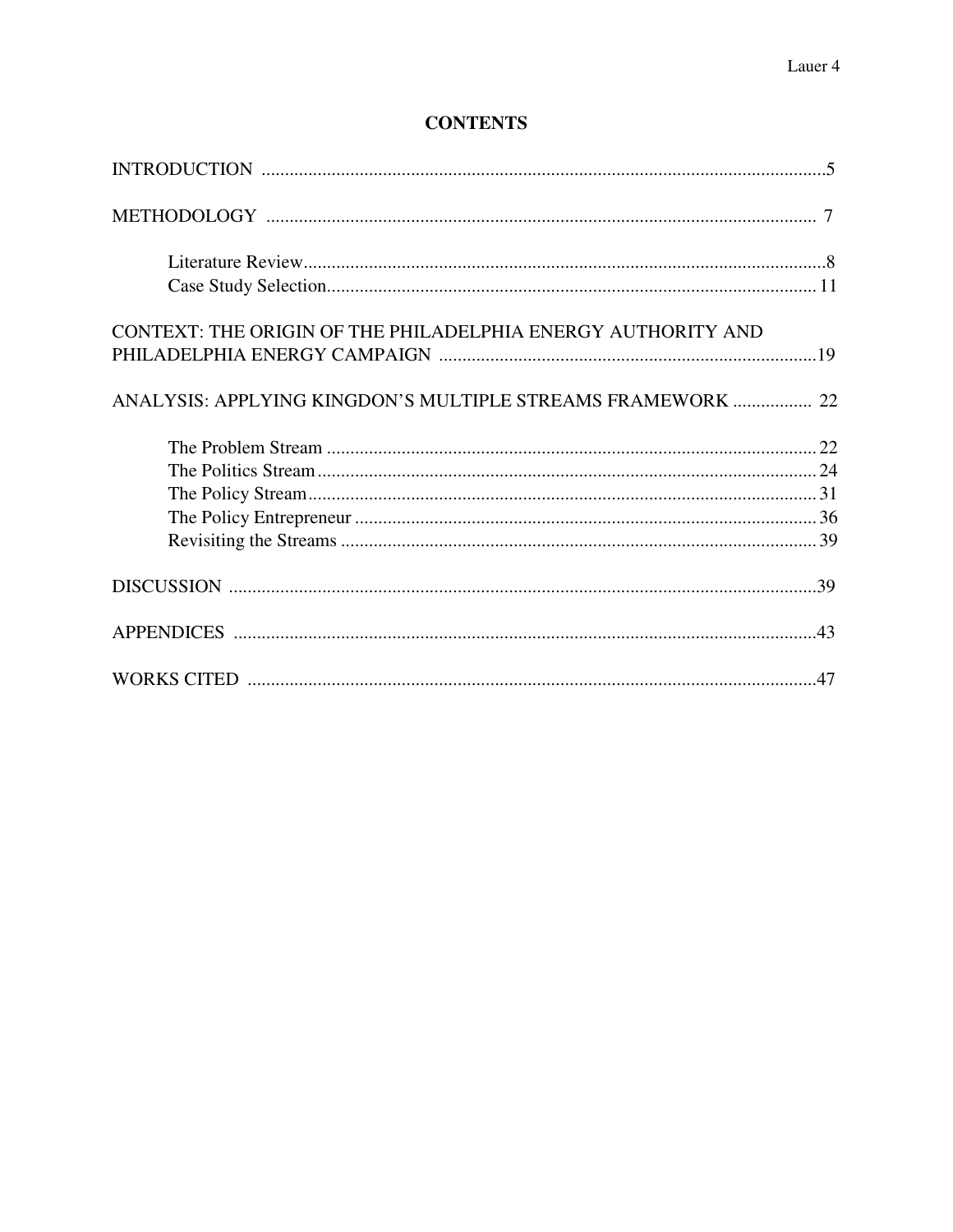### **INTRODUCTION**

Cities across the United States have been actively planning for climate change for twenty years, but equity considerations, such as climate investment's impact on disadvantaged communities, have often been overlooked or ignored in the broader climate planning process.<sup>[1](#page-4-0)</sup> Most recently, scholars studying climate planning and its effects have noted the importance of researching case studies that prioritize the interests of marginalized groups and have identified the following questions for future research: What policies have local municipal agencies developed that specifically benefit disadvantaged communities? Under what conditions do they develop and implement these proposals?<sup>[2](#page-4-1)</sup>

The Philadelphia Energy Campaign was selected as a case study to research these questions after filtering the 25 largest metropolitan areas for cities with sustainability and climate action plans that addressed housing and energy concerns in tandem. Philadelphia and the PEC were ultimately selected from three finalists (San Francisco, New York, and Philadelphia) because of its city-state relationship. Whereas San Francisco and New York have strong state support, the City of Philadelphia leads the program entirely from the municipal level. Utilizing existing literature, findings from key-informant interviews, and analysis of existing planning documents, this thesis answers the following questions: Under what conditions did the Philadelphia Energy Campaign become an affordable housing initiative? What are the implications of its creation for other municipalities?

<span id="page-4-0"></span> $1$  Over 1200 cities, towns, and counties are currently members of the International Council for Local Environmental Initiatives (ICLEI) – Local Governments for Sustainability. ICLEI supports these governments to measure their carbon emissions, plan to mitigate and adapt, and record process.

Melissa Checker, "Wiped Out by the 'Greenwave': Environmental Gentrification and the Paradoxical Politics of Urban Sustainability"

<span id="page-4-1"></span><sup>&</sup>lt;sup>2</sup> Shi et al., "Roadmap towards Justice in Urban Climate Adaptation Research."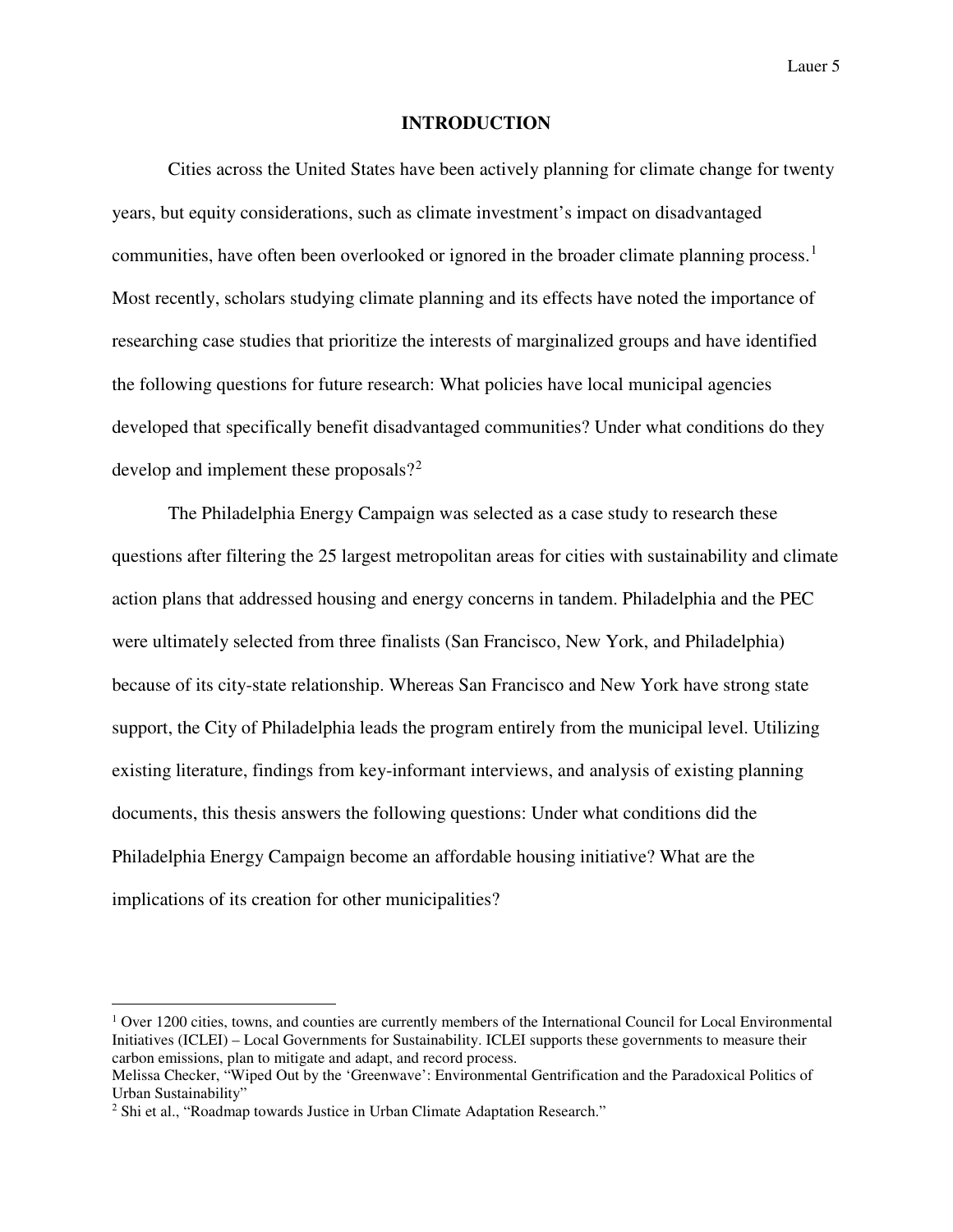The Philadelphia Energy Authority's (PEA) Philadelphia Energy Campaign (PEC) is an unlikely success story of a municipal climate initiative prioritizing the needs of its low-income and minority residents, transcending the disconnect between equity and environment by addressing affordable, safe housing through energy policy. The PEA was created in 2010 and launched the Campaign, its primary focus, in 2016 with the arrival of current executive director Emily Schapira.<sup>[3](#page-5-0)</sup> While City Council originally created the PEA to reduce energy use and increase local energy generation, the Energy Authority now finds itself in an unusual and surprising position: at the head of one of Philadelphia's leading efforts to preserve existing affordable housing. Schapira's strong personal mission to alleviate poverty through energy policy and programming heavily influenced the creation of the Campaign, as did a variety of other factors such as how excess energy consumption was perceived as a problem and the political landscape in Philadelphia.

Situated in a state that lacks robust climate mitigation and affordable housing strategies, Philadelphia's municipal-led PEC provides a model for other progressive cities interested in pursuing similar objectives without the support of their state government. By applying Kingdon's multiple streams theory to the creation of the PEC, it becomes clear that the silos separating climate and equity in the planning processes can be overcome with basic planning tools such as stakeholder engagement and identifying an advocate to champion the initiative. Additionally, it responds to a broader academic conversation on the integration of equity and climate change, countering the argument that climate mitigation initiatives neglect their associated equity implications and that equity advancements are secondary in initiatives that claim to benefit all or satisfy multiple objectives.

<span id="page-5-0"></span><sup>3</sup> Philadelphia Energy Authority, "About PEA."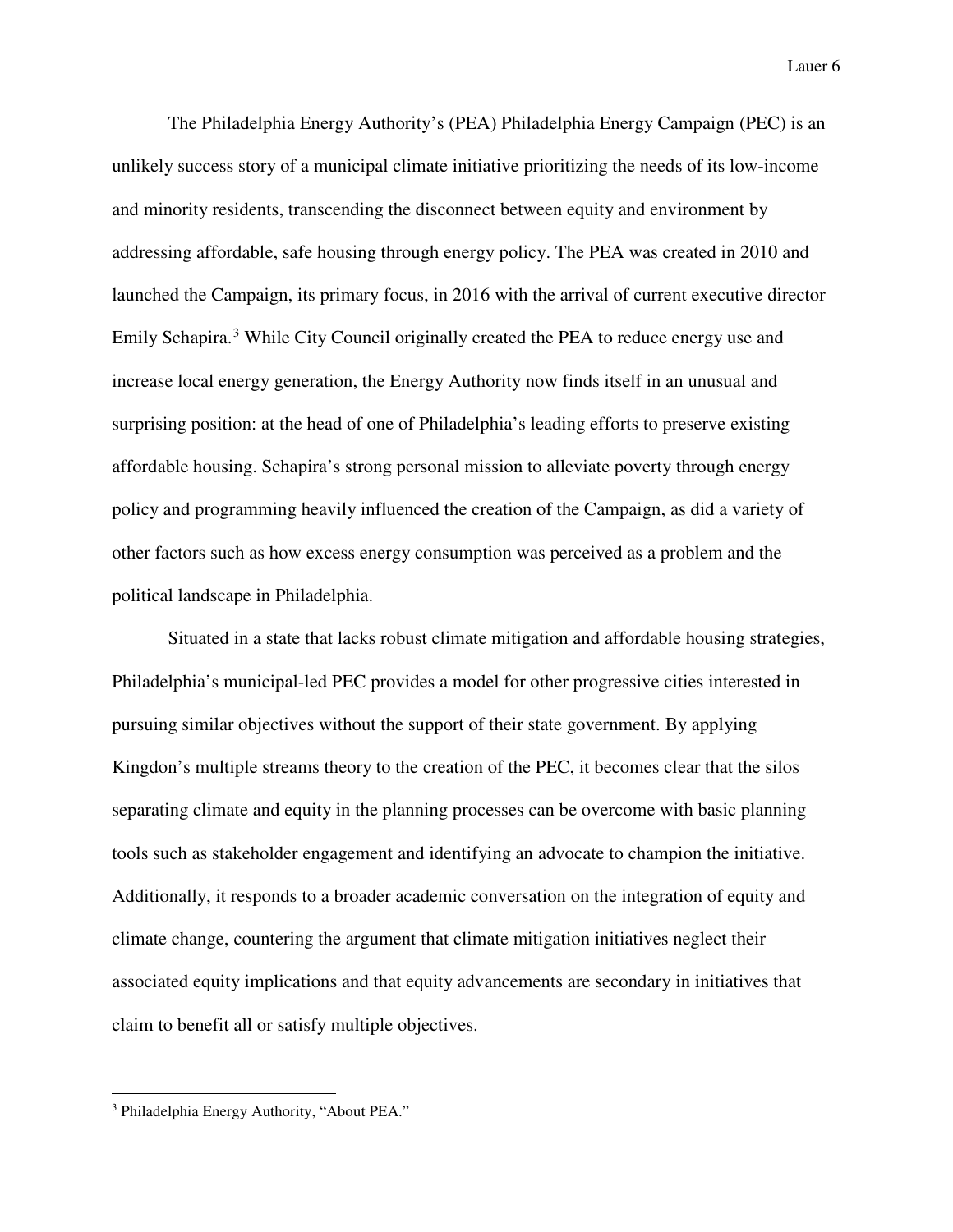### **METHODOLOGY**

This research combines existing literature, findings from 20 semi-structured interviews conducted in Philadelphia in January and February of 2018, and analysis of existing planning documents from the City of Philadelphia.<sup>[4](#page-6-0)</sup> Interviewees represented a diverse array of perspectives within housing and energy in Philadelphia, both affiliated and unaffiliated with the Campaign. The individuals were initially identified through PEA materials and related news coverage, and later through snowball sampling. I asked interviewees similar open-ended questions about the creation of the Campaign, its explicit focus on equity, and the relationships amongst various partners and related groups.<sup>[5](#page-6-1)</sup> Questions ranged from, "How were coalitions" built prior to the announcement of the PEC?" to "Do you believe all partners share a common vision of success for the PEC?" A complete list of interview questions is located in Appendix 2.

With NVivo software, I took an inductive "open coding" approach to analyzing the interview transcripts and notes, reading them and noting down common themes and concepts that interviewees themselves used.<sup>[6](#page-6-2)</sup> In repeated readings, I used a more deductive approach, grouping specific quotes under these initial categories and then connecting them with the existing literature and theoretical framework. Finally, I conducted a basic statistical analysis to measure the frequency with which key themes and words were mentioned during the interviews. In addition to key informant interviews, I conducted plan analysis to situate the Campaign within a broader Philadelphia planning context. Using a similar analytical approach, I reviewed the

<span id="page-6-0"></span><sup>4</sup> See Appendix 1 for a list of organizations that participated in interviews.

<span id="page-6-1"></span><sup>5</sup> See Appendix 2 for a list of questions asked in the semi-structured interviews.

<span id="page-6-2"></span><sup>6</sup> Michael Quinn Patton, *Qualitative Research and Evaluation Methods*.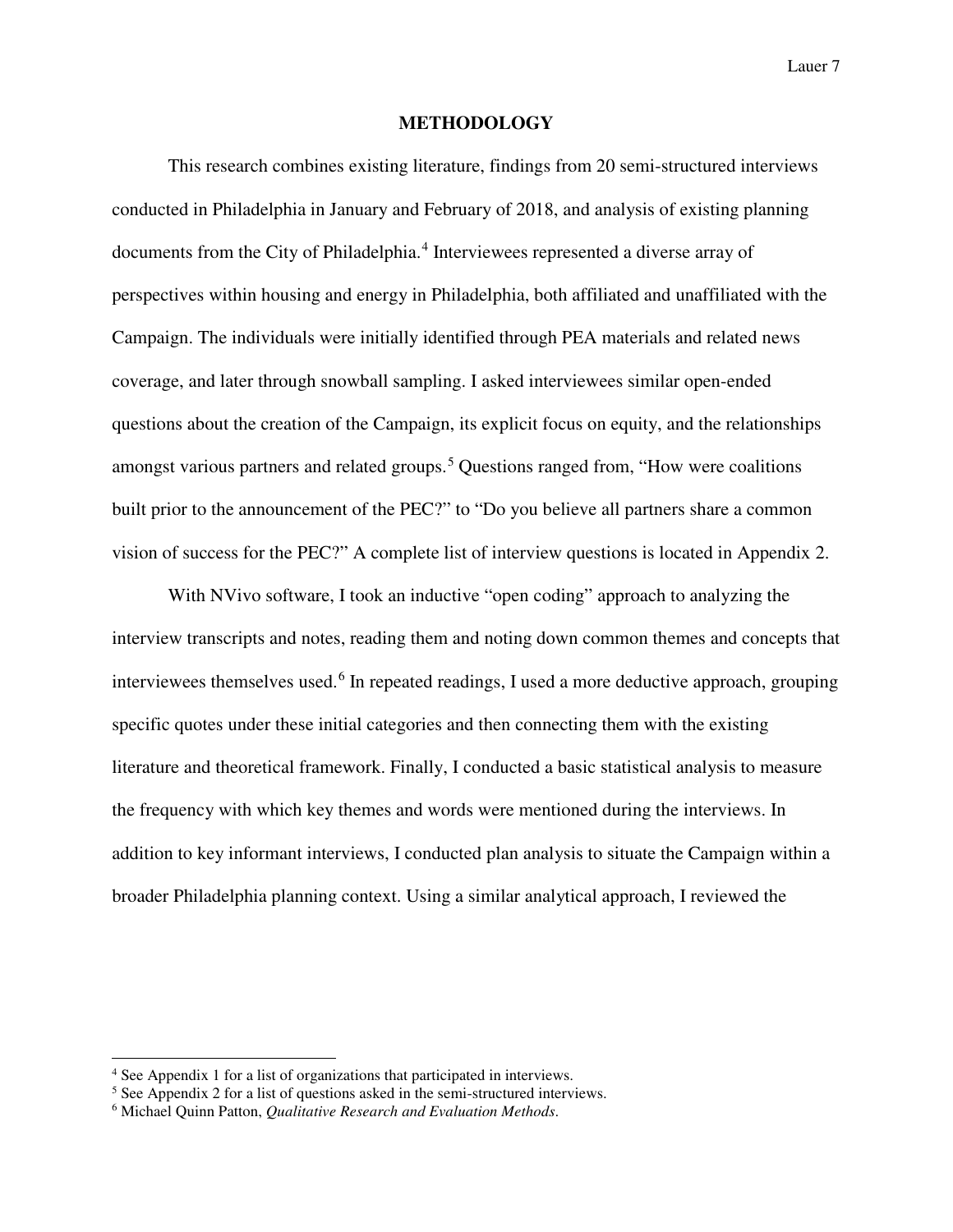following plans: Philadelphia 2035: Citywide Vision, Greenworks Sustainability Plan 2009 – 2015, Greenworks Sustainability Plan 2016, and Municipal Energy Master Plan.<sup>[7](#page-7-0)</sup>

### **Literature Review**

A review of the existing literature in the fields of environmental gentrification and public policymaking was completed prior to beginning case study research. Environmental gentrification literature was studied to gain a better understanding of the relationship between equity and environment, and it highlighted the surprising and unusual nature of the PEC, prompting an examination of public policymaking literature to understand how and why it was created.

### *Environmental Gentrification*

 $\overline{a}$ 

 Environmental gentrification is defined as the displacement of low-income and marginalized residents that results from the implementation of sustainability initiatives.<sup>[8](#page-7-1)</sup> Scholars studying environmental gentrification argue that climate planning views itself as a politically neutral approach to solving environmental problems. Environmental gentrification scholars posit that no environmental intervention is politically neutral, and they critique sustainability initiatives' promise to deliver economic, environmental, and social benefits for all. Instead, they argue that economic interests dominate and threaten to "subsume planning decisions into market-based greenwashing" that exclude the interests of low-income and marginalized populations.<sup>[9](#page-7-2)</sup>

<span id="page-7-0"></span><sup>7</sup> City of Philadelphia, "Philadelphia 2035: Citywide Vision"; City of Philadelphia Office of Sustainability, "Greenworks Sustainability Plan 2009 - 2015"; City of Philadelphia Office of Sustainability, "Greenworks: A Vision for a Sustainable Philadelphia"; City of Philadelphia, "Municipal Energy Master Plan for the Built Environment."

<span id="page-7-1"></span><sup>8</sup> Melissa Checker, "Wiped Out by the 'Greenwave': Environmental Gentrification and the Paradoxical Politics of Urban Sustainability"; Hamil Pearsall and Isabelle Anguelovski, "Contesting and Resisting Environmental Gentrification: Responses to New Paradoxes and Challenges for Urban Environmental Justice."

<span id="page-7-2"></span><sup>9</sup> Hamil Pearsall and Isabelle Anguelovski, "Contesting and Resisting Environmental Gentrification: Responses to New Paradoxes and Challenges for Urban Environmental Justice."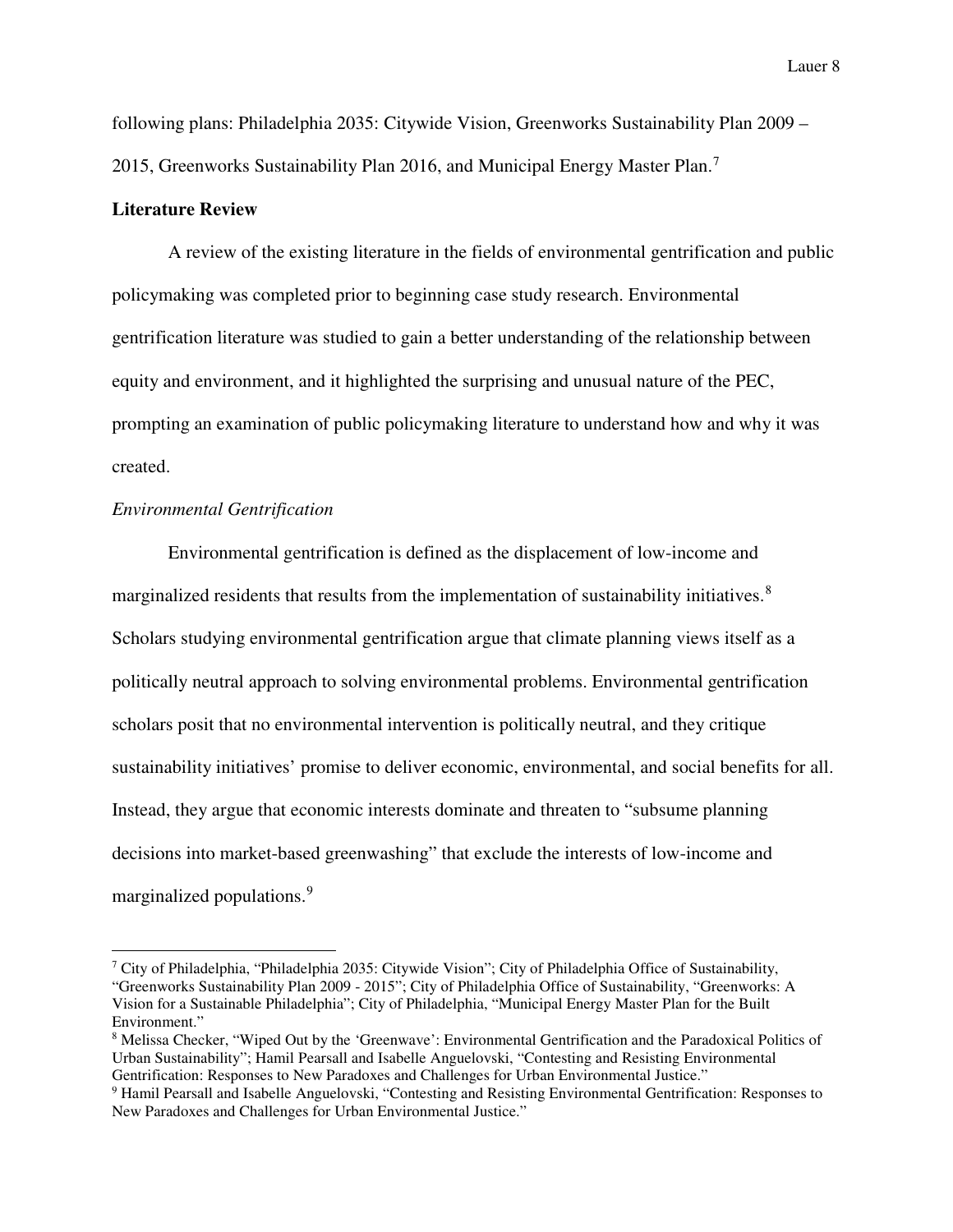Over the past decade, research has delved into the displacement effects and broader repercussions of carbon emission and energy taxes<sup>[10](#page-8-0)</sup>, brownfield removal<sup>[11](#page-8-1)</sup>, green space creation<sup>[12](#page-8-2)</sup>, park restoration projects<sup>[13](#page-8-3)</sup>, bike lane infrastructure<sup>[14](#page-8-4)</sup>, smart growth development<sup>[15](#page-8-5)</sup>, eco-districts<sup>[16](#page-8-6)</sup>, and healthy food stores<sup>[17](#page-8-7)</sup>. Many of these studies have found that "green" initiatives "reinforce existing power relations and deliver little to the marginalized and vulnerable populations who would benefit the most from a sustainable future – and who have long fought for increased access to environmental goods and services."<sup>[18](#page-8-8)</sup> There has been little attention, however, on climate planning efforts that have explicitly addressed equity concerns. In an article surveying the existing work on the topic, "Roadmap towards justice in urban climate adaptation research," Linda Shi and others identify theoretical and empirical research needs moving forward. Their roadmap concludes with a series of research questions, including: "What policies have local municipal agencies developed that specifically benefit disadvantaged communities, and under what conditions do they develop and implement these proposals?"[19](#page-8-9) This research begins to answer the questions posed by Shi by examining the creation of the Philadelphia Energy Campaign.

<span id="page-8-3"></span><sup>13</sup> Vigdor, "Does Environmental Remediation Benefit the Poor?"

l

<span id="page-8-0"></span><sup>&</sup>lt;sup>10</sup> Milena Buchs, Nicholas Bardsley, and Sebastian Duwe, "Who Bears the Brunt? Distributional Effects of Climate Change Mitigation Policies."

<span id="page-8-1"></span><sup>&</sup>lt;sup>11</sup> Adam Eckerd, "Cleaning Up Without Clearing Out? A Spatial Assessment of Environmental Gentrification"; H. Spencer Banzhaf and Eleanor McCormick, "Moving Beyond Cleanup: Identifying the Crucibles of Environmental Gentrification."

<span id="page-8-2"></span><sup>&</sup>lt;sup>12</sup> Hamil Pearsall and Isabelle Anguelovski, "Contesting and Resisting Environmental Gentrification: Responses to New Paradoxes and Challenges for Urban Environmental Justice."

<span id="page-8-4"></span><sup>&</sup>lt;sup>14</sup> Melissa Checker, "Wiped Out by the 'Greenwave': Environmental Gentrification and the Paradoxical Politics of Urban Sustainability."

<span id="page-8-5"></span><sup>&</sup>lt;sup>15</sup> Sarah Dooling, "Ecological Gentrification: A Research Agenda Exploring Justice in the City."

<span id="page-8-6"></span><sup>&</sup>lt;sup>16</sup> Joan Fitzgerald and Jennifer Lenhart, "Eco-Districts: Can They Accelerate Urban Climate Planning?"

<span id="page-8-7"></span><sup>&</sup>lt;sup>17</sup> Melissa Checker, "Wiped Out by the 'Greenwave': Environmental Gentrification and the Paradoxical Politics of Urban Sustainability."

<span id="page-8-8"></span><sup>&</sup>lt;sup>18</sup> Hamil Pearsall and Isabelle Anguelovski, "Contesting and Resisting Environmental Gentrification: Responses to New Paradoxes and Challenges for Urban Environmental Justice."

<span id="page-8-9"></span><sup>&</sup>lt;sup>19</sup> Linda Shi et al., "Roadmap towards Justice in Urban Climate Adaptation Research."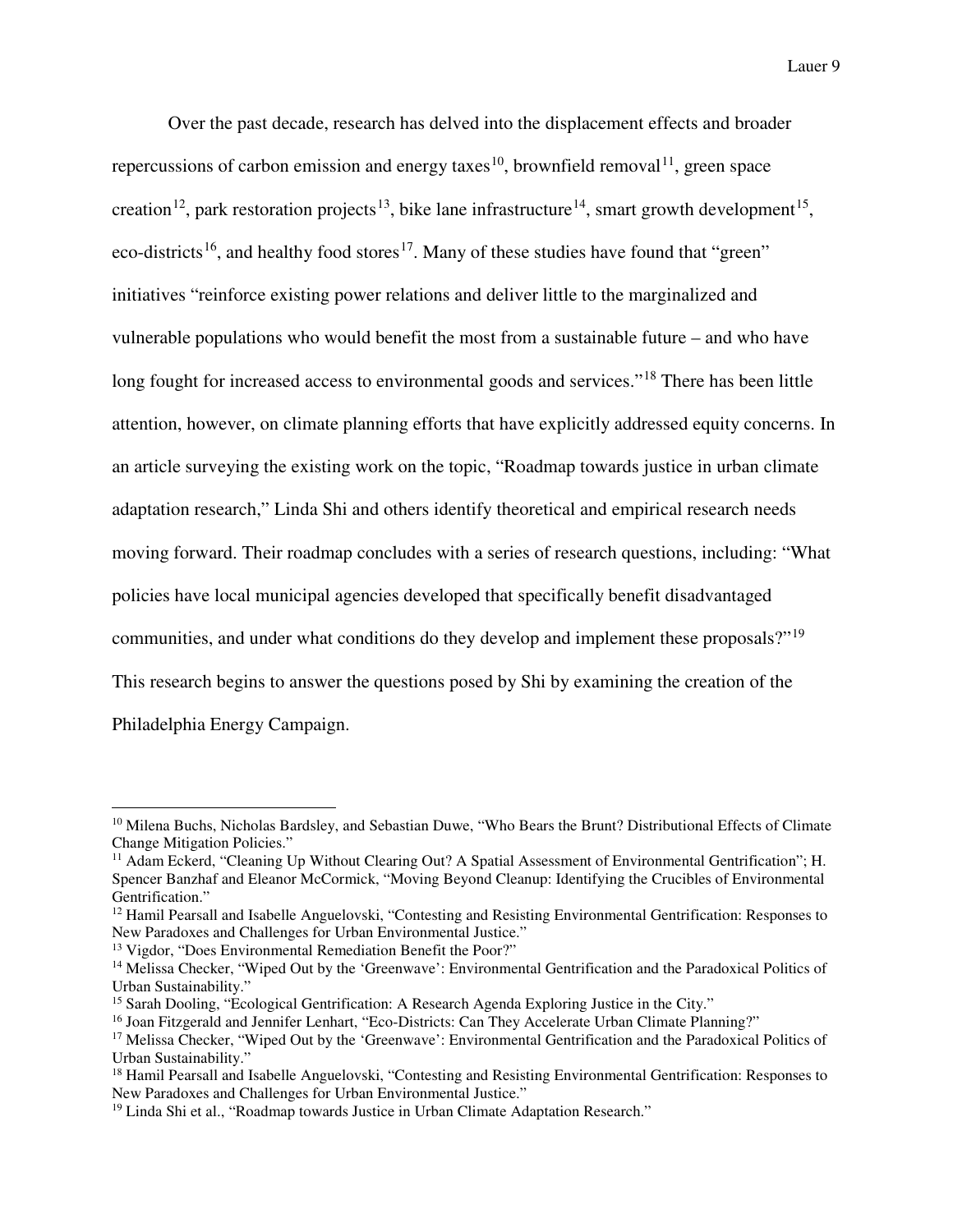## *Public Policymaking Theory*

 There is a robust literature on how policy change happens and how policy is created, including several global theories such as punctuated equilibrium theory, policy windows theory, advocacy coalition theory, power elites theory, and regime theory. In different ways, these theories have attempted to "untangle beliefs and assumptions about the inner workings of the policy making process and identify causal connections supported by research to explain how and why a change may or may not occur."<sup>[20](#page-9-0)</sup> Given its comprehensive understanding of the various forces that lead to policy creation, John Kingdon's multiple streams, or "policy window" theory best captured the ongoing dynamics in Philadelphia. Kingdon identifies three streams of the policy making process: problem, policy, and politics, and argues that policy change occurs during a "window of opportunity" when advocates can connect two or more streams of the policy process.[21](#page-9-1) The problem stream is how social conditions have become defined as "a problem" to policy makers, including "the problem's attributes, status, degree of social consciousness of the issue, and whether the problem is perceived as solvable with clear alternatives."<sup>[22](#page-9-2)</sup> A second stream, policies, represents the policy "solutions" that have been generated to address the problems, and the final stream in Kingdon's theory is politics. Political factors, such as public opinion, interest from community organizations and other advocates, and elected official turnover comprise the politics stream.<sup>[23](#page-9-3)</sup>

Within this framework and its streams are several underlying assumptions, most important of which are that the way the problem is defined is critical to whether a problem is placed on the agenda and that "problem definition has a value or emotional component; values

<span id="page-9-0"></span><sup>&</sup>lt;sup>20</sup> Sarah Stachowiak, "Pathways to Change: 10 Theories to Inform Advocacy and Policy Change Efforts," 1–2.

<span id="page-9-1"></span><sup>21</sup> John Kingdon, *Agendas, Alternatives, and Public Policies*.

<span id="page-9-2"></span><sup>&</sup>lt;sup>22</sup> Sarah Stachowiak, "Pathways to Change: 10 Theories to Inform Advocacy and Policy Change Efforts," 7.

<span id="page-9-3"></span><sup>23</sup> John Kingdon, *Agendas, Alternatives, and Public Policies*.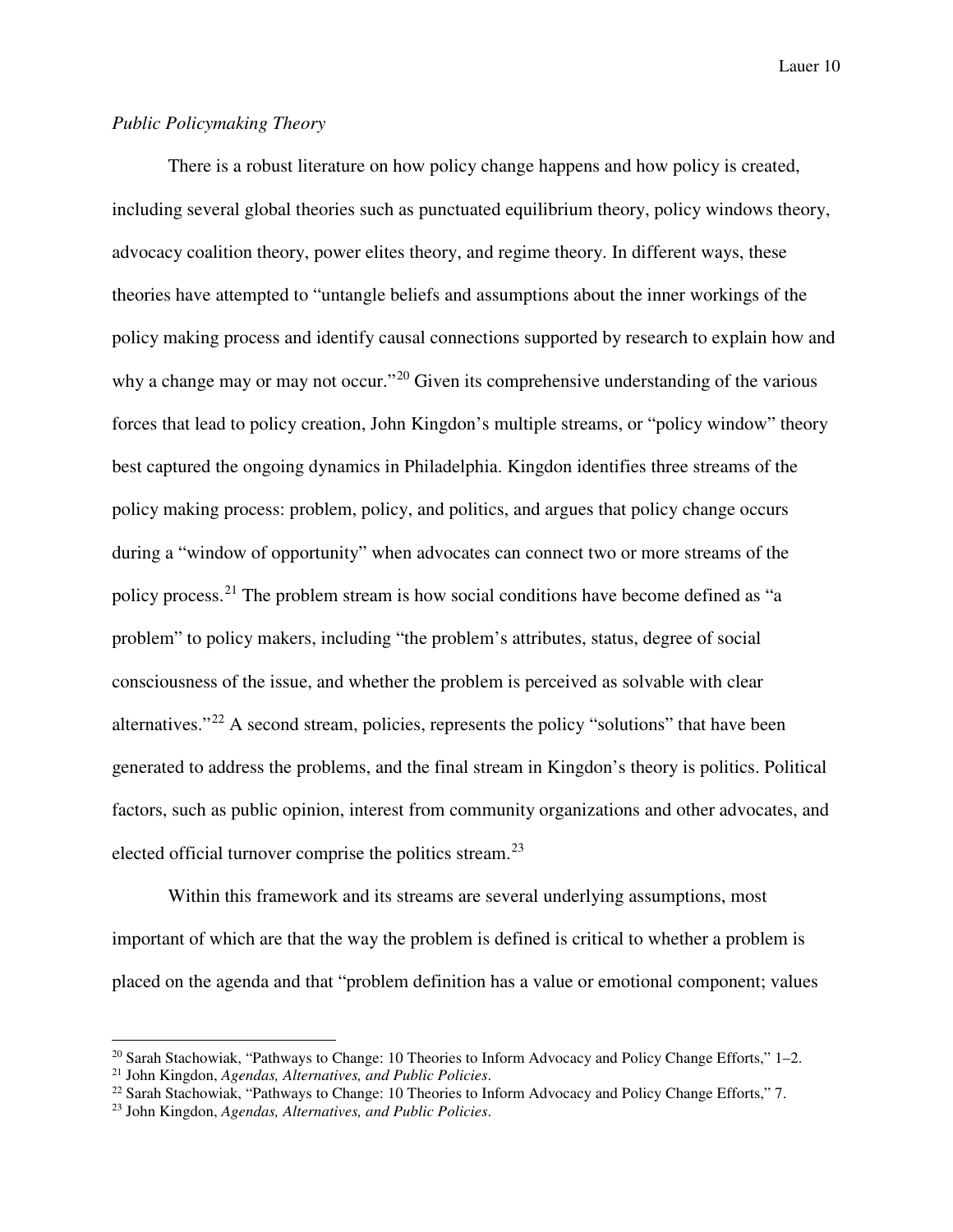and beliefs guide decisions about which conditions are perceived as problems."[24](#page-10-0) The policy window framework also underscores the importance of a strong "policy entrepreneur" or "policy advocate," who can act when the window is open. They can couple policy streams, recognize open windows, and take advantage of opportunities, but in order to do so they must "possess knowledge, time, relationships, and good reputations."[25](#page-10-1) Kingdon's theory has been cited over 20,000 times and has been used to explain policy change in a wide array of fields. $26$ 

### **Case Study Selection**

The paradigmatic case study of the Philadelphia Energy Campaign in Philadelphia, PA began after filtering the 25 largest metropolitan areas for cities that had published sustainability and climate action plans and developed programs to address housing and energy concerns simultaneously. Three cities, San Francisco, New York, and Philadelphia fit these criteria. Ultimately, Philadelphia, specifically the PEC, was chosen as the case study because of its citystate relationship and its position as a Democratic, "blue" stronghold within a "purple" state. While San Francisco and New York City have two dynamic programs at the intersection of housing and energy, they are both heavily supported through state funding and strong Democratic leadership. Pennsylvania is led by Governor Tom Wolfe (D), but large Republican majorities control the State House (120 – 83) and State Senate (34 – 16).<sup>[27](#page-10-3)</sup> Philadelphia, therefore, is in a different situation from San Francisco and New York, and their city-state relationship is important when considering this work's generalizability to other city governments. With 36 current Republican governors who may be less willing to fund climate

<span id="page-10-0"></span><sup>24</sup> Sarah Stachowiak, "Pathways to Change: 10 Theories to Inform Advocacy and Policy Change Efforts," 7.

<span id="page-10-2"></span><span id="page-10-1"></span><sup>25</sup> Sarah Stachowiak, 7.

<sup>26</sup> A Google Scholar search result indicated that Kingdon's seminal book *Agendas, Alternatives, and Public Policies* was cited 20,116 times.

<span id="page-10-3"></span><sup>27</sup> State of Pennsylvania, "Pennsylvania House of Representatives"; State of Pennsylvania, "Pennsylvania State Senate."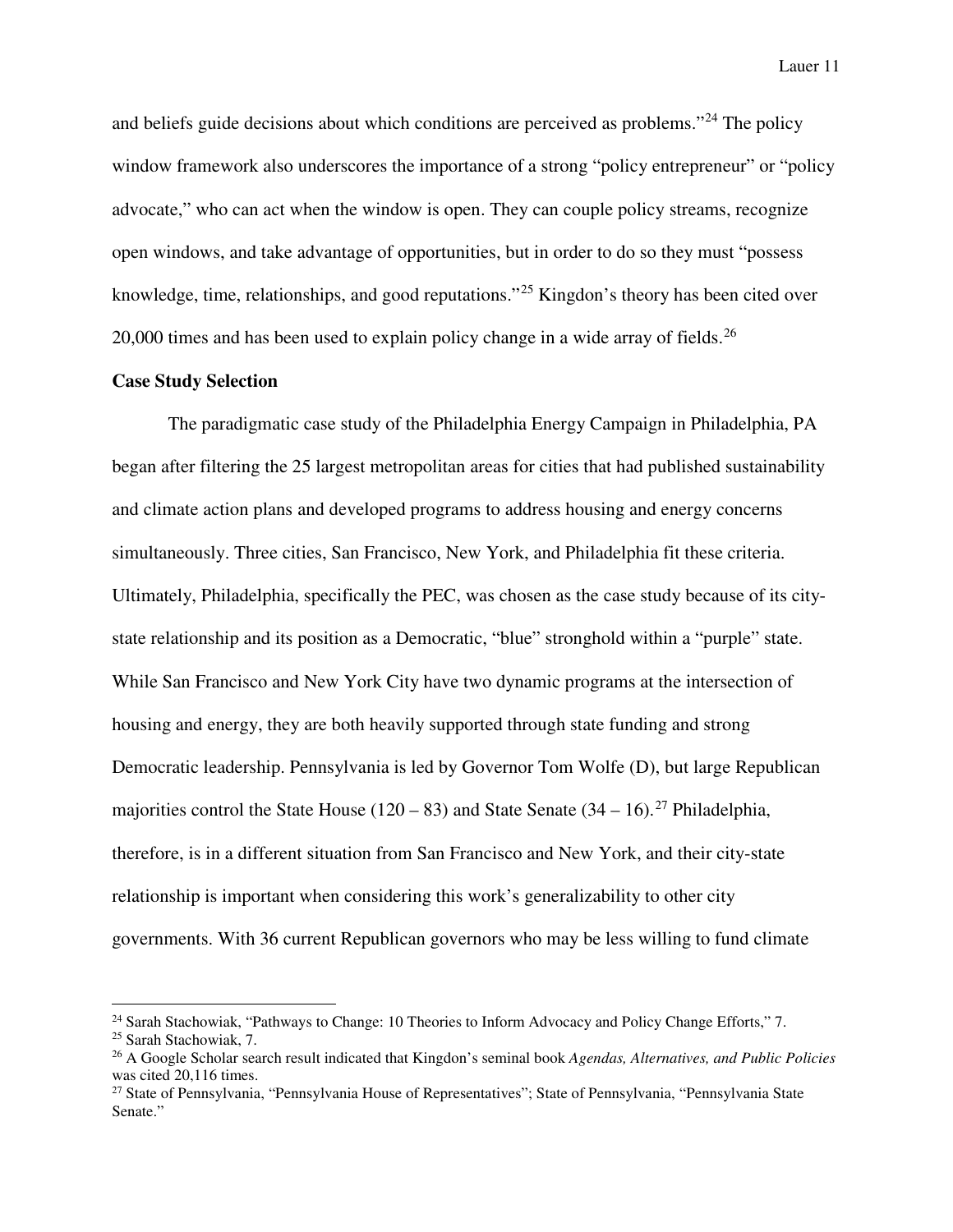related investments, programs that are driven by municipal governments are important examples to promote. $28$ 

An analysis of Philadelphia's demographics and housing stock showcase the PEC's prioritization of marginalized populations: preserving existing affordable housing is a critical and intractable issue facing low-income Philadelphians. With a poverty rate of 25.7%, the highest of the ten largest American cities, preserving affordable housing and reducing utility bills is of great import.[29](#page-11-1) Furthermore, 53.4% of Philadelphia's renters are cost burdened and 31% of Philadelphia's renters are severely cost burdened, respectively dedicating over 30% and 50% of their income to rent.<sup>[30](#page-11-2)</sup> Low-income renters are more likely to find themselves in older, more affordable units considered naturally occurring affordable housing (NOAH), an important component every city's affordable housing strategy. Nationally, only 25% of those who qualify for a housing subsidy receive it, leaving the remaining 75% to procure housing on the private market.<sup>[31](#page-11-3)</sup>

In Philadelphia, older housing is abundant but presents serious issues for low-income households. The city is known for its iconic rowhouses that comprise 70% of all housing units.<sup>[32](#page-11-4)</sup> Historical assets yet maintenance burdens, 75% of Philadelphia's rowhouses are older than 50 years old, leading to a variety of structural issues associated with age and deferred maintenance, such as leaking roofs and cracking walls, which bring cold drafts in the winter, hot air in the summer, and high utility bills throughout the year.<sup>[33](#page-11-5)</sup> According to the American Housing Survey,

<span id="page-11-0"></span><sup>28</sup> National Governors Association, "Current Governors."

<span id="page-11-1"></span><sup>&</sup>lt;sup>29</sup> Larry Eichel, "Philadelphia's Poor: Who They Are, Where They Live, and How That Has Changed."

<span id="page-11-2"></span><sup>&</sup>lt;sup>30</sup> Melissa Romero, "53 Percent of Philly Renters Are Cost-Burdened, Says New Report."

<span id="page-11-3"></span><sup>&</sup>lt;sup>31</sup> Joint Center for Housing Studies of Harvard University, "The State of the Nation's Housing."

<span id="page-11-4"></span><sup>&</sup>lt;sup>32</sup> "The Housing Challenge."

<span id="page-11-5"></span><sup>&</sup>lt;sup>33</sup> "Understanding the Need."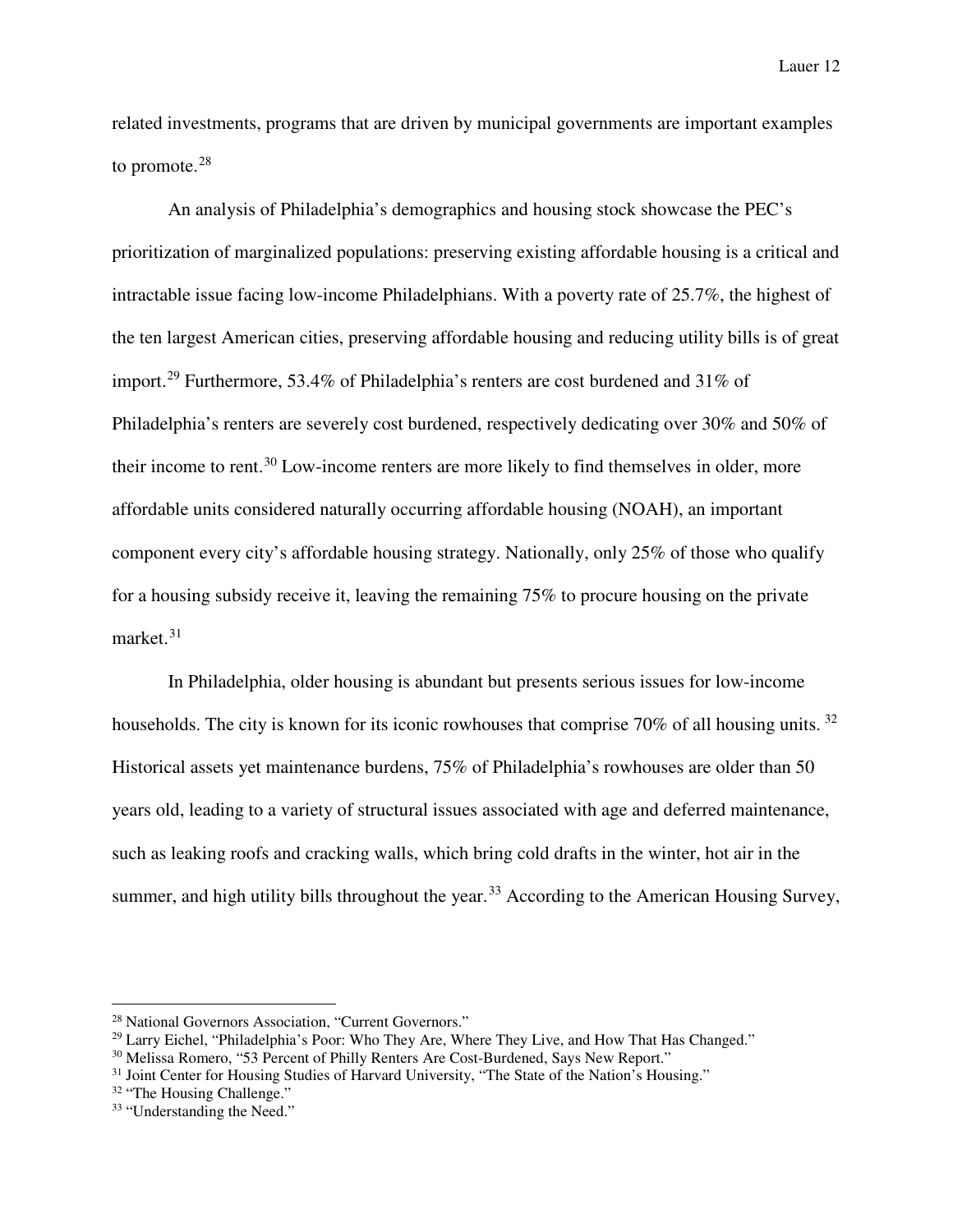Philadelphians experience higher rates of leaks, cracks in the floors and walls, and inadequate heating than the national average, as seen in Figure 1.

|                            | Philadelphia | <b>United States</b> |
|----------------------------|--------------|----------------------|
| Leaks                      | 35%          | 14%                  |
| Cracks in floors and walls | 13%          | 11%                  |
| Inadequate heating         | 11%          | 7%                   |

Figure 1: Housing Problems, Philadelphia vs. United States<sup>[34](#page-12-0)</sup>

These efficiency deficits are reflected in regional energy insecurity data on Mid-Atlantic urban households. 40% of families living below the poverty line reported facing energy insecurity, meaning they have "received a utility shut-off notice for failure to pay bills, foregone some basic necessity like food or medicine in order to pay utility bills, or opted to keep their home at an unhealthy temperature in order to reduce energy bills."<sup>[35](#page-12-1)</sup>

For low-income homeowners, maintenance challenges accompany these outsized utility bills. 38% of Philadelphia's homeowners earn less than \$35,000 a year, 42% of whom are generational homeowners that inherited the property (and likely deferred maintenance) from a family member.<sup>[36](#page-12-2)</sup> Half of these repairs can be made for less than \$10,000 but are still financially out of reach.<sup>[37](#page-12-3)</sup> Those who apply for assistance from the City have historically been rejected due to low credit scores or placed on a  $3 - 5$  year waiting list.<sup>[38](#page-12-4)</sup> Deferred maintenance issues

[https://factfinder.census.gov/faces/tableservices/jsf/pages/productview.xhtml?pid=AHS\\_2013\\_C05AO&prodType=t](https://factfinder.census.gov/faces/tableservices/jsf/pages/productview.xhtml?pid=AHS_2013_C05AO&prodType=table) [able](https://factfinder.census.gov/faces/tableservices/jsf/pages/productview.xhtml?pid=AHS_2013_C05AO&prodType=table) (2 May 2018).

<span id="page-12-0"></span><sup>34</sup> U.S. Census Bureau 2013 American Housing Survey; "Housing Problems – All Occupied Units (National, Philadelphia, PA)," generated by Caroline Lauer;

<span id="page-12-1"></span><sup>&</sup>lt;sup>35</sup> Alon Abramson, "Residential Energy Consumption Survey: Implications for Philadelphia."

<span id="page-12-2"></span><sup>&</sup>lt;sup>36</sup> "Understanding the Need."

<span id="page-12-3"></span><sup>&</sup>lt;sup>37</sup> "Understanding the Need."

<span id="page-12-4"></span> $38\,62\%$  of Philadelphia home repair loan applications were rejected from 2012 – 2014. The rejection rate of 62% is substantially higher than the national rate of 37% for that time period, and it is mostly attributable to low credit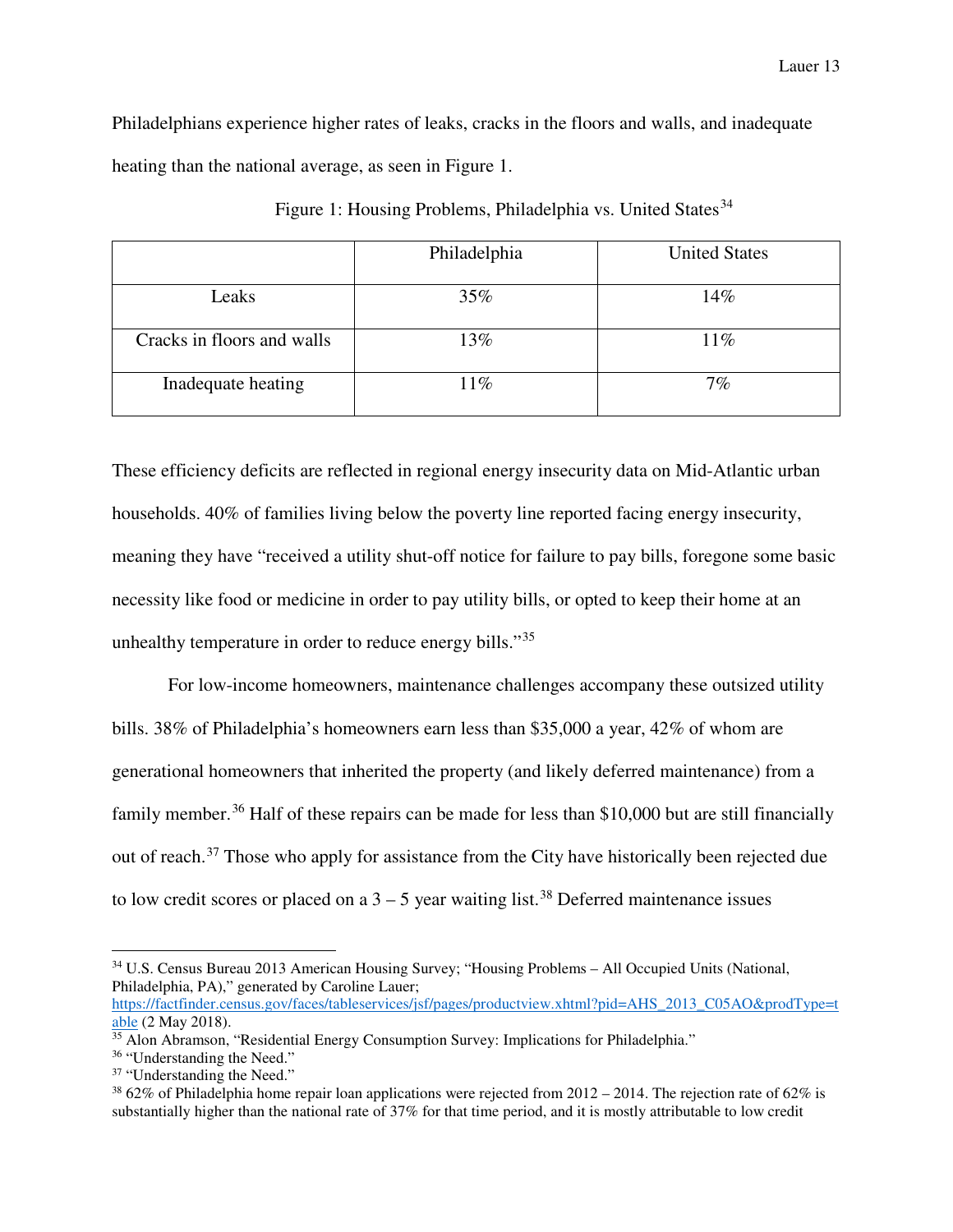continue to compound when property owners are unable to finance rehabilitating the property, posing a threat to healthy, safe housing and possibly forcing a homeowner to abandon the property. Given the attachment of one rowhouse to another, one structurally unsound unit poses a threat to the other households attached to it. The substandard housing conditions present in Philadelphia were made visible by a PEA-sponsored photo essay documenting home repair and affordability issues facing Philadelphians; a selection of photos are included in Figure 2. PEA hired local photographer Jordan Baumgarten to capture the images to "inform dignified, helpful policy and program ideas to improve the quality of life for all Philadelphians," and designed the PEC to respond to the challenges depicted and create programming to address them.<sup>[39](#page-13-0)</sup> The following photos depict energy efficiency and healthy housing concerns, such as windows covered in plastic, abundant mold, and crumbling ceilings, and they generate an intense, emotional response from the viewer.

scores. Half of Philadelphians have credit scores below 660. For more information, please see "Understanding the Need."

<span id="page-13-0"></span><sup>39</sup> Philadelphia Energy Authority, "Residential."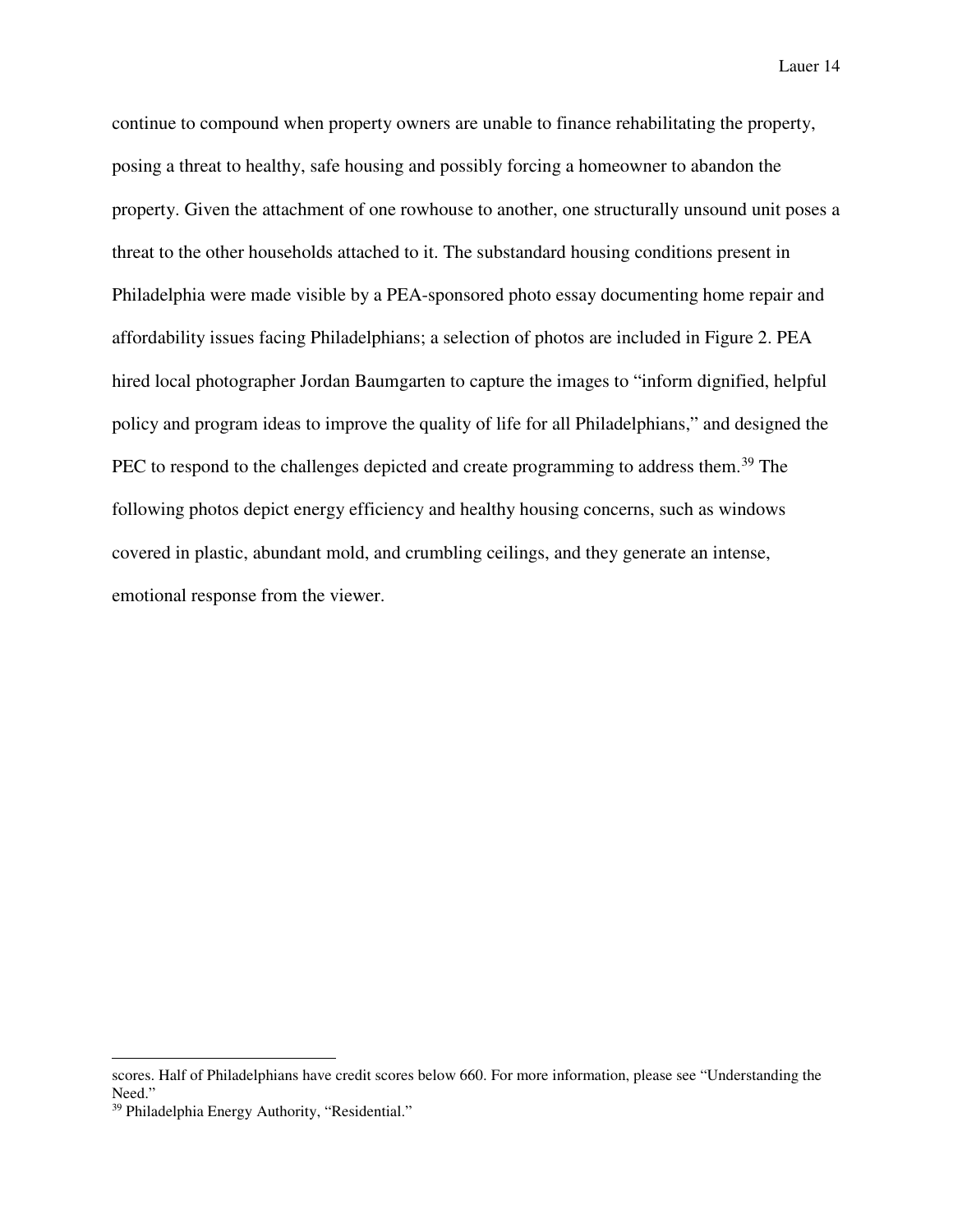<span id="page-14-0"></span>

Figure 2: Philadelphia Energy Campaign Photo Essay<sup>[40](#page-14-0)</sup>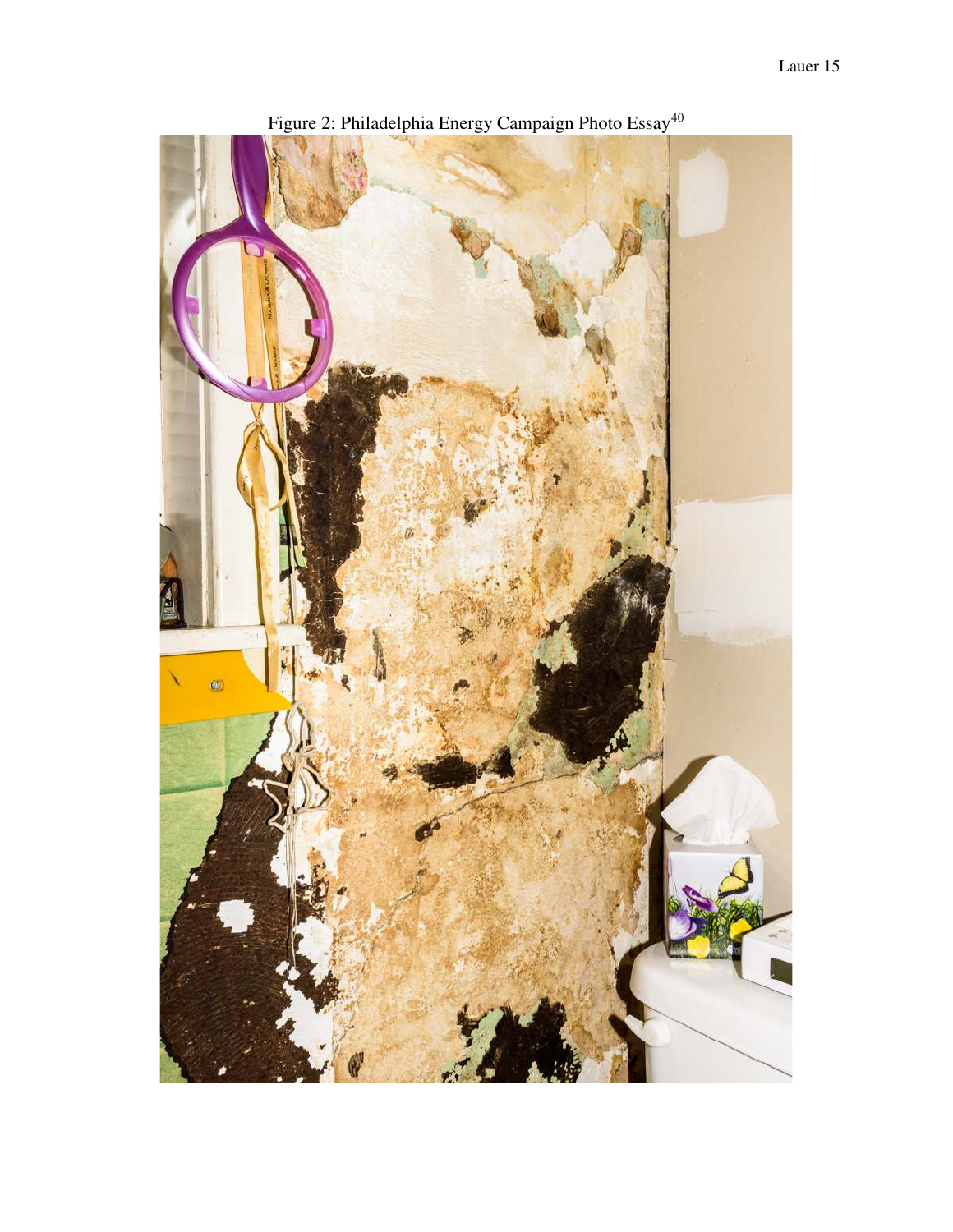



<sup>40</sup> All photos in Figure 2 credited to Jordan Baumgarten and printed with permission of Philadelphia Energy Authority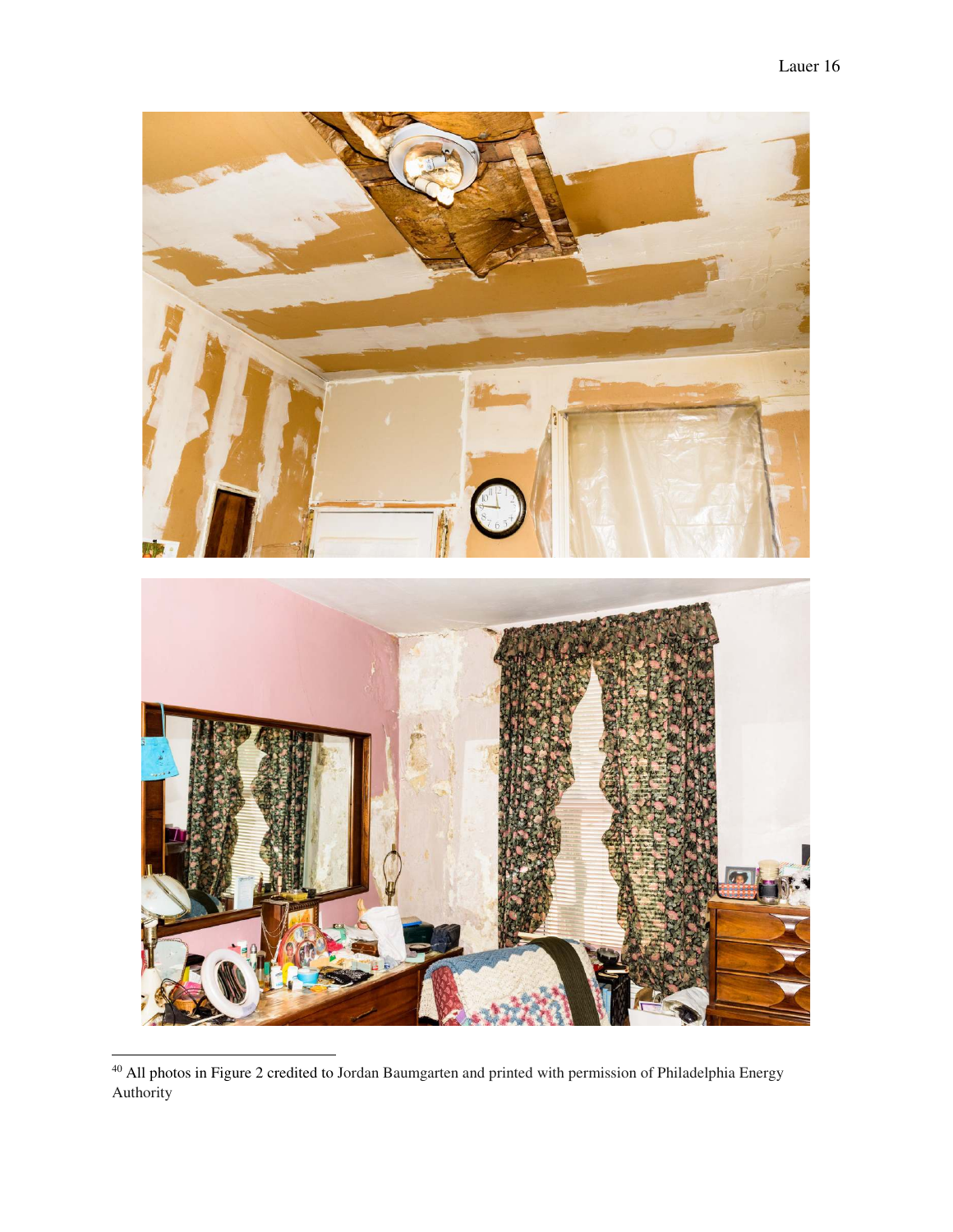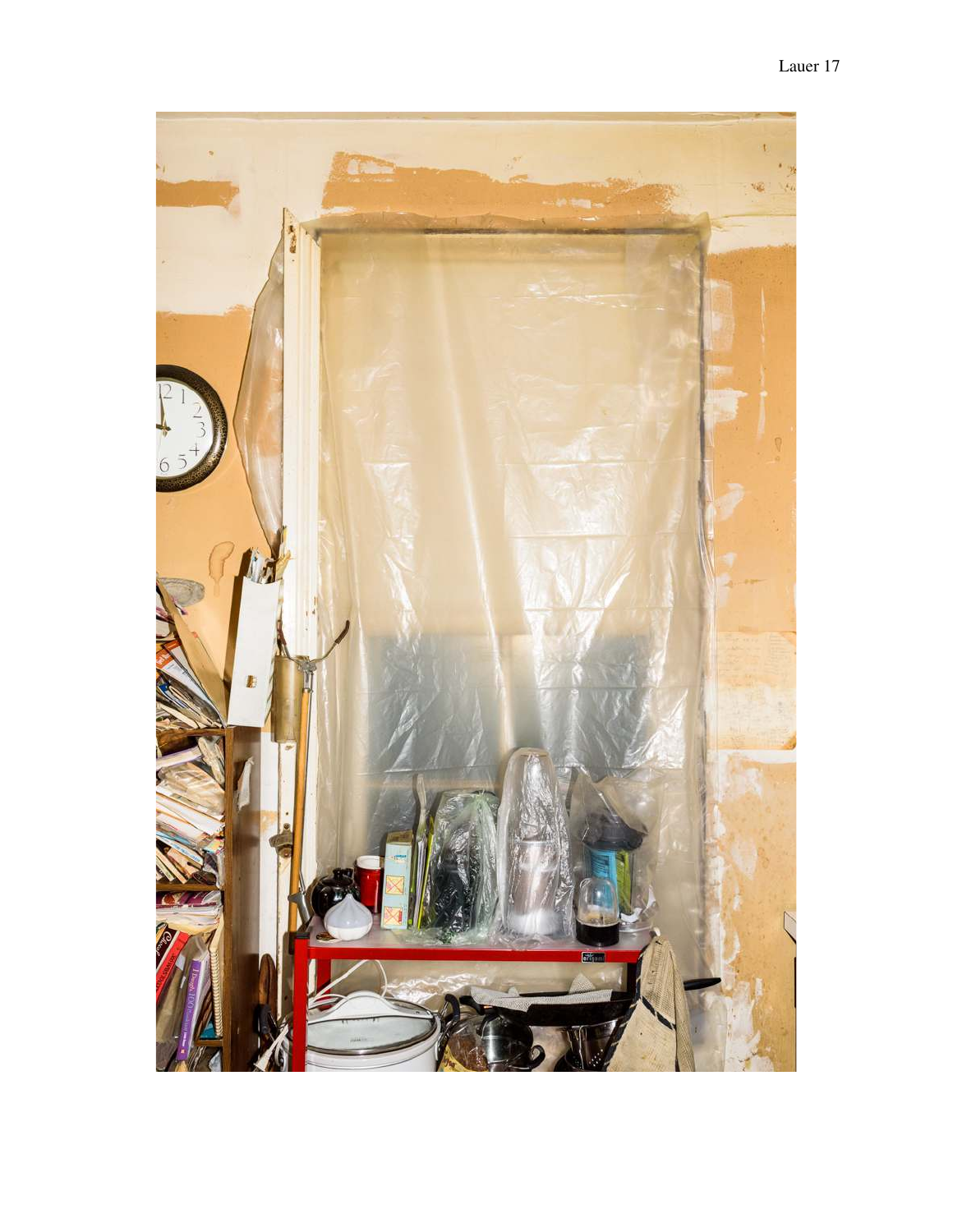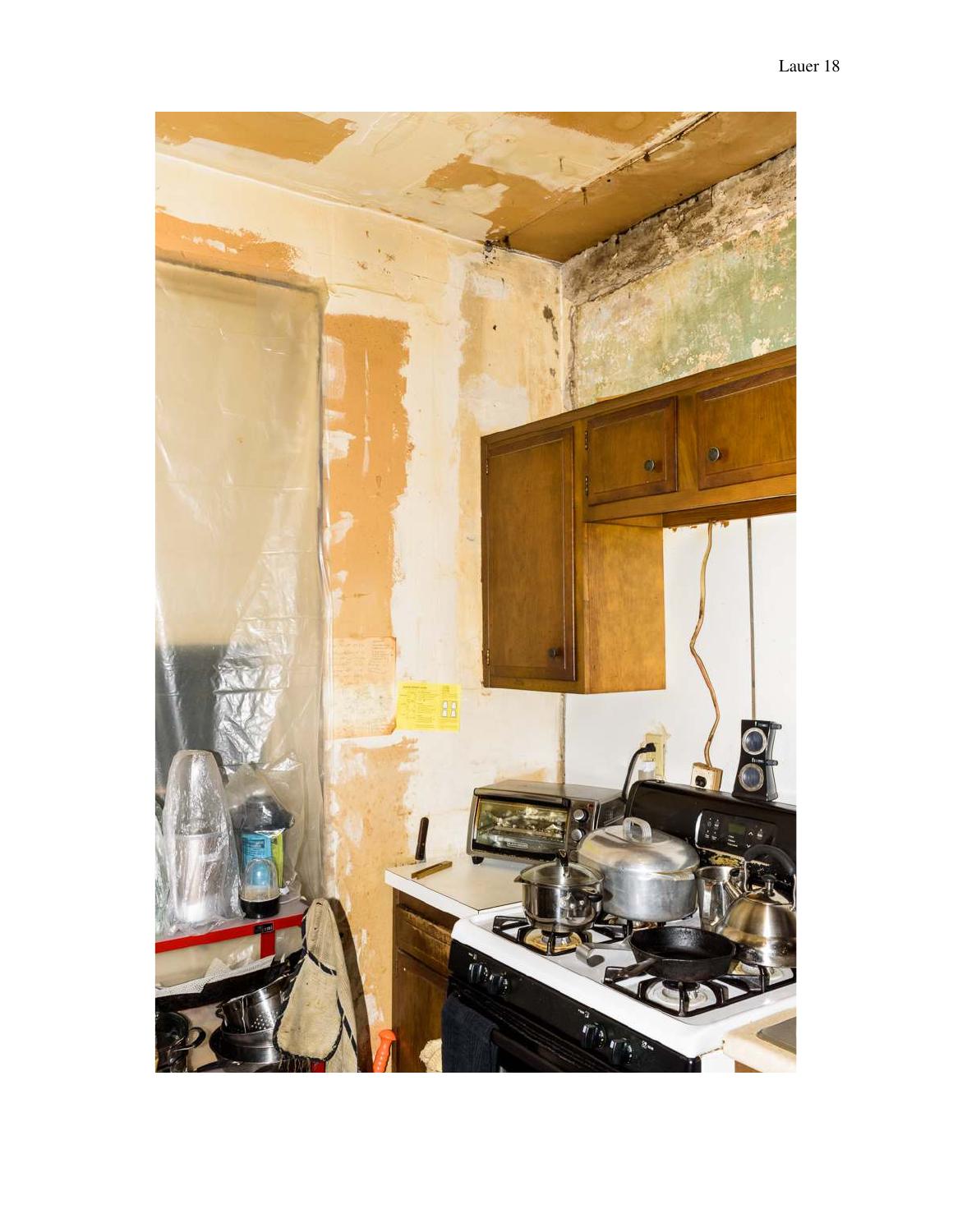# **THE ORIGIN OF THE PHILADELPHIA ENERGY AUTHORITY AND PHILADELPHIA ENERGY CAMPAIGN**

City Council President Darrell Clarke and then-Mayor Michael Nutter created the PEA in 2010 under the authority of the Pennsylvania State Legislature 2001 "Municipalities Authorities Act" as an independent municipal authority. <sup>[41](#page-18-0)</sup> Bill No. 100163-AA, a City of Philadelphia Ordinance, established the PEA to develop and facilitate energy generation and energy efficiency projects, purchase energy on behalf of the City of Philadelphia, and educate consumers on available choices in the marketplace. <sup>[42](#page-18-1)</sup>

While the PEA had the authority to work on a wide variety of projects, they initially faltered. Staffed with only one, halftime employee with limited experience in the field, the PEA did not have the capacity to be effective.<sup>[43](#page-18-2)</sup> Schapira arrived in 2016, the same year the PEA launched the PEC. While the typical focal point of an energy initiative is the fastest or most efficient way to reduce energy consumption, the focus of the PEC is the residents who will benefit the most from energy reduction today. The driving purpose is made obvious in the opening paragraphs of the document that announced the Campaign:

> The Campaign is focused on equity and Philadelphia communities. It is an energy campaign for our citizens and their homes and their neighborhoods, not for the big office buildings of Center City. The local rec center, the branch library, the police station, the firehouse, the corner food store and the local restaurant – all will be recruited to receive energy retrofits. The Campaign will show that energy conservation and clean renewable energy benefit everyone. Fairness demands the benefits be equitably distributed to all citizens.<sup>[44](#page-18-3)</sup>

l

<span id="page-18-0"></span><sup>41</sup> City of Philadelphia, Bill No. 100163-AA.

<span id="page-18-1"></span><sup>42</sup> City of Philadelphia.

<span id="page-18-2"></span><sup>&</sup>lt;sup>43</sup> Emily Schapira (Executive Director of Philadelphia Energy Authority), interviewed by Caroline Lauer via phone, March 12, 2018.

<span id="page-18-3"></span><sup>44</sup> Philadelphia Energy Authority, "The Philadelphia Energy Campaign: A Ten Year, Neighborhood Driven Program," 2.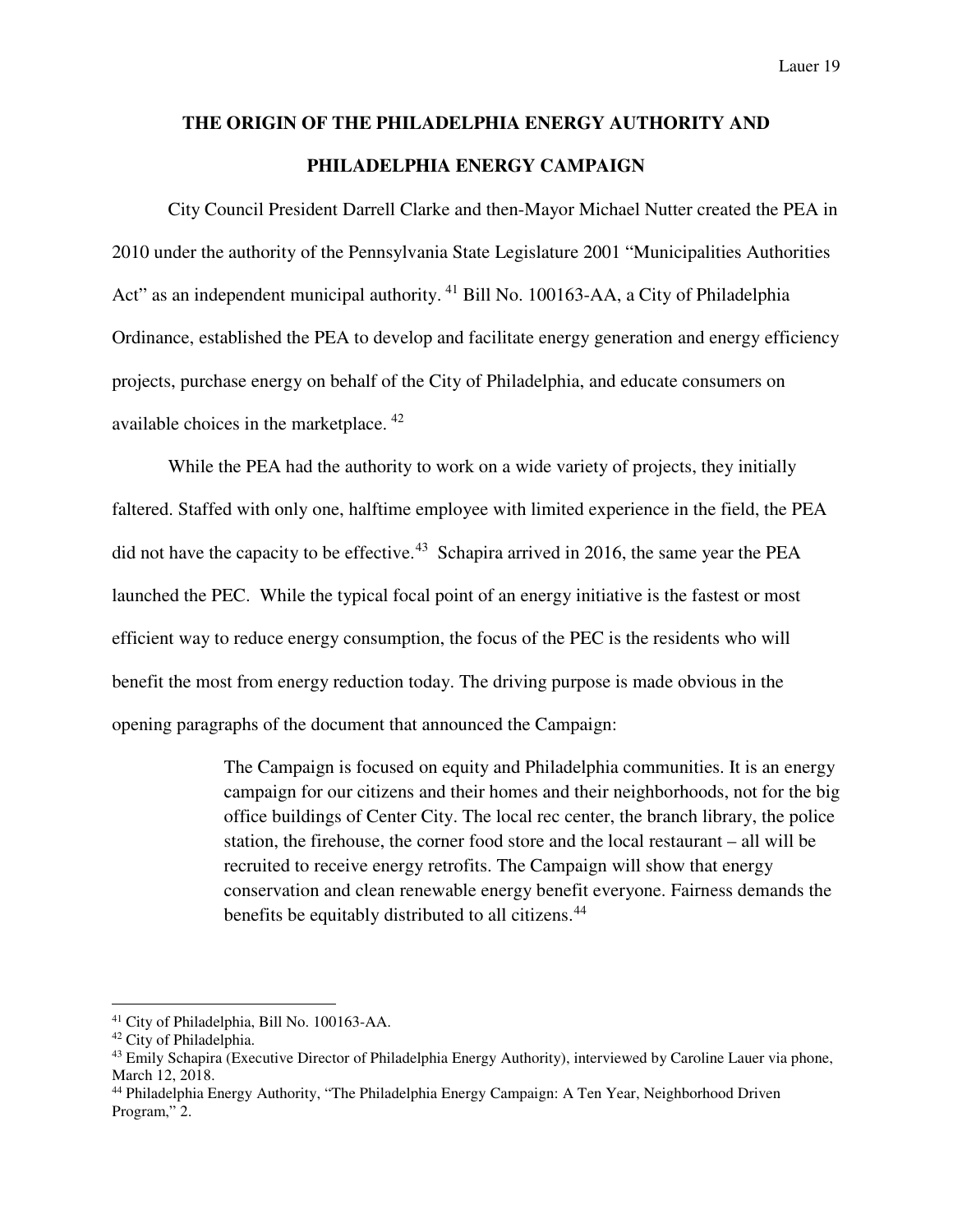By inextricably linking equity and energy, the PEC prioritizes the needs and interests of low-income and minority residents, giving it a substantially different focal point than most energy initiatives. With this as its framework, the Campaign plans to create jobs, strengthen communities, cut energy bills, and reduce Philadelphia's carbon footprint by leveraging \$1 billion of public and private investment over ten years. <sup>[45](#page-19-0)</sup>

| <b>Campaign Goal</b>                   | <b>Corresponding Metric</b>                                                                                                               |
|----------------------------------------|-------------------------------------------------------------------------------------------------------------------------------------------|
| Create jobs                            | 10,000 livable wage jobs over 10 years for<br>low-income and minority Philadelphians                                                      |
| Strengthen communities                 | Retrofit 25,000 low-income homes and<br>$\overline{a}$<br>apartments<br>Retrofit 2,500 neighborhood small<br>$\overline{a}$<br>businesses |
| Cut energy bills                       | Reach estimated energy savings of \$200<br>$\qquad \qquad \blacksquare$<br>million/year after all projects are<br>implemented             |
| Reduce Philadelphia's carbon footprint | Reach estimated carbon emissions savings<br>-<br>of 790,000 MT of $CO2e/year$ after all<br>projects are implemented                       |

Figure 3: Goals and Metrics of the Philadelphia Energy Campaign<sup>[46](#page-19-1)</sup>

Over half of the funding (\$550 million) of the Campaign is dedicated to working on residential buildings, with the remainder dedicated to the municipal, K-12 schools, and small business building sectors.<sup>[47](#page-19-2)</sup> The residential portion of the Campaign encompasses a broad swath of housing typologies, including multi-family buildings, small apartment buildings, and singlefamily houses, and it brings together many different owners, such as the Philadelphia Housing Authority (PHA), private landlords, multi-family affordable housing developers, and individual

<span id="page-19-0"></span><sup>45</sup> Philadelphia Energy Authority, 2.

<span id="page-19-1"></span><sup>46</sup> Philadelphia Energy Authority, 2–5.

<span id="page-19-2"></span><sup>&</sup>lt;sup>47</sup> This thesis focuses on the residential portion of the Campaign because it represents the largest portion of the Campaign and has received the most attention thus far. Additionally, it represents the most tangible example of a climate mitigation project (energy efficiency retrofits) that is focused on the needs of marginalized populations (lowincome homeowners and renters).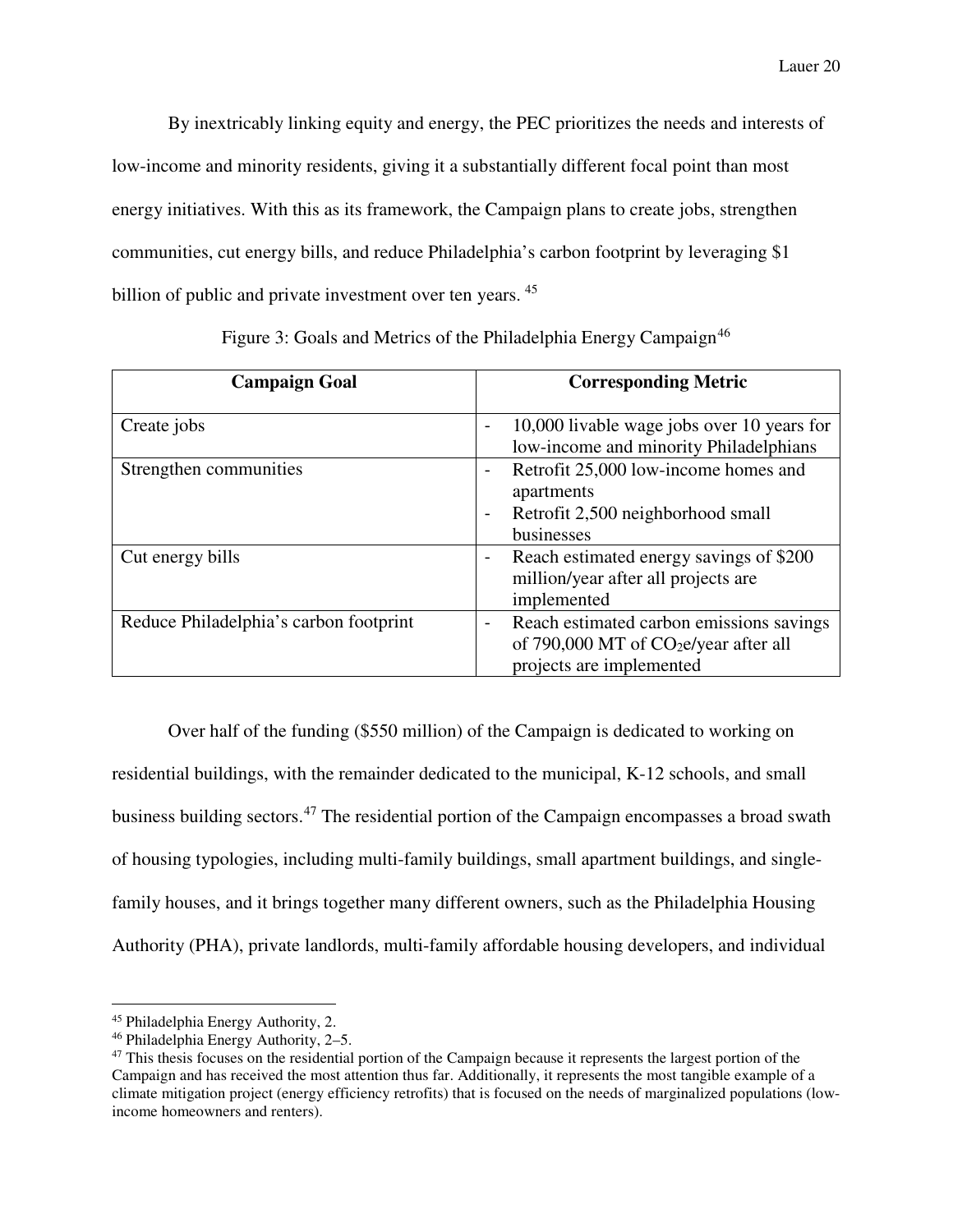homeowners. The energy reduction opportunity in residential buildings matches the intensity of the Campaign's focus on it, as residential buildings will be responsible for 29% of all U.S. energy use by 2020, and buildings built before 1980 (typically NOAHs) account for 70% of all U.S. greenhouse gas emissions<sup>[48](#page-20-0)</sup> Retrofitting older residential buildings creates a clear opportunity to both positively impact low-income Philadelphians and reduce emissions.

 While the opportunity is clear, the Campaign's focus on affordable housing is surprising. PEA has an institutional focus on energy, and environmental gentrification scholars argue that climate planning efforts are devoid of equity considerations. Furthermore, Philadelphia, has not incorporated equity concerns, such as housing preservation, into their Greenworks municipal sustainability plan. Throughout the City's most recent planning documents, Philadelphia has acknowledged the lack of success in advancing equity through sustainability initiatives and has called for the creation of an Equity Index to enhance accountability. In early 2017, the City of Philadelphia's Office of Sustainability made the following announcement on their website:

> Philadelphia has made great progress toward becoming a more sustainable city, but that progress has not happened in the same pace in every neighborhood. To ensure Philadelphians in every zip code enjoy the benefits of sustainability, the City of Philadelphia will launch the Greenworks Equity Index in Spring 2017. The index will use data to identify areas where Philadelphians aren't benefitting from sustainability. City agencies, non-profit organizations, and community members will design specific projects in those areas to improve outcomes. Partners will then expand successful projects to bring improvement to other communities. Check back soon for updates on the progress of this new program.<sup>[49](#page-20-1)</sup>

Unfortunately, the Index was not released in the spring of 2017, and the page was last updated eight months ago in September of 2017. Philadelphia planning documents repeatedly mention the Equity Index, and it was mentioned in every interview with a City of Philadelphia official.

<span id="page-20-0"></span><sup>48</sup> "Quadrennial Energy Review."

<span id="page-20-1"></span><sup>&</sup>lt;sup>49</sup> City of Philadelphia Office of Sustainability, "Greenworks Equity Index."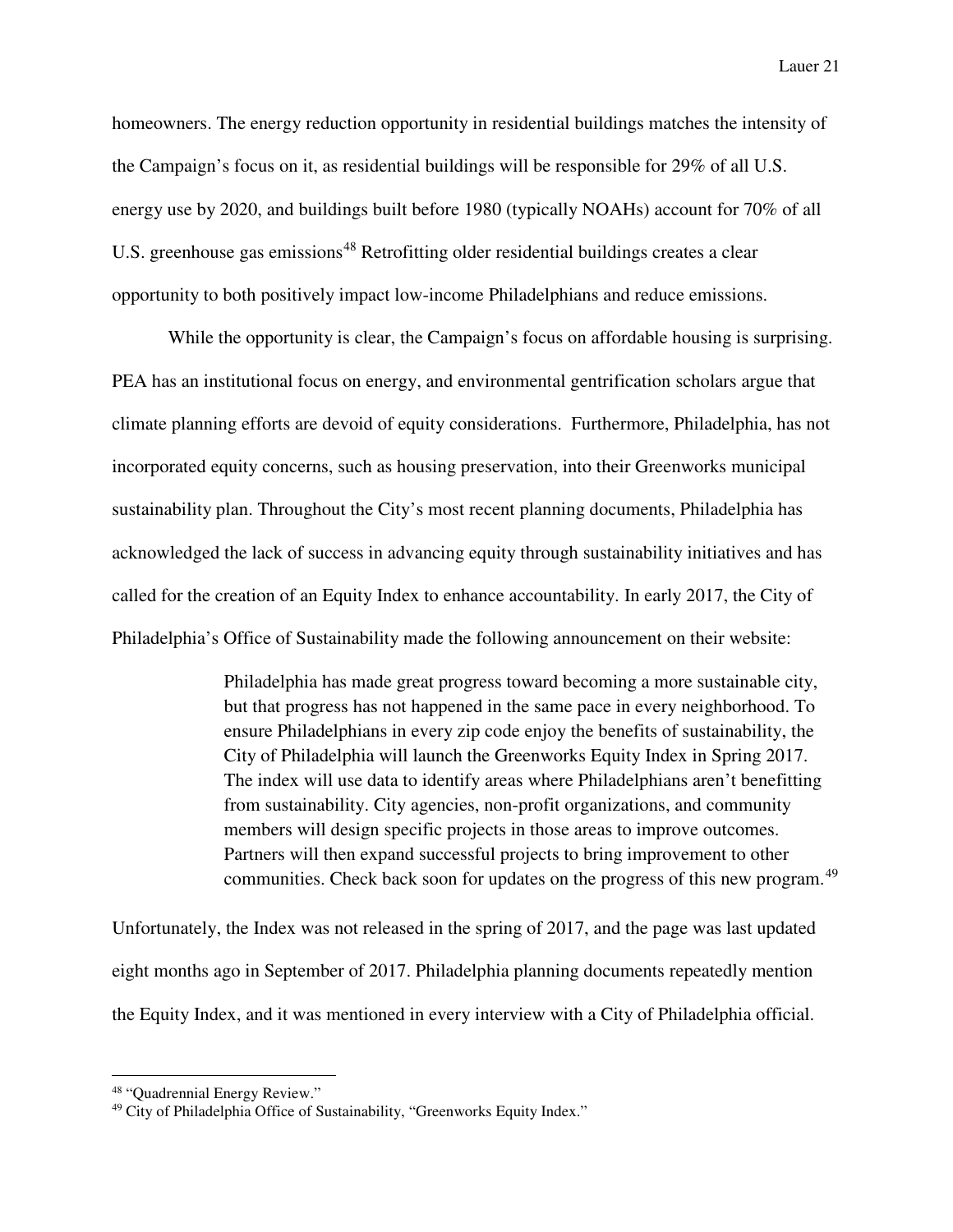This suggests that it is a key initiative, yet there is no public evidence of progress and it is behind schedule. The Office of Sustainability, has however, praised the initial work of the Campaign in interviews conducted with Christine Knapp, the Director of the Office of Sustainability, as well as with Adam Agalloco, the Energy Manager within the City.<sup>[50](#page-21-0)</sup>

Given these challenges, the successful creation of the PEC provides an important case study for understanding how a program at the intersection of equity and environment came into existence. Multiple streams theory provides a fruitful framework to better understand the planning processes that were the genesis of the PEC.

### **APPLYING KINGDON'S MULTIPLE STREAMS FRAMEWORK**

### **The Problem Stream**

 $\overline{a}$ 

*"We are not doing energy for energy's sake. It's energy as a vehicle for addressing our city's biggest challenges, whether that is climate change or poverty or public health."*[51](#page-21-1)  Alon Abramson, Program Manager at Philadelphia Energy Authority

According to Kingdon, the problem stream is how social conditions come to be defined as a problem to policy makers, including the problem's attributes, status, and perception. [52](#page-21-2) The Energy Authority's ability to frame the intersection of existing, deteriorating affordable housing and energy efficiency as an urgent problem that can provide a vehicle to achieve a diverse set of interests was key to driving forward the PEC's creation. PEA staff reiterated the importance of connecting the PEC to other issues facing Philadelphia in interviews. "Energy as a vehicle is our tagline," said Alon Abramson, program manager at PEA, and using the energy platform to

<span id="page-21-0"></span><sup>50</sup> Christine Knapp (Director of Philadelphia Office of Sustainability), interviewed by Caroline Lauer via e-mail, January 25, 2018.

Adam Agalloco (City of Philadelphia Energy Manager), interviewed by Caroline Lauer, Philadelphia City Hall, January 18, 2018.

<span id="page-21-1"></span><sup>51</sup> Alon Abramson (Program Manager at Philadelphia Energy Authority), interviewed by Caroline Lauer at Philadelphia City Hall, January 12, 2018.

<span id="page-21-2"></span><sup>52</sup> Sarah Stachowiak, "Pathways to Change: 10 Theories to Inform Advocacy and Policy Change Efforts," 7.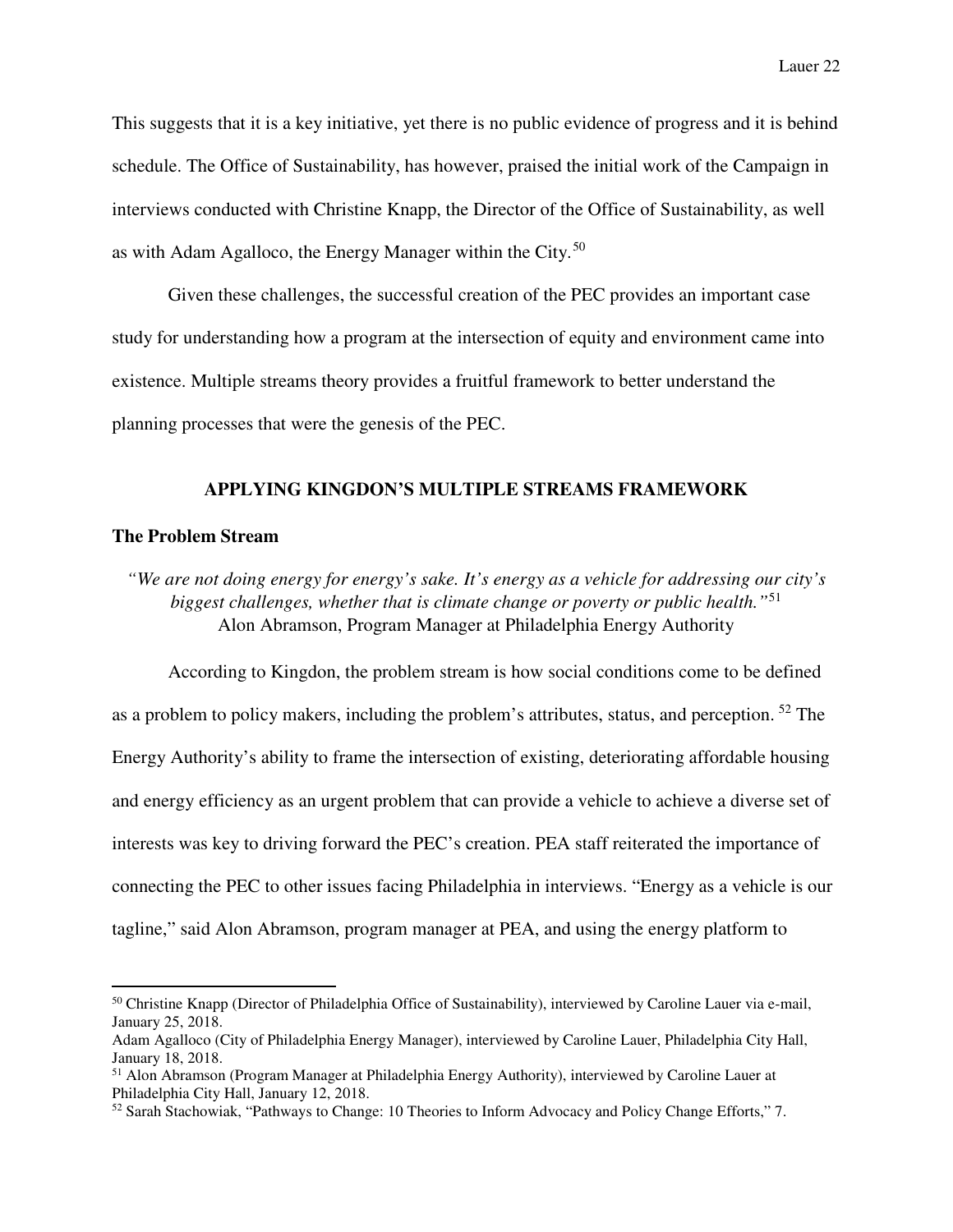advance other initiatives has been key for building initial support for the PEC.<sup>[53](#page-22-0)</sup> Schapira also spoke to the importance of framing the issue:

> We've found that Philadelphia is really siloed. There's energy people. There's housing people. There's community development people. There's health people. They're totally separate. If you don't speak their language, they don't want to talk to you… Being able to talk about it in a context that is of value to them is really helpful.[54](#page-22-1)

Through this framing, PEA connected the intersection of energy and housing to opportunities to create jobs, improve health outcomes, stabilize changing neighborhoods, build future economic markets for large companies, and reduce Philadelphia's environmental impact, winning support from a diverse group of partners, including the Philadelphia Housing Authority, CMC Energy Services (an energy services contractor), Rebuilding Together Philadelphia (a home repair and rehabilitation nonprofit), and the Reinvestment Fund Philadelphia (a social impact investor specializing in energy efficiency and renewable energy investments).

 While providing multiple access points for partners to engage with the problem may be seen as diluting the problem or migrating away from an emphasis on equity, the PEA embedded the problem in a broader equity mission by connecting it to Philadelphia's high poverty rate, which also lent a sense of intensity. Poverty is a pressing issue, said Shapira:

> Culturally in Philadelphia, poverty is what matters. It is not sustainable for us to continue to think that we could grow as a city without everybody catching up. I think fundamentally the mayor will echo that – all council members will echo that no matter what their party. We all know that is the number one priority in Philadelphia today.[55](#page-22-2)

<span id="page-22-0"></span><sup>53</sup> Alon Abramson (Program Manager at Philadelphia Energy Authority), interviewed by Caroline Lauer at Philadelphia City Hall, January 12, 2018.

<span id="page-22-1"></span><sup>&</sup>lt;sup>54</sup> Emily Schapira (Executive Director of Philadelphia Energy Authority), interviewed by Caroline Lauer at Philadelphia City Hall, January 12, 2018.

<span id="page-22-2"></span><sup>55</sup> Ibid.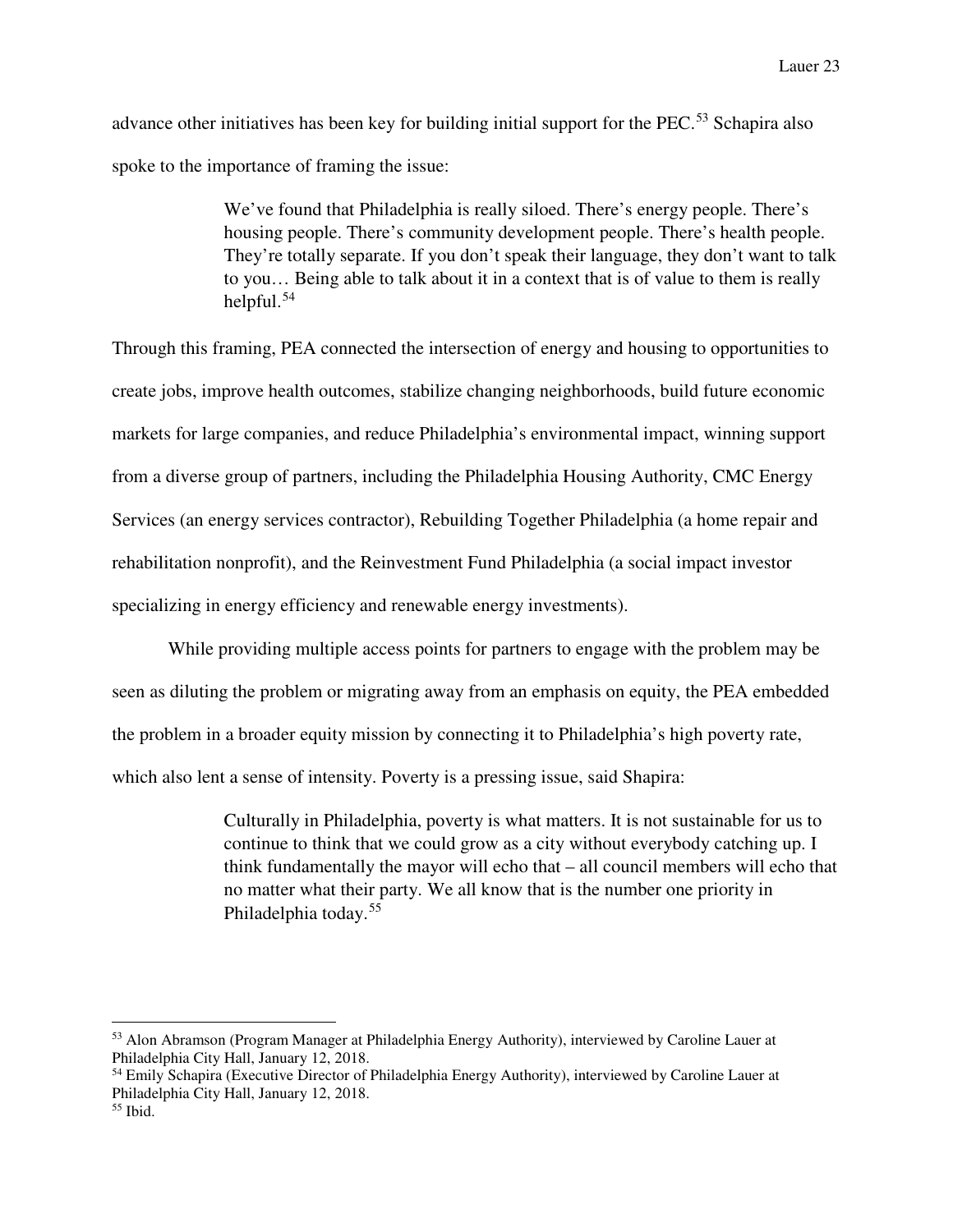"What works politically is that the City of Philadelphia is very poor," said Robinson, the former director of the Energy Coordinating Agency (ECA) in Philadelphia, and PEA used the definition process to connect their work to a diverse set of issues rooted in the city's poverty rate.<sup>[56](#page-23-0)</sup>

Additionally, PEA communicated the problem extremely well. With tools like the photo essay and by avoiding overly technical language, PEA articulated the problem in a manner that resonated with others. For Schapira, this is something she prides herself on:

> I think in general people want to help [me]. I think I am good at framing the issue in a way that it makes sense for people to engage on it and look at people's incentives and ask how we make this align for everybody's needs.<sup>[57](#page-23-1)</sup>

Schapira and PEA's success with framing the problem garnered support from two critical

constituencies with two different objectives: 1) political actors, such as City Council members

and the Mayor and 2) government agencies and community-based non-profits, both of which are

reflected in Kingdon's politics stream.

### **The Politics Stream**

l

*"The whole public coalition was rooted on the strength of the Council President, and having him as a champion changed everything."* [58](#page-23-2) Emily Schapira, Executive Director of Philadelphia Energy Authority

*"I don't know if there is a special sauce other than the personalities. [Schapira] had long term relationships with a lot of key players, in the nonprofit world, city world, and so on. Emily is the special sauce."[59](#page-23-3)*

Roger Clarke, Director of the Clean Energy Program at the Reinvestment Fund, Former Consultant to Philadelphia Energy Authority

<span id="page-23-0"></span><sup>56</sup> Liz Robinson (former Executive Director of Energy Coordinating Agency), interviewed by Caroline Lauer via phone, February 7, 2018.

<span id="page-23-1"></span><sup>&</sup>lt;sup>57</sup> Emily Schapira (Executive Director of Philadelphia Energy Authority), interviewed by Caroline Lauer via phone, March 12, 2018.

<span id="page-23-2"></span><sup>58</sup> Emily Schapira (Executive Director of Philadelphia Energy Authority), interviewed by Caroline Lauer at Philadelphia City Hall, January 12, 2018.

<span id="page-23-3"></span><sup>&</sup>lt;sup>59</sup> Roger Clarke (Director of the Clean Energy Program at the Reinvestment Fund, former consultant to Philadelphia Energy Authority), interviewed by Caroline Lauer via phone, February 27, 2018.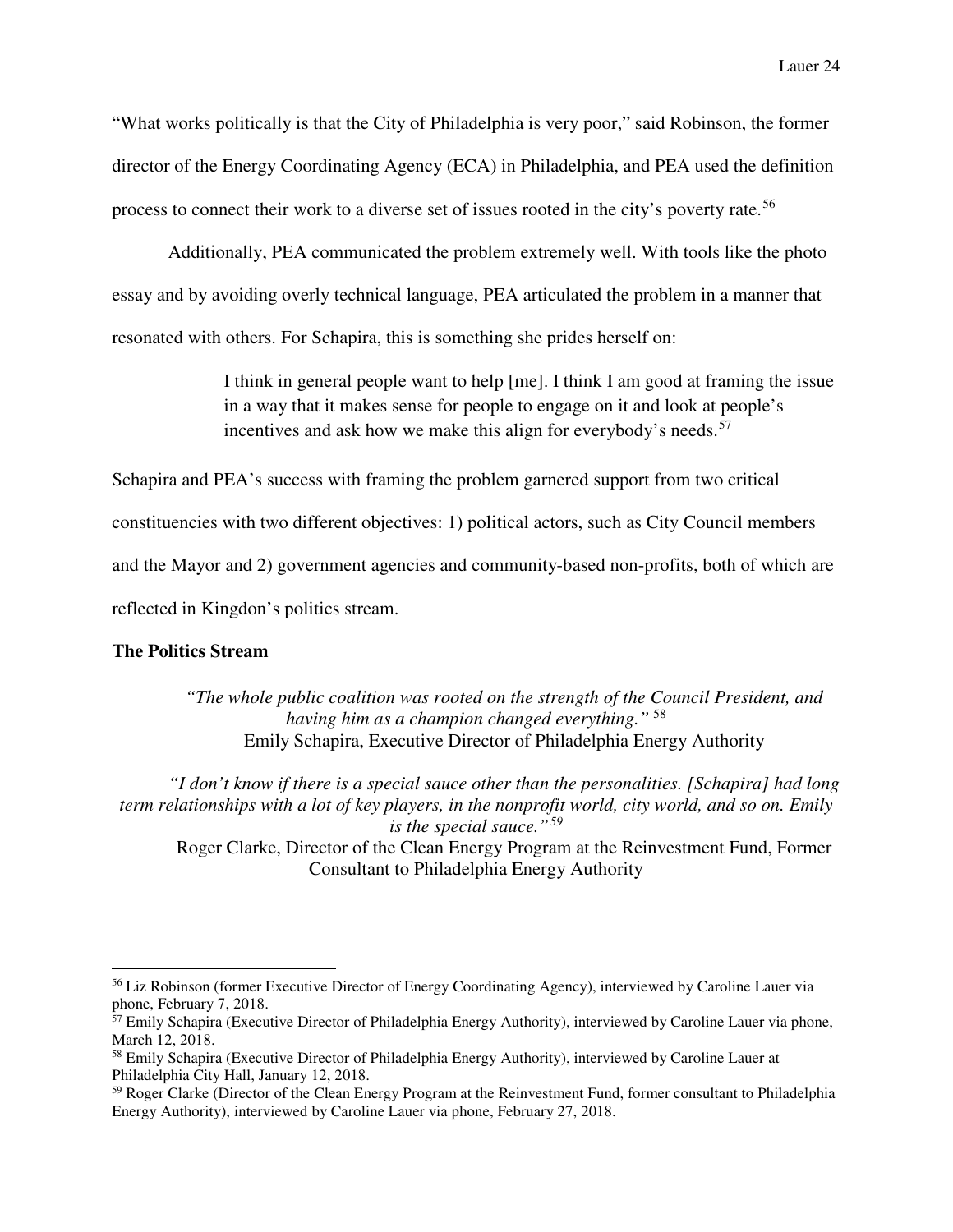Building political support from politicians and community-based organizations with a diverse set of interests was critical to the creation of the Philadelphia Energy Campaign. Council President Darrell Clarke, who was the primary political supporter of the Campaign, is arguably one of the two most powerful people in Philadelphia, sharing power with the mayor. While Philadelphia's government is built around the concept of a "strong mayor," their role is secondary in cases of "councilmanic prerogative," or legislative courtesy.<sup>[60](#page-24-0)</sup> Based on the principle that no one knows a district better than the representative, councilmanic prerogative gives the council member the ability to "stop or alter projects that are not good fits for neighborhoods, make quality developments even better, and secure funding for neighborhood organizations or initiatives."[61](#page-24-1) While councilmanic prerogative applies to all Council members, the Council President also has "extensive powers to shape and direct the work of Council" and his support has been critical to the launch of the Campaign.<sup>[62](#page-24-2)</sup> Schapira recalled the importance of Clarke's support in an interview:

> Honestly, we get all of our political power from the Council President…The whole public coalition was rooted on the strength of the Council President, and having him as a champion changed everything. That was the thing that made all the difference. Had we just tried to launch on our own, I don't think [the coalition] would have valued it. I think because people view it as [Clarke's] marquee initiative…and people want to please him. He lends a lot of legitimacy to what we are doing. He really built those coalitions.<sup>[63](#page-24-3)</sup>

PEA connected the problem to Council President Clarke's job creation goals to build political support. Robinson remembered the creation of the PEC as such:

> The PEA went to Council President Clarke and said the best thing you can do for jobs in the City, if you really want to create jobs, is save energy on a massive

<span id="page-24-0"></span><sup>60</sup> "Philadelphia's Councilmanic Prerogative: How It Works and Why It Matters."

<span id="page-24-1"></span><sup>61</sup> "Philadelphia's Councilmanic Prerogative: How It Works and Why It Matters," 1.

<span id="page-24-2"></span><sup>62</sup> "How City Council Works," 8.

<span id="page-24-3"></span><sup>&</sup>lt;sup>63</sup> Emily Schapira (Executive Director of Philadelphia Energy Authority), interviewed by Caroline Lauer at Philadelphia City Hall, January 12, 2018.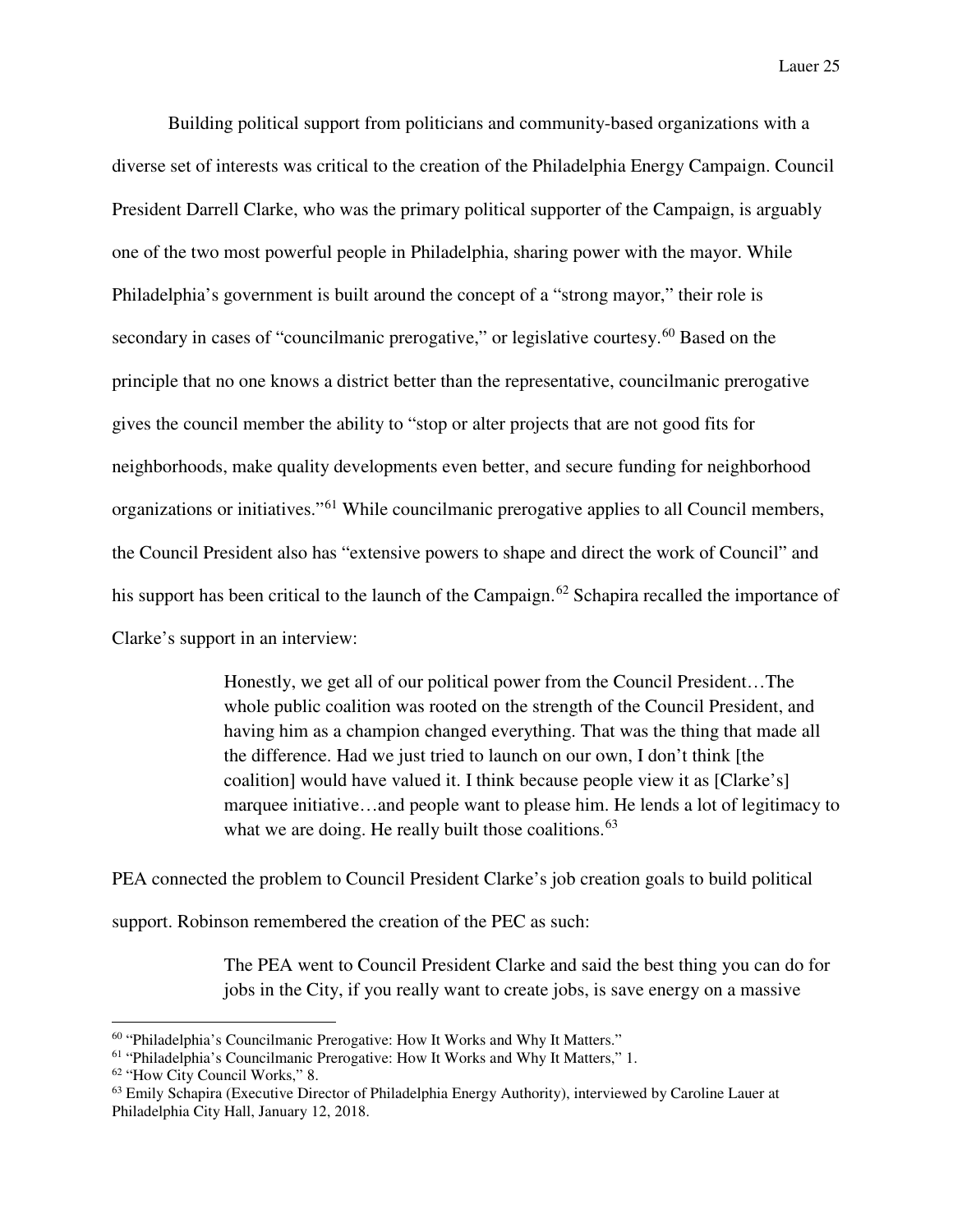scale…Clarke basically said to the PEA – prove it to me. Show me how many jobs I can create. Show me how you're going to do it. That was the genesis.<sup>[64](#page-25-0)</sup>

This also facilitated greater understanding amongst all the Council members because Clarke was invested in garnering their support. "We went from having one City Council member who really got sustainability to the majority of them really understanding it. They are totally supportive and very willing to move forward...they get it," said Robinson.<sup>[65](#page-25-1)</sup>

While the Council President's conception of the problem was oriented towards job creation, the other entities involved with the PEC had their own unique conceptions of the problem. 80% of interviews mentioned the intensity of the problem and the need for more money, people, and resources to be working on the issue. While partners were motivated by the "problem," the conception of need differed amongst them. Five nuanced types of need, all rooted in the larger issue of poverty and community wealth gaps in Philadelphia, emerged during the interviews.

<span id="page-25-1"></span><span id="page-25-0"></span><sup>64</sup> Liz Robinson (former Executive Director of Energy Coordinating Agency), interviewed by Caroline Lauer via phone, February 7, 2018. <sup>65</sup> Ibid.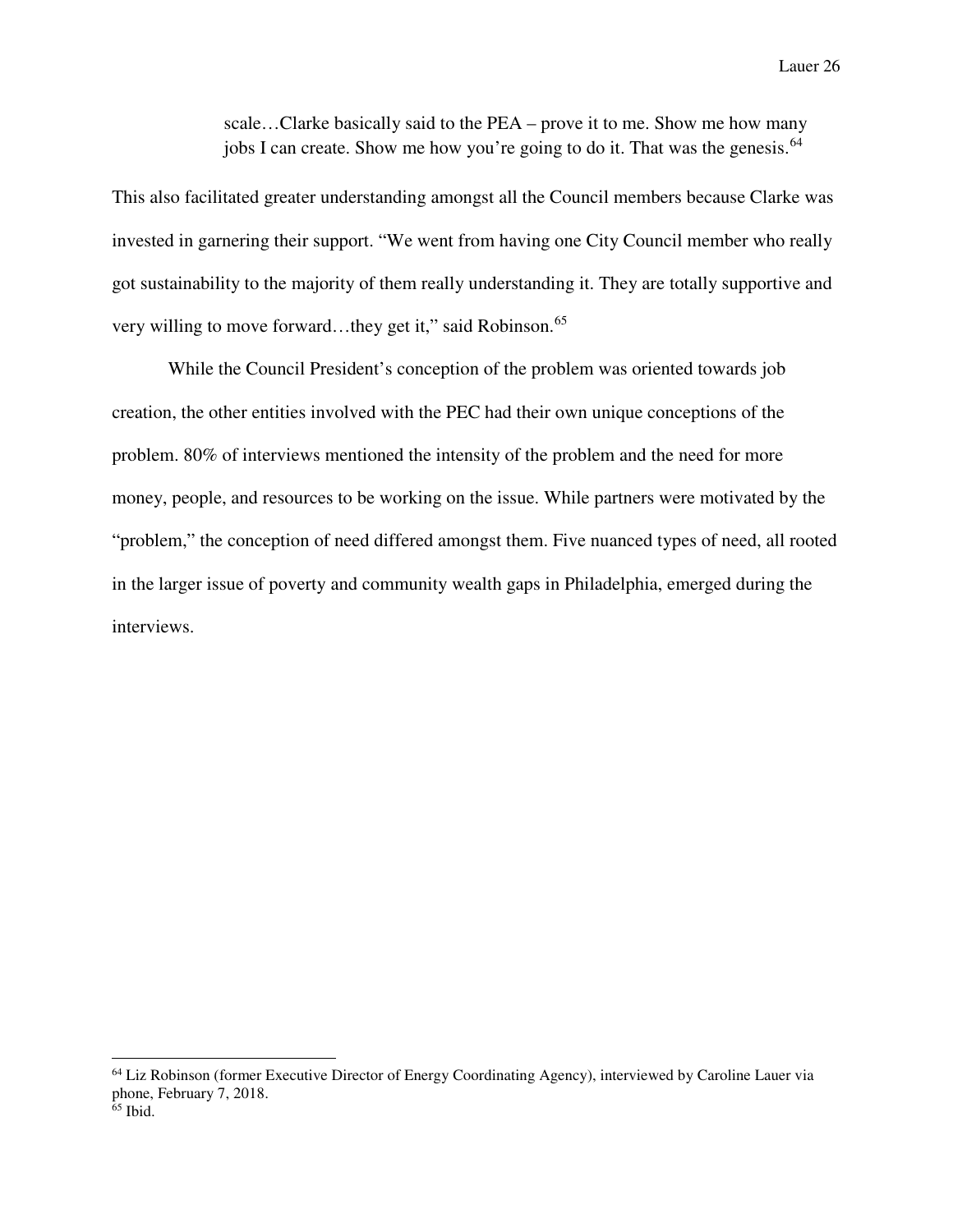

Figure 4: "Need" as Motivator and its Differentiations



|                                      | Number of Interviewees      |
|--------------------------------------|-----------------------------|
| Mentioned "need" as motivation       | 16                          |
| Providing safe, healthy housing      | 5                           |
| through home repair                  |                             |
| Preserving affordable housing        | 4                           |
| Creating jobs                        | 3                           |
| Increasing home equity and           | $\mathcal{D}_{\mathcal{A}}$ |
| building wealth                      |                             |
| Reducing energy consumption and      | 2                           |
| carbon emissions                     |                             |
| Did not mention "need" as motivation |                             |
| <b>Total Interviews</b>              | 20                          |

Some respondents were focused on how an inefficient building limited their owners' potential for wealth building, while others were dedicated to expanding access to safe and healthy housing through basic systems repair or training local community members and funneling them into high paying jobs in the energy efficiency industry. Campaign partners coalesced around its core tenets: alleviating poverty through energy efficiency investments, even if their motivations were fewer asthma-induced emergency room visits, lower utility bills, less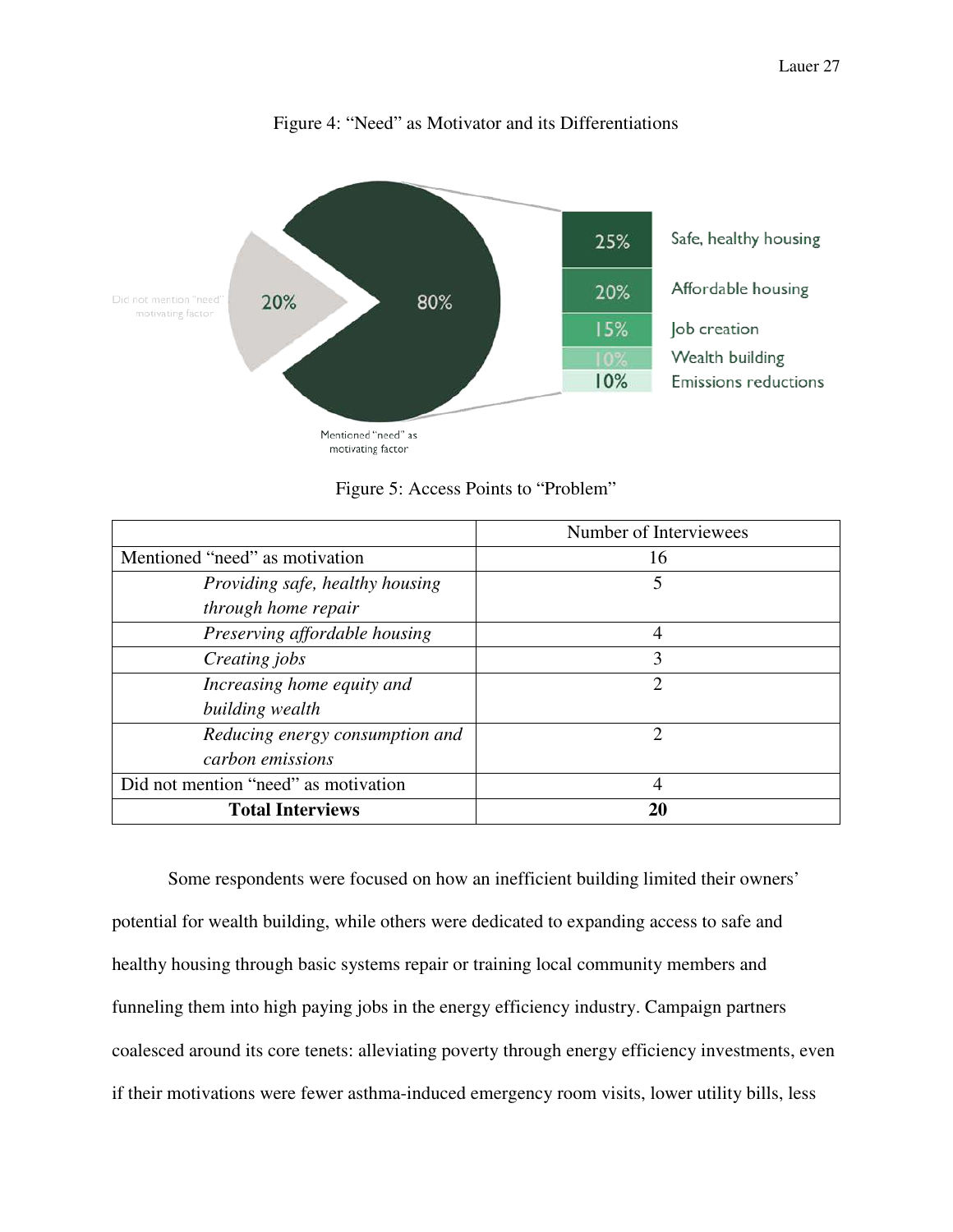burdensome home maintenance, or a better emergency safety net via increased home equity. PEA understood the political landscape and intentionally defined a space for themselves that built on ongoing efforts and responded to existing concerns. "They were offering to fill a niche that needed to be filled," emphasized McConnell, policy director at Philadelphia Association of Community Development Corporations (PACDC), "They understood the field and the different players, and they understood the demands and challenges and made sure not to overlap but to really add value and not step on toes. [66](#page-27-0)

 While collaboration between groups with different yet related objectives could have created problems, Philadelphia's energy and housing nonprofits were willing to overcome them due to a shared organizing history against utility shutoffs for low-income Philadelphians and longstanding personal relationships. In the early 1980s, a shift in policy and personnel at Philadelphia Gas Works (PGW), the largest municipally owned gas utility, led to a spike in the number of utility cutoffs for residents struggling to pay their utility bills.<sup>[67](#page-27-1)</sup> Shutoffs escalated from 3,000 people to 30,000 people annually, causing a "crisis of the entire neighborhood in low-income communities in Philadelphia," Robinson recalled.<sup>[68](#page-27-2)</sup> "We started organizing, and the utility really didn't want to hear it," said Robinson, "It was a very difficult period of time just trying to talk with them. They refused to talk with the advocates."<sup>[69](#page-27-3)</sup> A tightknit, dedicated group of activists within community development emerged from this process, and Robinson, who has worked in the field in Philadelphia for 33 years, emphasized the shared history of energy and housing advocates. "This history of this stuff goes back," she said, "There's a very coherent core

<span id="page-27-0"></span><sup>66</sup> Beth McConnell (Policy Director of Philadelphia Association of Community Development Corporations), interviewed by Caroline Lauer via phone, February 5, 2018.

<span id="page-27-1"></span><sup>67</sup> Herbert B. Ershkowitz, "Philadelphia Gas Works."

<span id="page-27-2"></span><sup>68</sup> Liz Robinson (former Executive Director of Energy Coordinating Agency), interviewed by Caroline Lauer via phone, February 7, 2018.

<span id="page-27-3"></span><sup>69</sup> Ibid.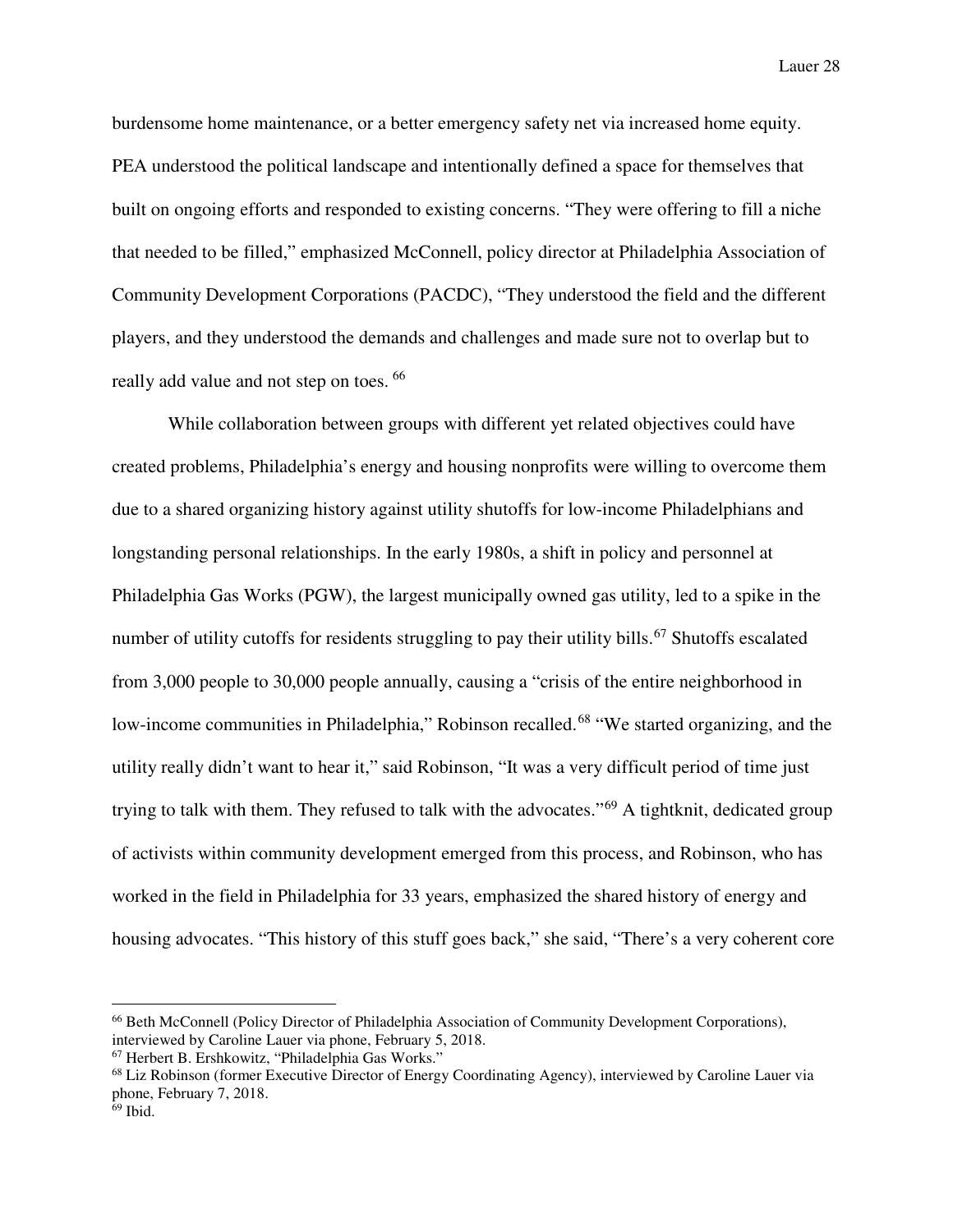group who has been working on these issues for a long time. We've learned a lot. There's a lot of collaboration and trust."[70](#page-28-0)

Other challenges of collaboration, such as funding or "turf" concerns, has also been mitigated. Schapira and PEA eliminated the possibility of competing for nonprofit resources, a competition that was described by Abramson of PEA as "dog-eat-dog," by promising not to compete for resources. "We have had to not compete for resources," said Shapira, "That has been the number one way we have been able to get people to our side – we have had to say that we are not going to bid on the same grants that you are bidding on. We're not trying to take money out of your pockets in anyway, and we are not trying to take money away from the old way of doing things either."[71](#page-28-1) Some nonprofits involved in the Campaign, however, were still hesitant about collaborating with one another because of limitations in their funding sources that dictated terms that may clash with the Campaign and its process or deliverables. A deep trust in one another built through long-standing relationships helped to ameliorate these concerns and weather difficult points in the process. For example, there were points of miscommunication during implementation of a multifamily housing pilot that caused Tom McAteer of CMC Energy Services, an energy services contractor, "to really strain relationships with people." Fortunately, he continued, "our relationships are really, really strong with the contractors and utilities we work with – we've had some of these contracts for 20 years."<sup>[72](#page-28-2)</sup>

The length of personal and professional relationships continued to emerge during interviews. Of those who were interviewed, the average time working in the field was 17.4 years,

<span id="page-28-0"></span> $70$  Ibid.

<span id="page-28-1"></span><sup>71</sup> Emily Schapira (Executive Director of Philadelphia Energy Authority), interviewed by Caroline Lauer at Philadelphia City Hall, January 12, 2018.

<span id="page-28-2"></span> $72$  Tom McAteer (Program Manager at CMC Energy Services), interviewed by Caroline Lauer in Fort Washington, PA, January 16, 2018.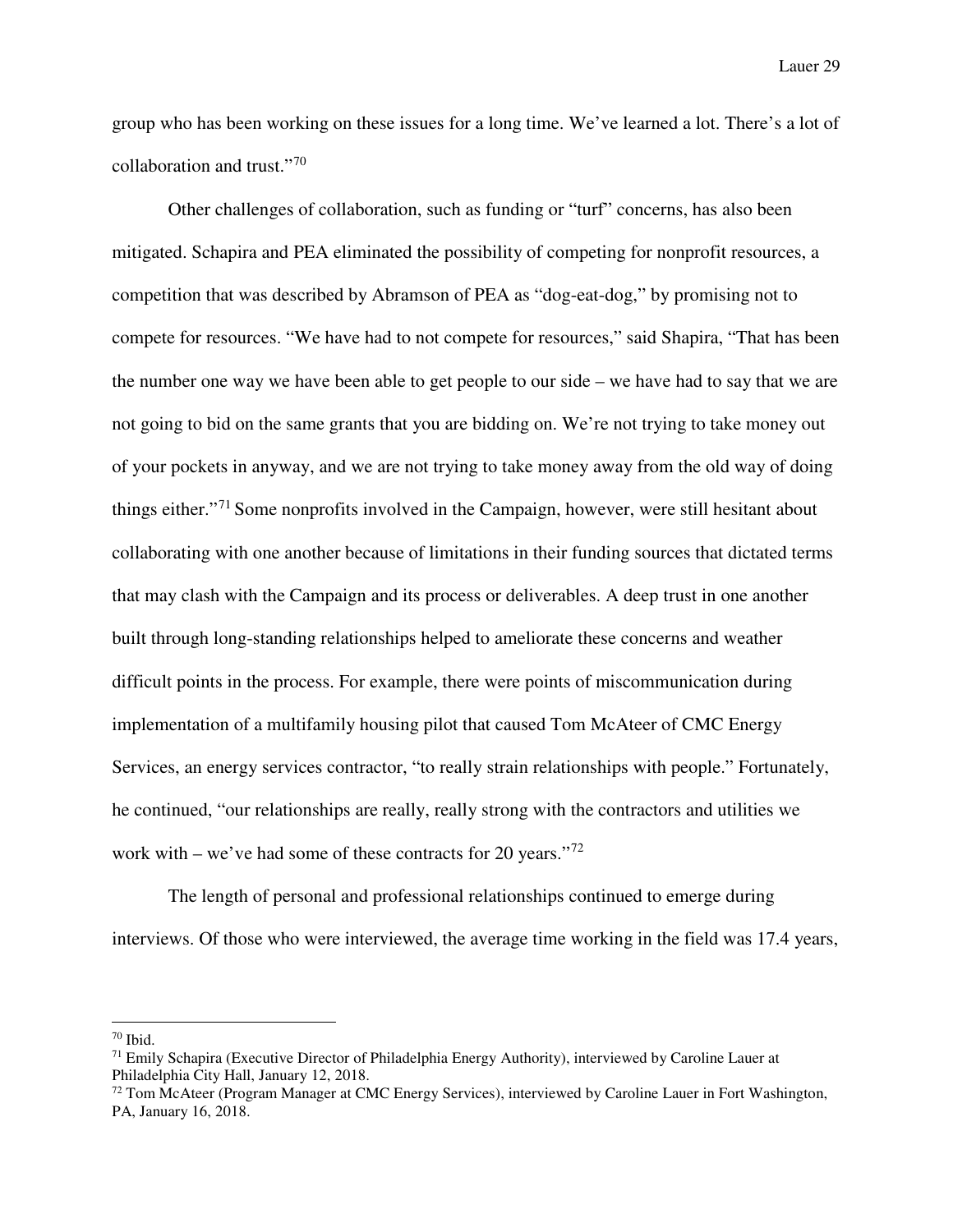and many of them knew and respected Schapira from past experiences working with her. Roger Clarke, the Director of the Clean Energy Program at the Reinvestment Fund and former consultant for PEA, attributed the strong coalition to Schapira and the relationships she brought to the table: "I don't know if there is a special sauce other than the personalities. [Schapira] had long term relationships with a lot of key players, in the nonprofit world, city world, and so on. Emily is the special sauce."[73](#page-29-0) PACDC, who had some reservations about the Campaign but ultimately supported it, is one example of this. "I've known Emily for a long time," said McConnell, "and while I was unsure about some points of the Campaign, I trusted her."<sup>[74](#page-29-1)</sup> Trust in one another, built from strong personal and professional relationships, brought a diverse coalition together to support the Campaign and move it forward.

Finally, the Philadelphia Energy Authority positioned itself well to capitalize on these relationships. Sitting outside of municipal government, the Philadelphia Energy *Authority* has greater flexibility to form public-private partnerships. From Schapira's perspective, this is one of the key enabling conditions for the progress that PEA has been able to make:

> I think a magical thing is we are an authority and we don't have the chain of command. The City of Philadelphia has an Office of Sustainability, and they have an Energy Office, which is awesome and smart and great. They have been working their butts off way longer than we have to try to move this stuff forward for the City, but they have not been able to move things as quickly as we have...We don't have someone to report to who is telling us to cool it. If we don't have the budget for it, we can go look for money elsewhere. We can find private sector money or raise grant funds or go back to City Council and ask for more outside of the chain of command.[75](#page-29-2)

l

<span id="page-29-0"></span><sup>&</sup>lt;sup>73</sup> Roger Clarke (Director of the Clean Energy Program at the Reinvestment Fund, former consultant to Philadelphia Energy Authority), interviewed by Caroline Lauer via phone, February 27, 2018.

<span id="page-29-1"></span><sup>74</sup> Beth McConnell (Policy Director of Philadelphia Association of Community Development Corporations), interviewed by Caroline Lauer via phone, February 5, 2018.

<span id="page-29-2"></span><sup>&</sup>lt;sup>75</sup> Emily Schapira (Executive Director of Philadelphia Energy Authority), interviewed by Caroline Lauer at Philadelphia City Hall, January 12, 2018.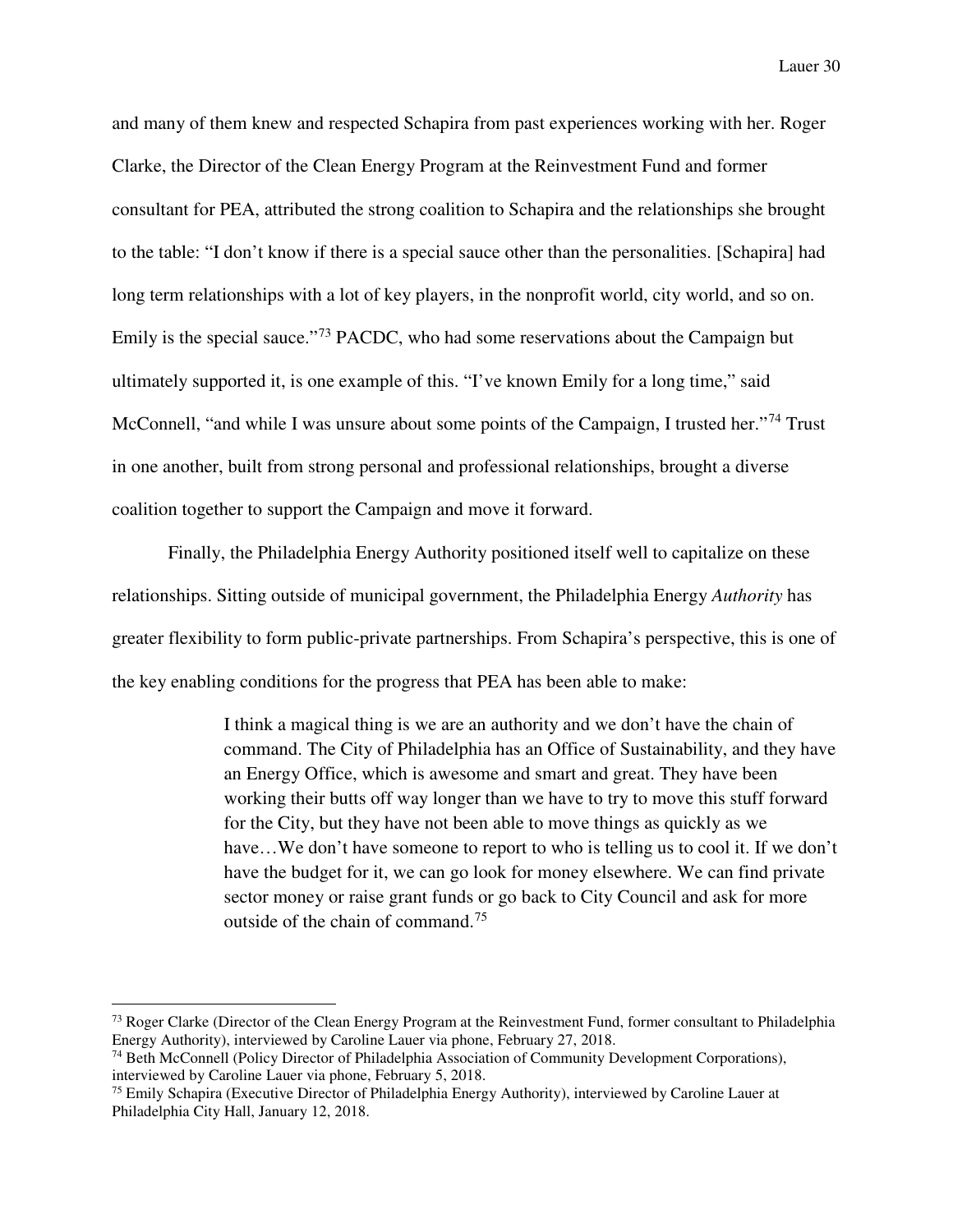Agalloco also stressed this strength in an interview:

[PEA] can be a little bit more nimble than City government can be in developing ideas, especially contractually. I can't go out and contract as easily as she can…I can't develop a program just by saying, "Hey, do you want to work with us? Let's work together." [PEA] can do that a little bit more freely, especially in this pilot phase. Whereas for me, it's still got to be a City contract. It's still got to be an RFP. It's got to go through all the approvals and City standard contracting language. [PEA] is a different animal and it lends itself well to relationships and partnerships.[76](#page-30-0)

As political support builds, it creates a positive feedback loop between the problem and

politics streams. Broader support brings more interest groups who bring different understandings

of the problem, and evolving conceptions of the problem impact the political support. Both

problem and politics streams, feeding off one another, affect the policy stream.

# **The Policy Stream**

*"I think the [PEC] is partially a good idea. It's partially that we've got people who really know the city saying this is a good idea."*[77](#page-30-1) Adam Agalloco, City of Philadelphia Energy Manager

The policy stream is the policy that is created to address the problem stream, and in the case of the PEC, the policy stream arises from the intersection of the problem and politics streams. It illuminates possible explanations for why certain types of programming were contained in the Campaign, why some programs have received the most attention thus far, and why some initiatives are not present. Agalloco underscored the dynamic relationship between policy and politics:

> I think [PEC] is partially a good idea. It's partially that we've got people who really know the city saying this is a good idea and people who know a lot of people in these spaces who support it…The Council President is obviously a very

<span id="page-30-0"></span><sup>76</sup> Adam Agalloco (City of Philadelphia Energy Manager), interviewed by Caroline Lauer at Philadelphia City Hall, January 18, 2018.

<span id="page-30-1"></span> $77$  Ibid.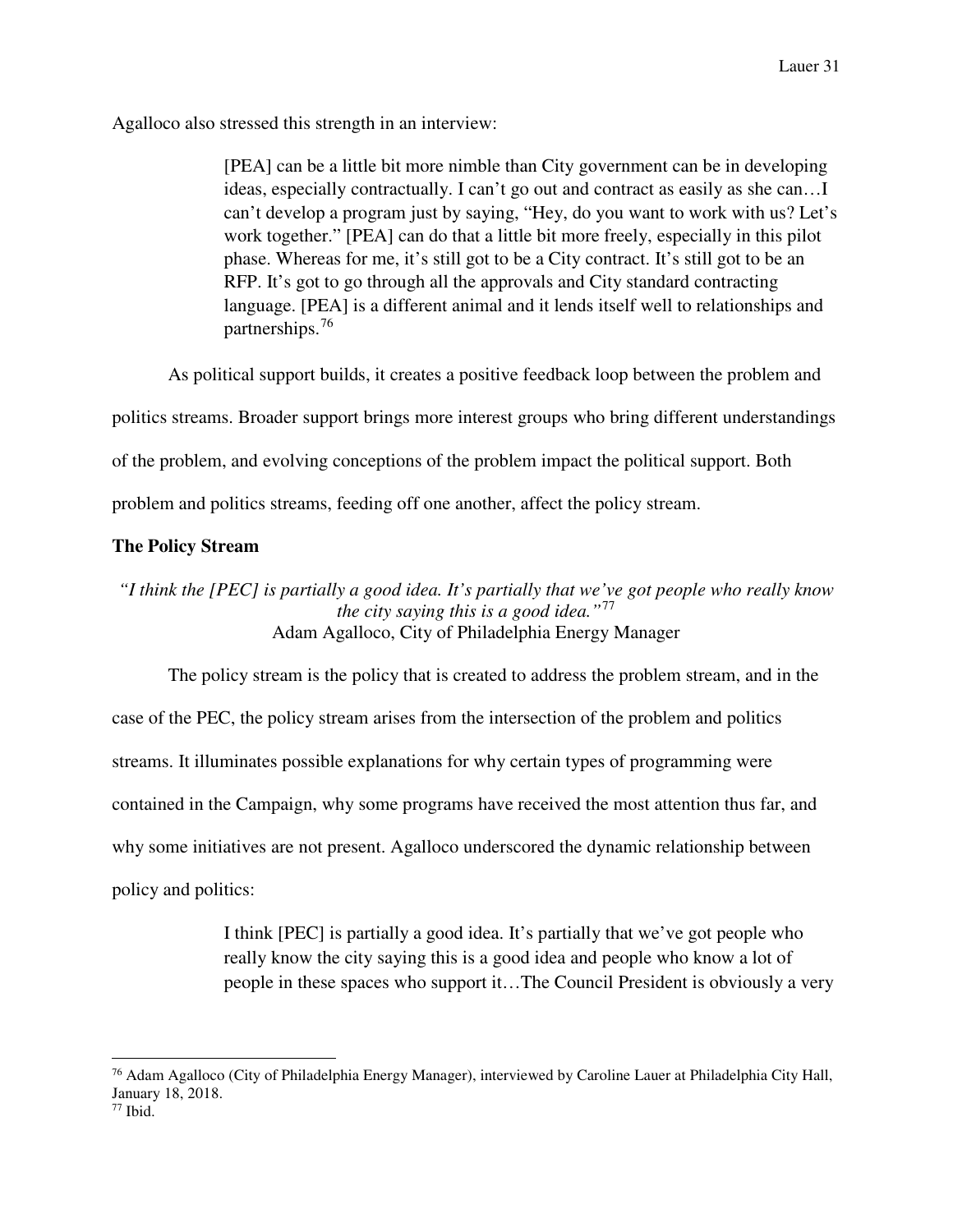influential person, and he wanted this to succeed. You've got folks like Emily – very driven, well-connected folks saying 'This is a model we think can work.'[78](#page-31-0)

Portions of the Energy Campaign that gain traction, as well as those that do not, are a result of the problem and politics streams.

 Given the diverse group of partners and the broad framing of the project, the policy that emerged from both streams transcended traditional silos of housing and energy, bridging them through the projects of the Campaign. Breaking down silos and working at their intersection was necessitated by how the problem was defined and the multiple angles from which partners approached it. Additionally, this "silo-busting" approach that blended the worlds of energy and housing more fully, was attached to the possibility of economic growth and job creation to centralize political support for the Campaign.

 There are currently four main programs within the PEC, including a hybrid grant-loan program to expand home repair services, a multi-family housing pilot with affordable housing developers, and an energy services contract with the Philadelphia Housing Authority, each of which connect with and are informed by the politics stream. For example, the Campaign has proposed a \$40 million sliding scale hybrid grant-loan program for homeowners who do not qualify for grant programs to expand the City Council's existing \$100 million effort to eliminate basic systems repair and weatherization waiting lists.[79](#page-31-1) The PEC's hybrid program's design fuses Clarke's interests in reducing the waiting list and accelerating job creation with the PEC's objectives.[80](#page-31-2) Even the forum where this idea has been developed merges with the politics stream: PEA is working with Rebuilding Together Philadelphia, Healthy Rowhouse Project, and Energy

<span id="page-31-0"></span> $78$  Ibid.

<span id="page-31-1"></span><sup>&</sup>lt;sup>79</sup> City Council's \$100 million of funding came from a 0.1% increase to the Realty Transfer Tax and a new housing preservation bond that was introduced in November 2016.

<span id="page-31-2"></span><sup>80</sup> Melissa Romero, "Philly Puts \$100M toward City's Free Home Repair Assistance Program."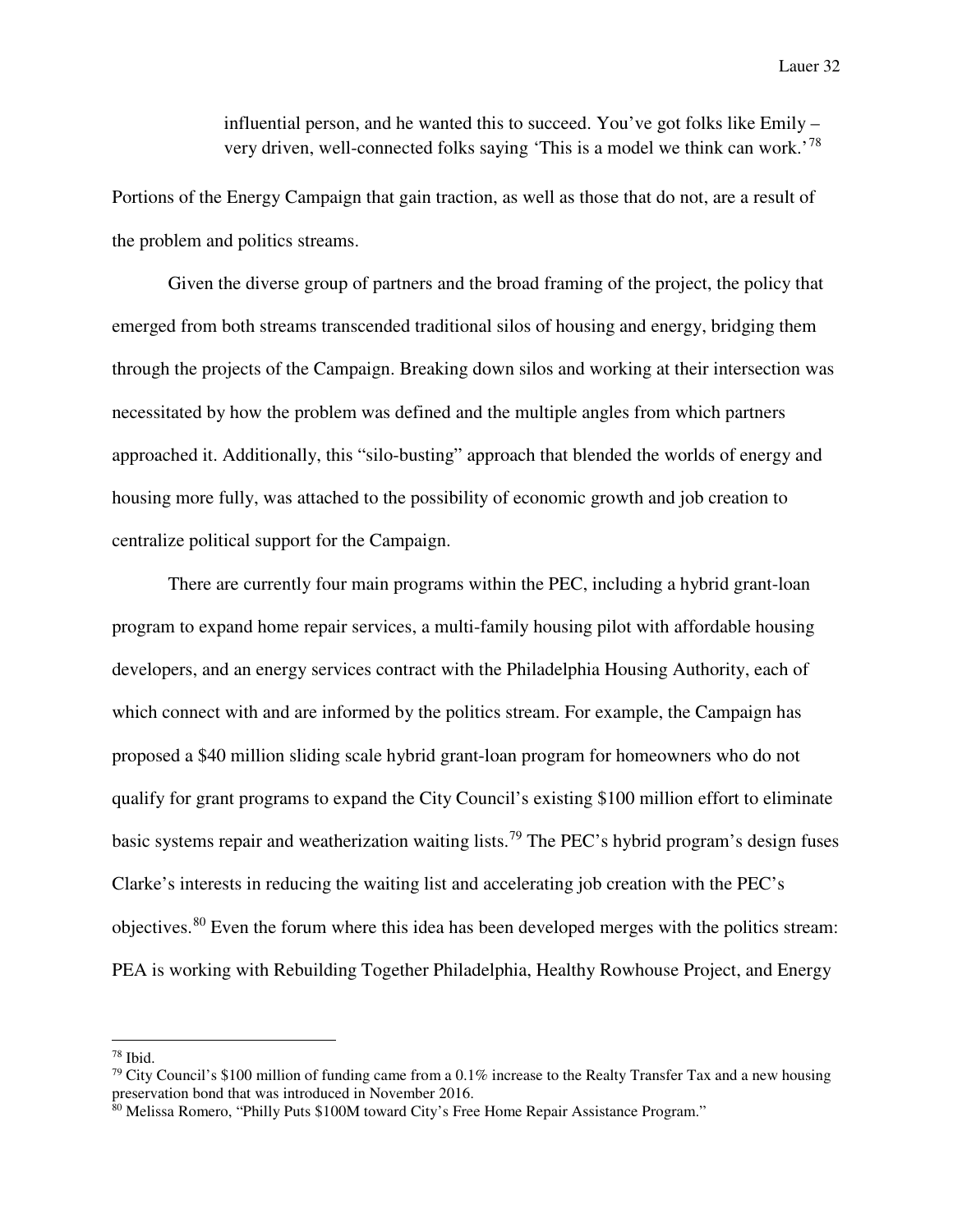Coordinating Agency through City Council's Housing Preservation committees to advance this initiative.<sup>[81](#page-32-0)</sup>

The Campaign's multifamily housing project is a collaboration with Mission First Housing Group (MFHG) and Friends Rehabilitation Program (FRP), who manage 1,400 and 500 units respectively, to build robust programming for multi-family affordable housing developers.[82](#page-32-1) The pilot capitalizes on buildings with expiring Low-Income Housing Tax Credits that will soon be refinanced to implement building-wide energy initiatives. Working with the utilities PECO and Philadelphia Gas Works, as well as the subcontractor CMC Energy Services and energy reduction and finance startup BlocPower, the Campaign has helped implement deep energy retrofits like new heating, ventilation, and air conditioning (HVAC) systems that will bring estimated energy savings of  $50\%$  over the course of the project.<sup>[83](#page-32-2)</sup> This project brings together the entities with the potential to drive growth in the energy efficiency sector and who are interested in building a more robust market for their products, an attractive possibility for the mayor and city council members given their interest in economic development.

The Philadelphia Housing Authority (PHA) energy services contract (ESCO) project works with a subset of Philadelphia's tenants: those living in publicly owned housing, and the project capitalizes on a strong pre-existing relationship with Barbara Moore, PEA board member and Sustainability Coordinator at PHA, as well as advances the politics stream's interest in economic growth. Described as "one of the most innovative energy projects attempted by any housing agency nationwide," it is a partnership between the Philadelphia Housing Authority, Johnson Controls Inc. (JCI) (an energy services company) and the Philadelphia Energy Authority

<span id="page-32-0"></span><sup>81</sup> "Philadelphia Energy Campaign: Update and Path Forward," 17.

<span id="page-32-1"></span><sup>82 &</sup>quot;Philadelphia Energy Campaign: Update and Path Forward," 18.

<span id="page-32-2"></span><sup>83</sup> "Philadelphia Energy Campaign: Update and Path Forward," 18.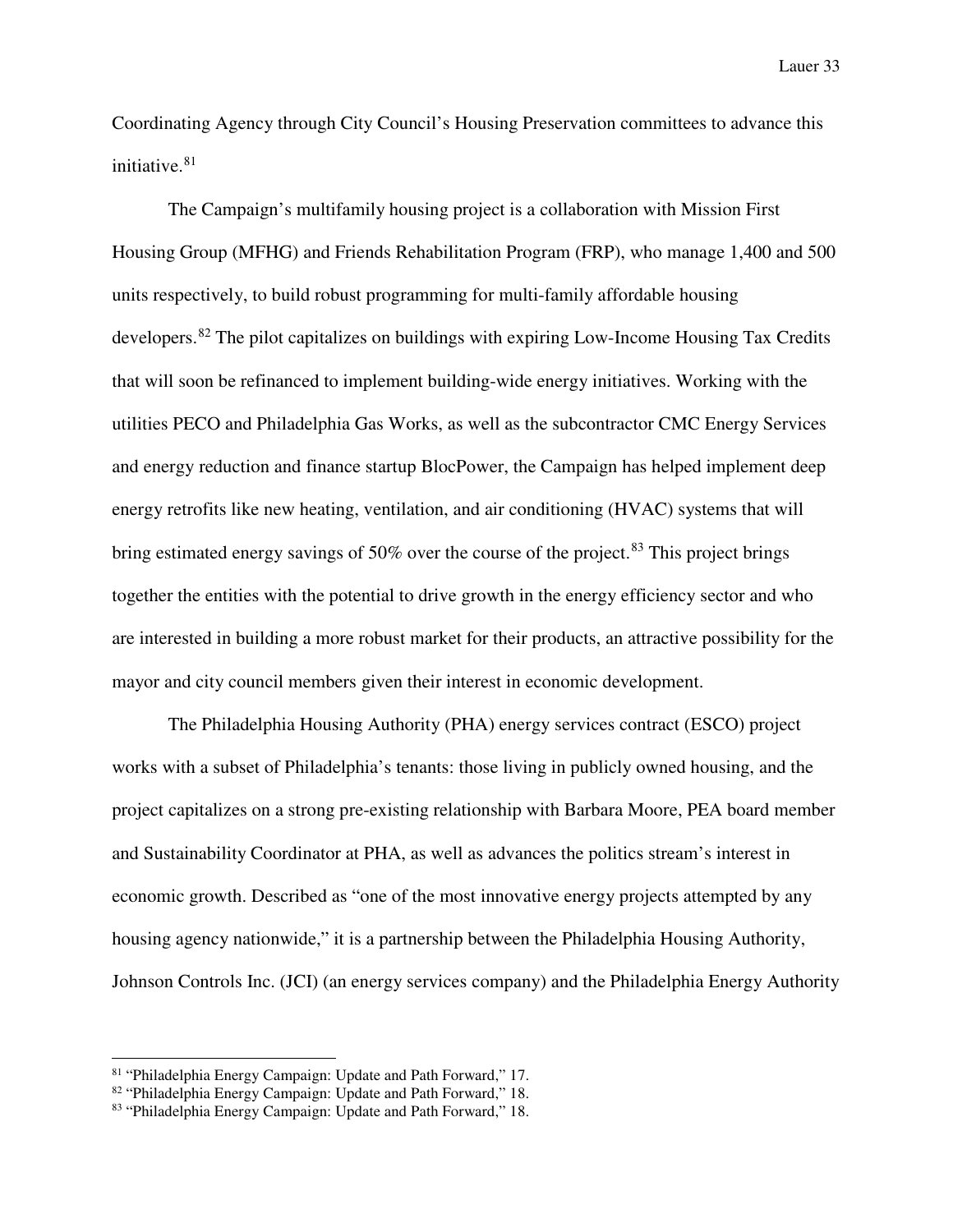to audit 20,000 public housing units for potential energy and water investments. The project emphasizes hiring local labor and working with minority and women owned businesses. <sup>[84](#page-33-0)</sup> Even in its early stages, this project has helped yield the selection of a "diverse, local workforce in communities that previously have been excluded from this type of work" and build a market for energy efficiency now and into the future.<sup>[85](#page-33-1)</sup>

The Campaign's existing efforts consistently underscore their dual ability to 1) train local residents for jobs in the energy efficiency industry and 2) create a market that will stimulate demand for more energy efficiency projects. Building a local energy market is critical to the Campaign's objectives; it will create jobs and opportunities to serve more difficult parts of the market, like low to moderate income residential, and satisfy the mayor and council members' goals to spur economic growth. Job creation has been Council President Clarke's top priority since entering office in 1999.<sup>[86](#page-33-2)</sup> Schapira explained the need to entice energy services businesses "to move their offices into the city and hire locally out of our training programs, as well as think about diversity in a real, true, honest way – not just in a pass-through way" in order to make strides in job creation.<sup>[87](#page-33-3)</sup> Roger Clarke also spoke of the importance of leveraging pilot projects to build a market for future growth:

> "This is a market building process. We're not going to wake up tomorrow with all of the energy auditors and all of the energy geeks out there running around weatherizing homes. That's not going to happen overnight. This is a building campaign that says if we express our commitment to move dollars into this sector – energy efficiency and residential buildings. What are the jobs we need? What are the skills that we need? What are the business relationships and business models that we need? That's all pretty important. Let me stress one thing about all

<span id="page-33-0"></span><sup>84</sup> Philadelphia Energy Authority, "Residential."

<span id="page-33-1"></span><sup>85</sup> "Philadelphia Energy Campaign: Update and Path Forward," 16.

<span id="page-33-2"></span><sup>86</sup> "Council President Darrell L. Clarke: District 5."

<span id="page-33-3"></span><sup>&</sup>lt;sup>87</sup> Emily Schapira (Executive Director of Philadelphia Energy Authority), interviewed by Caroline Lauer at Philadelphia City Hall, January 12, 2018.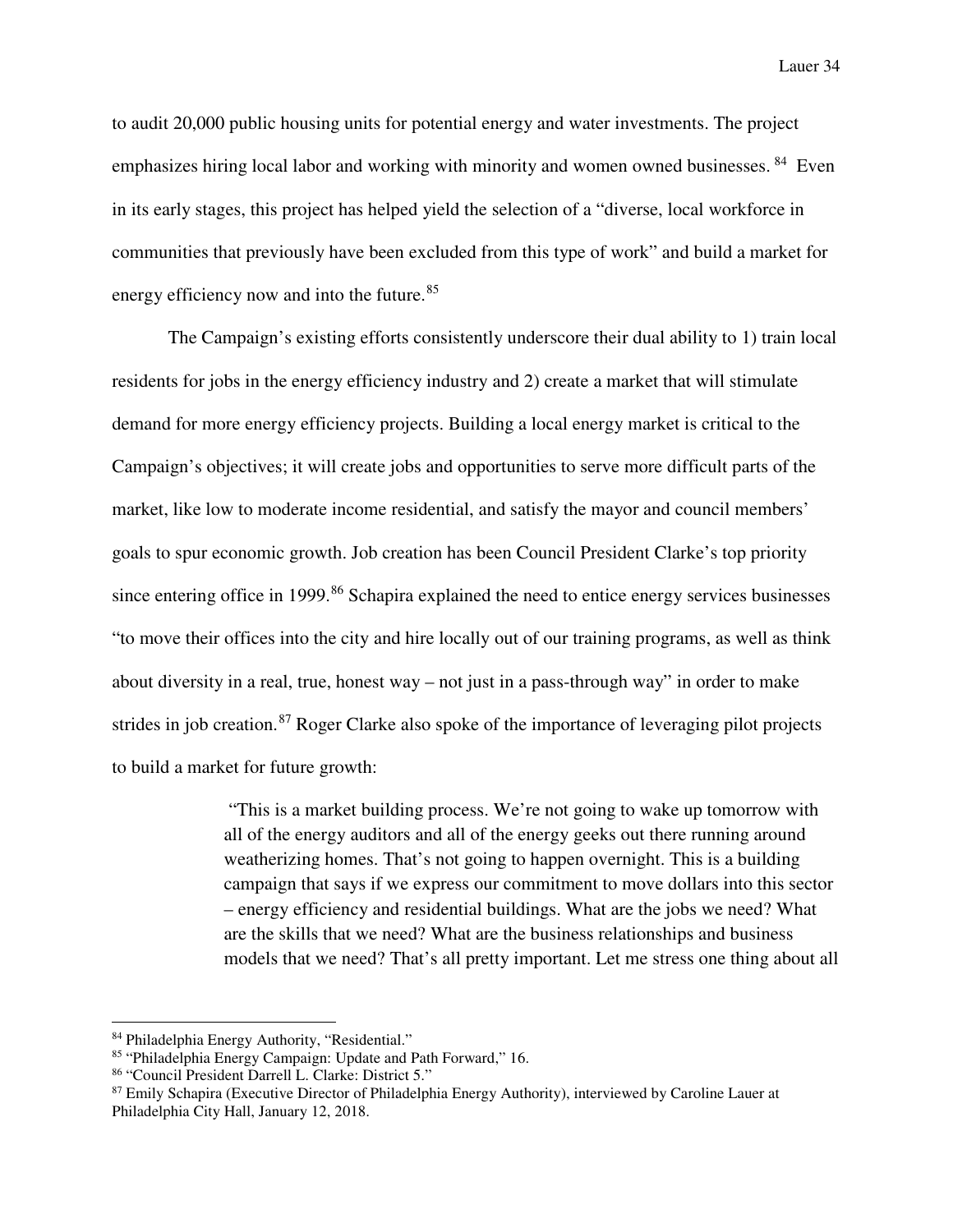of this – the realization that in addition to public dollars, we must also bring in serious private dollars to have our efforts at the scale they need to be."<sup>[88](#page-34-0)</sup>

Contractors like CMC Energy Services have a stake in this process as well, who participated despite profit loss. McAteer explained the rationale for participating:

> We knew going into it wasn't something we were going to make additional money on or anything like that – that's not what it's about for us… For us, it comes back to the long game, which is if you want to keep delivering services and you want to deliver more and more comprehensive services, you have to think about [your future market]. You're either going to bite the bullet now, or someone is going to take a bite out of you later to do it. It's just painful at the beginning.<sup>[89](#page-34-1)</sup>

Both public and private entities had vested interests in creating a robust market for deep energy efficiency retrofits, and the PEC designed policy directly connected to those interests.

The projects described above reflect how the politics stream can move policy forward; however, there are also examples of how the politics stream can stymy other important efforts. Though renters on the private market, regardless of new jobs, are arguably the most vulnerable group to displacement, they have not received as much attention. The Campaign is developing a voluntary green and affordable housing pilot to redevelop vacant properties in the city to high levels of energy efficiency, but the details for how the properties' affordability will be preserved are tenuous. [90](#page-34-2) Redeveloping properties could have unintended consequences such as raising rental prices and displacing the low-income tenants the PEC is trying to assist. Will the tenant pay for utility savings with a higher monthly rent? Schapira admits to the Campaign's shortcomings with renters, acknowledging that "the rental market is the hardest nut to crack. We

<span id="page-34-0"></span><sup>88</sup> Roger Clarke (Director of the Clean Energy Program at the Reinvestment Fund, former consultant to Philadelphia Energy Authority), interviewed by Caroline Lauer via phone, February 27, 2018.

<span id="page-34-1"></span><sup>89</sup> Tom McAteer (Program Manager at CMC Energy Services), interviewed by Caroline Lauer in Fort Washington, PA, January 16, 2018.

<span id="page-34-2"></span><sup>90</sup> Philadelphia Energy Authority, "Residential."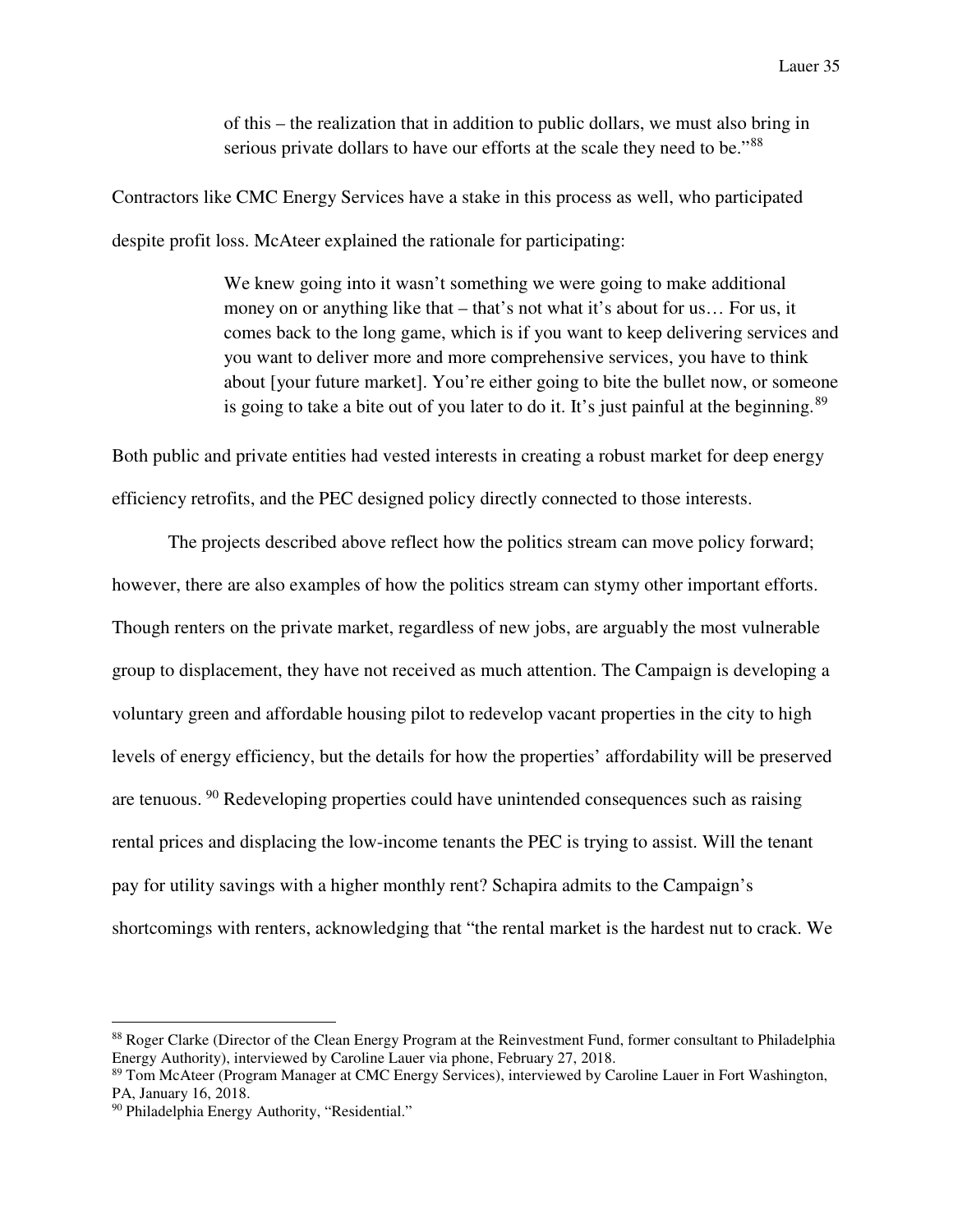know that's not the easy one and we don't have a solution yet."<sup>[91](#page-35-0)</sup> The landlord-tenant split incentive, which describes the landlord's lack of incentive to invest in energy efficiency because they are not reaping the benefits through lower utility bills, complicates the problem, but there is also an element of political feasibility. Preserving affordable rental housing requires limiting real estate profits or distributing large rental subsidies, both of which are not politically viable.

### **The Policy Entrepreneur**

 $\overline{a}$ 

*"I knew this was a problem, and this felt like an opportunity to fix something that I've been wanting to fix for a decade."[92](#page-35-1)* Emily Schapira, Executive Director of Philadelphia Energy Authority

 The final component of Kingdon's framework is the policy entrepreneur, who acts when a policy window opens, taking advantage of an opportunity to influence policy outcomes and advance their interests. Schapira, who had worked at the nexus of energy and social justice for over a decade, saw a chance to build a program that could reshape Philadelphia and began creating the structure of the Campaign as a volunteer board member. "I put in a lot of work, just during my regular job," recalls Schapira, "I did a lot of nights and weekends and vacations to put together the Campaign."[93](#page-35-2)

Deeply motivated by past experiences, Schapira has been waiting for an opportunity to create a project like the Campaign for 15 years. As a recent college graduate, she worked for a heating oil coop in Philadelphia, and she still vividly remembers the constant stream of phone calls from people who had run out of heating oil: "All winter long my voicemail would fill up every single day and my phone would run off the hook with people who had run out of heating

<span id="page-35-0"></span><sup>&</sup>lt;sup>91</sup> Emily Schapira (Executive Director of Philadelphia Energy Authority), interviewed by Caroline Lauer at Philadelphia City Hall, January 12, 2018.

<span id="page-35-1"></span> $92$  Emily Schapira (Executive Director of Philadelphia Energy Authority), interviewed by Caroline Lauer via phone, March 12, 2018.

<span id="page-35-2"></span><sup>&</sup>lt;sup>93</sup> Emily Schapira (Executive Director of Philadelphia Energy Authority), interviewed by Caroline Lauer at Philadelphia City Hall, January 12, 2018.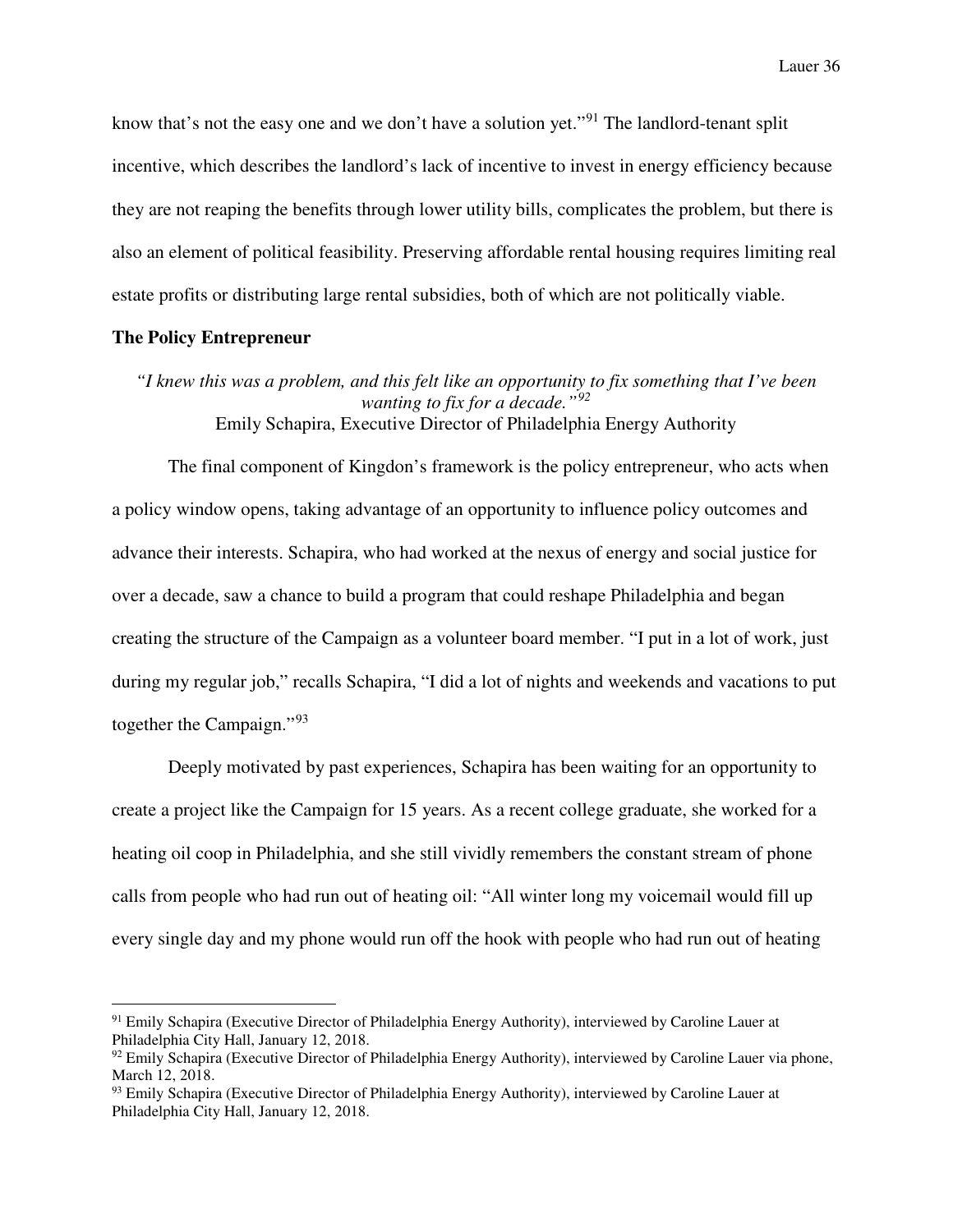oil and couldn't afford to buy more."[94](#page-36-0) Most of the people calling Schapira ran out of heating oil because of serious home disrepair, such as a "hole in their roof or a single pane, broken window."<sup>[95](#page-36-1)</sup> The problem was severe, and the intensity of the phone calls stays with Schapira to this day. "I could hear their teeth chattering inside of their own house," she recalled.<sup>[96](#page-36-2)</sup> Unable to offer any substantive assistance, Schapira spent her own money buying heating oil for people, eventually racking up tens of thousands of dollars of personal credit card debt. After five years with the organization, Schapira left because it became "too much emotionally" for her, but the intersection of energy efficiency and older, naturally occurring affordable housing remained on her radar. [97](#page-36-3)

In the Campaign, Schapira saw an opening to address an issue that had been haunting her for years. "I knew this was a problem, and this felt like an opportunity to fix something that I've been wanting to fix for a decade," she recounted in an interview, "[the heating oil co-op] was a long time ago but here was this chance right in my face to do something about this for people. It's something I've carried with me for a long time."<sup>[98](#page-36-4)</sup> She knows that these are difficult and complicated issues to address, but she sees her role clearly in developing policy options:

> If not us, then who? The answer is, frankly, then nobody. Either we do this or we don't, but it's never lost on us how important this is and how impactful this is to other people's lives. I think I have juice, so I like this environment. Probably if this were easier. I wouldn't like it as much. $99$

<span id="page-36-0"></span> $94$  Ibid.

<span id="page-36-1"></span> $95$  Ibid.

<span id="page-36-2"></span><sup>96</sup> Ibid.

<span id="page-36-3"></span> $97$  Ibid.

<span id="page-36-4"></span><sup>98</sup> Emily Schapira (Executive Director of Philadelphia Energy Authority), interviewed by Caroline Lauer via phone, March 12, 2018.

<span id="page-36-5"></span><sup>99</sup> Emily Schapira (Executive Director of Philadelphia Energy Authority), interviewed by Caroline Lauer at Philadelphia City Hall, January 12, 2018.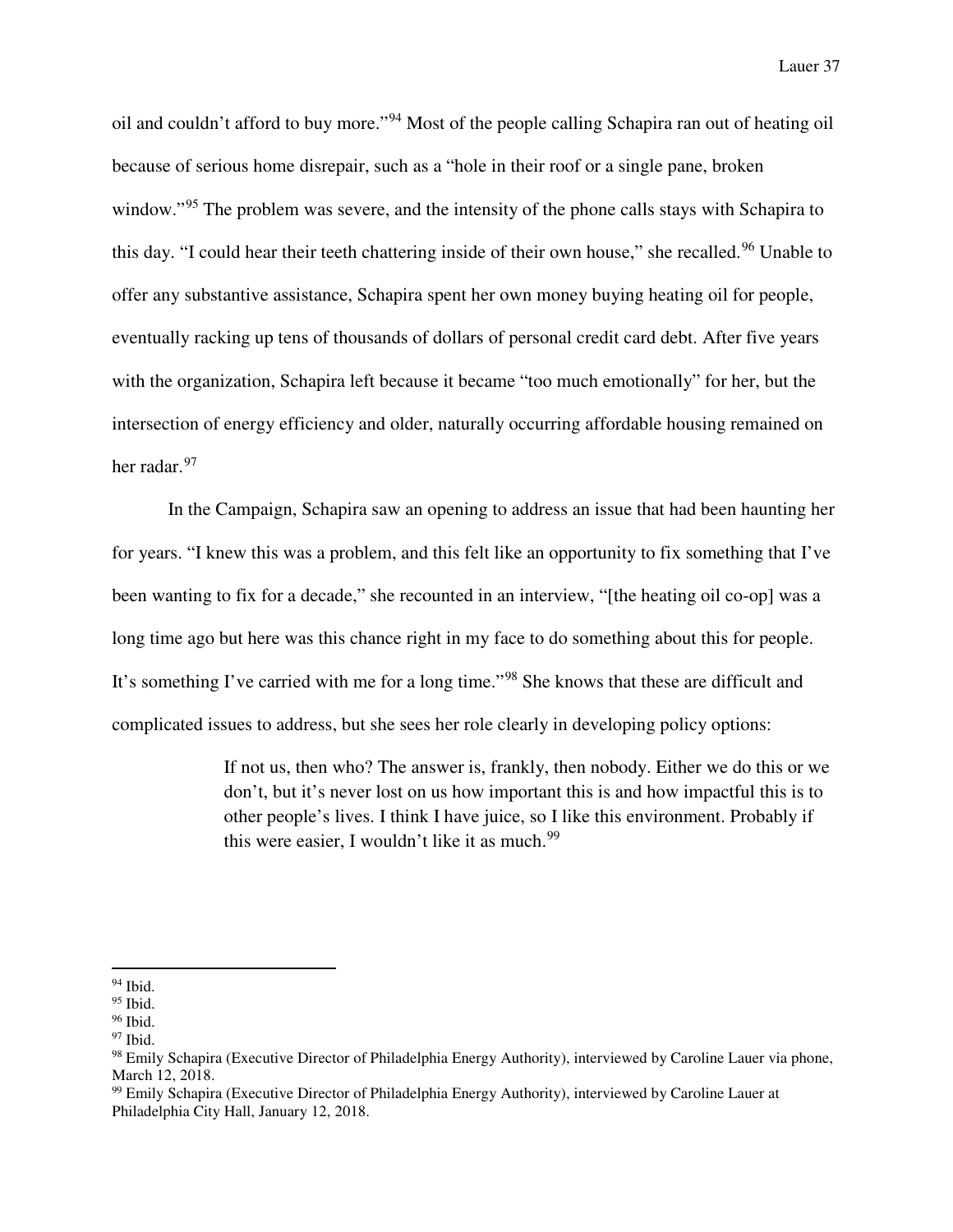In addition to her personal experiences and intrinsic motivation, Schapira is well supported by colleagues and partners associated with the Campaign. In numerous interviews with Campaign partners, their trust and respect for her was a resounding theme. 15 of 20 interviewees mentioned her enthusiasm, dedication, and knowledge as factors that motivated their participation in the Campaign. Even the Campaign's most vocal critic paused during their criticism to acknowledge Schapira's enthusiasm and say, "I dig Emily. She's infectious with her enthusiasm."<sup>[100](#page-37-0)</sup>

Schapira's energy extends to the ways in which she leads her staff and the tone she sets at the PEA. She prefers to think she directs the PEA more as a start-up than as government, emphasizing a different mindset and an unwillingness to become a big bureaucracy.

> We are trying to stay nimble. We take on things that are hairy and complicated, and that's ok. We're not afraid to fail, which I think is really tough in city government or in any government, but I've really pushed my staff and myself to be comfortable with the idea that not everything is going to work but we have to move forward quickly. Some of the pilots we have run are not the perfect iteration of this – we're trying to go into it, learn some lessons, tweak it, and make it better. None of us are career government people. We don't want to be here for the next 30 years and get a pension. Our goal is to achieve the mission, and that's really lucky. In any government situation, especially in municipal government and in a big city like Philadelphia, there's a lot of 'This is how we've always done it. This is how things are done.' We don't accept that. We haven't been around long enough for anything to have been done any sort of way. It gives us a lot of freedom to find the right way. $101$

Schapira's knowledge, enthusiasm, and past experiences positioned her well to recognize the policy window and move quickly to take action.

<span id="page-37-0"></span><sup>100</sup> Phone interview by Caroline Lauer with individual who wishes to remain anonymous, February 15, 2018.

<span id="page-37-1"></span><sup>&</sup>lt;sup>101</sup> Emily Schapira (Executive Director of Philadelphia Energy Authority), interviewed by Caroline Lauer via phone, March 12, 2018.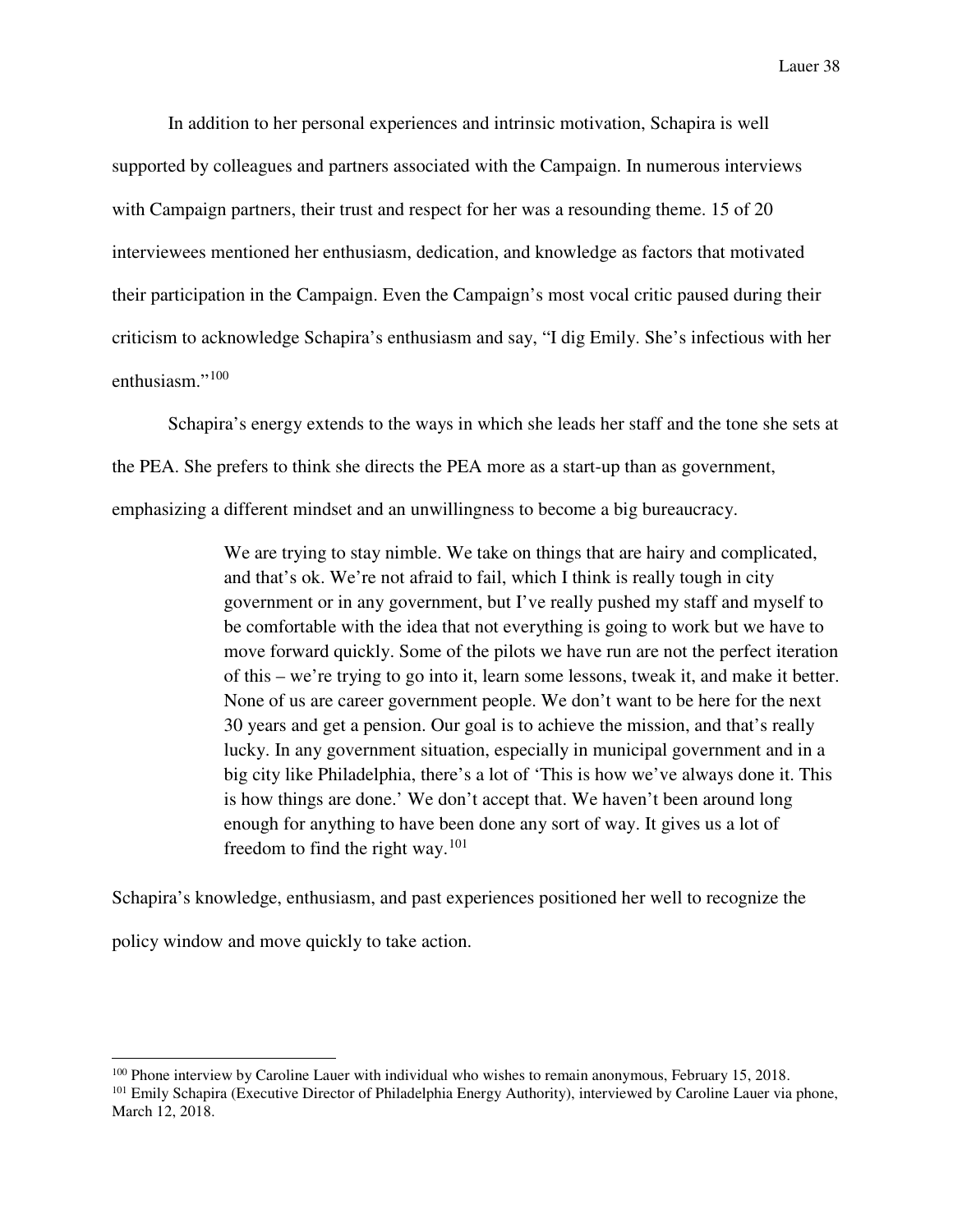### **Revisiting the Streams**



Figure 6: Problem, Politics, and Policy Streams in Philadelphia Energy Campaign

 Kingdon's multiple streams theory elucidates the conditions that led the PEC to focus on preserving affordable housing, and Figure 6 illustrates the three streams and how they interact with one another. The political stream provides the context in which the problem is defined. The problem stream is the most powerful stream, and the definition of the problem responds to the political landscape in order to generate a broad base of support. Problem and politics stream are in a positive feedback loop, as shown in the combination of red and grey streams. Eventually, the policy stream results from the interaction between problem and politics, responding to both streams.

### **DISCUSSION**

 Community development efforts that preserve affordable housing through energy efficiency are rare, but the PEC demonstrates that merging both objectives into one program is a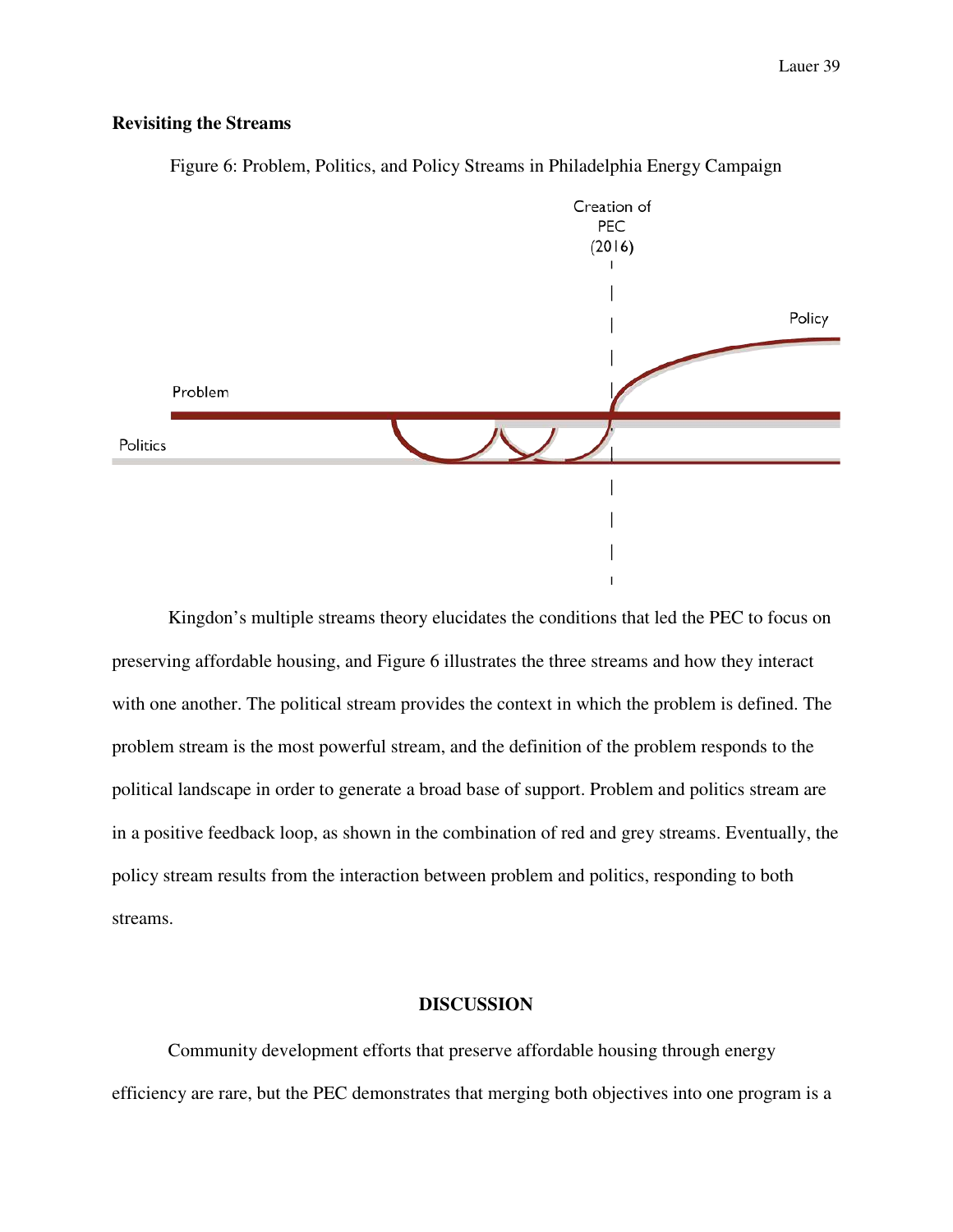viable policy option. Furthermore, the creation of the PEC without state support indicates that the viability of such projects extends to municipalities who wish to act independently. Applying Kingdon's multiple streams theory highlights that while the PEC is extraordinary, it is not the result of unprecedented strategies. Rather, the multiple streams analysis elucidates the power of capitalizing on traditional community development tools, such as stakeholder engagement and identifying the appropriate champion to lead the effort, suggesting that the silos separating energy and housing can be overcome.

This case study underscores the importance of intentionally defining "the problem" in a manner that provides multiple access points and deliverables to encourage participation and satisfy a diverse group of interests. The definition of the problem also harnessed the visceral and emotional elements of substandard housing conditions to attract supporters. Of the three streams, the problem stream was the most influential, and the framing of the problem responded to the political situation and engaged with the motivations of those in power. It capitalized on existing momentum while also advancing new objectives, creating a positive feedback loop with the politics stream. Ultimately, the policy stream, or the creation of the Philadelphia Energy Campaign, arose from these two streams. In Philadelphia, the broad problem was poverty, though different locations will have other challenges that unify diverse stakeholders.

The champion, or "policy entrepreneur," is a critical component of moving the project forward. Their ability to navigate the political stream, connect diverse interests to "the problem" through policy design, and rely on personal and professional relationships moves initiatives forward. Schapira combines true enthusiasm and passion for the topic with the nuanced understanding of the political landscape. While her intrinsic motivation and long personal relationship with energy efficiency and housing was necessary for the PEC because of its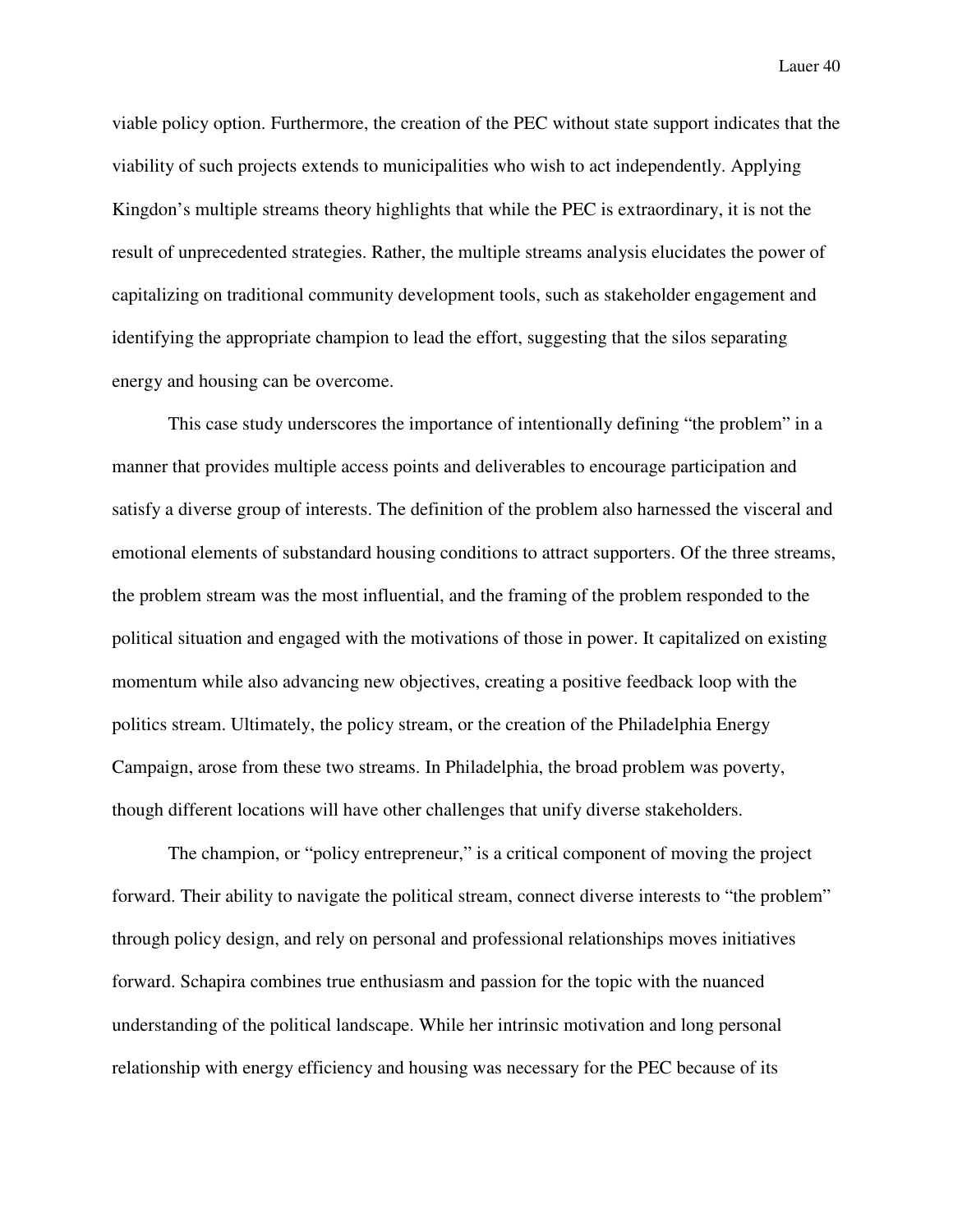novelty, it is not an essential characteristic for advocates of future efforts. The power of example from the PEC can mitigate the absence of Schapira's deep connection to the problem; however, it is still critical to have a champion that brings strong relationships and a nuanced understanding of the problem and political landscapes.

The approach to public-private partnerships embodied in the policy stream informs both practice and academic debates. The promise of future economic growth in exchange for immediate benefits facilitated the implementation of pilot projects, and it developed a market that the PEA deemed essential to their long-term sustainability. Developing mechanisms for the Campaign's work to become self-sustaining was necessary for an office of five to lead a \$1 billion, and it is important yet simple tactic for other small, young organizations to emulate. Within the field of environmental gentrification, public-private partnerships are critiqued as trickle-down approaches that neglect marginalized groups in favor of economic interests. The PEC's approach to public-private partnership structure subverts the traditional model that assumes positive outcomes for all by ensuring the first set of benefits come to the more vulnerable population – low-income residents – while promising future wins to large companies who have an interest in expanding the market for their products and services. Once again, the methods to accomplish this are not novel, but rather they require intentionality to create a structure for distributing benefits.

Finally, the case study of the PEC provides a counterexample to environmental gentrification's argument that climate investments lack or subordinate equity considerations, and it begins to answer the questions posed at the beginning of this paper that are at the frontier of knowledge in the field of environmental gentrification. What policies have local municipal agencies developed that specifically benefit disadvantaged communities? Under what conditions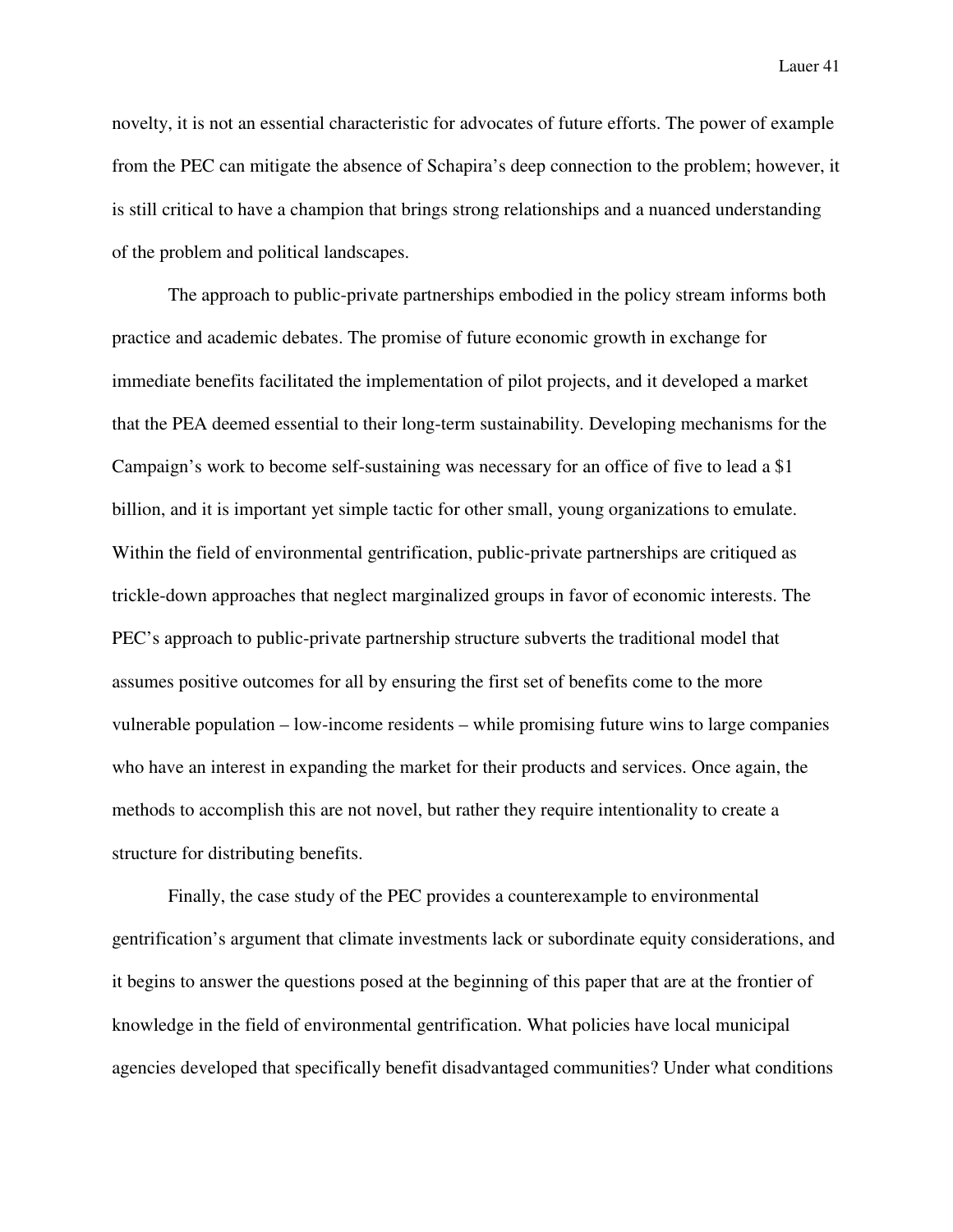do they develop and implement these proposals?[102](#page-41-0) The PEC's dedication to preserving existing affordable housing while reducing energy consumption provides a case of a local municipal climate policy developed to specifically benefit disadvantaged communities. Understanding how efforts such as the PEC were created is critical for the development of more holistic and equitable climate investments in the future.

 Research on the origin of the PEC delivers helpful insights for practitioners and academics, but it warrants additional research. The Campaign is structured to include equity considerations as a core tenet, but will it be successful in this regard? It's possible that despite its intentions, the PEC will lead to unintended consequences such as displacement, gentrification, or higher property values that bar low-income residents from entering the housing market. How would this change the existing network of supporters? As the PEC grows, will relationships remain strong or fracture? While the broad conception of the problem has been essential thus far, it could pose threats to the strength of relationships and the ability to communicate amongst partners in the future. Will the Campaign be able to continue if key advocates such as Clarke or Schapira were to leave? Clarke's position as an elected official is vulnerable each election season, and personal or professional reasons could take Schapira away from her work, and either's absence could derail future success. Though many questions about the future of the Campaign remain, it continues to be an excellent example for other municipalities who hope to establish similar programming.

<span id="page-41-0"></span><sup>102</sup> Shi et al., "Roadmap towards Justice in Urban Climate Adaptation Research."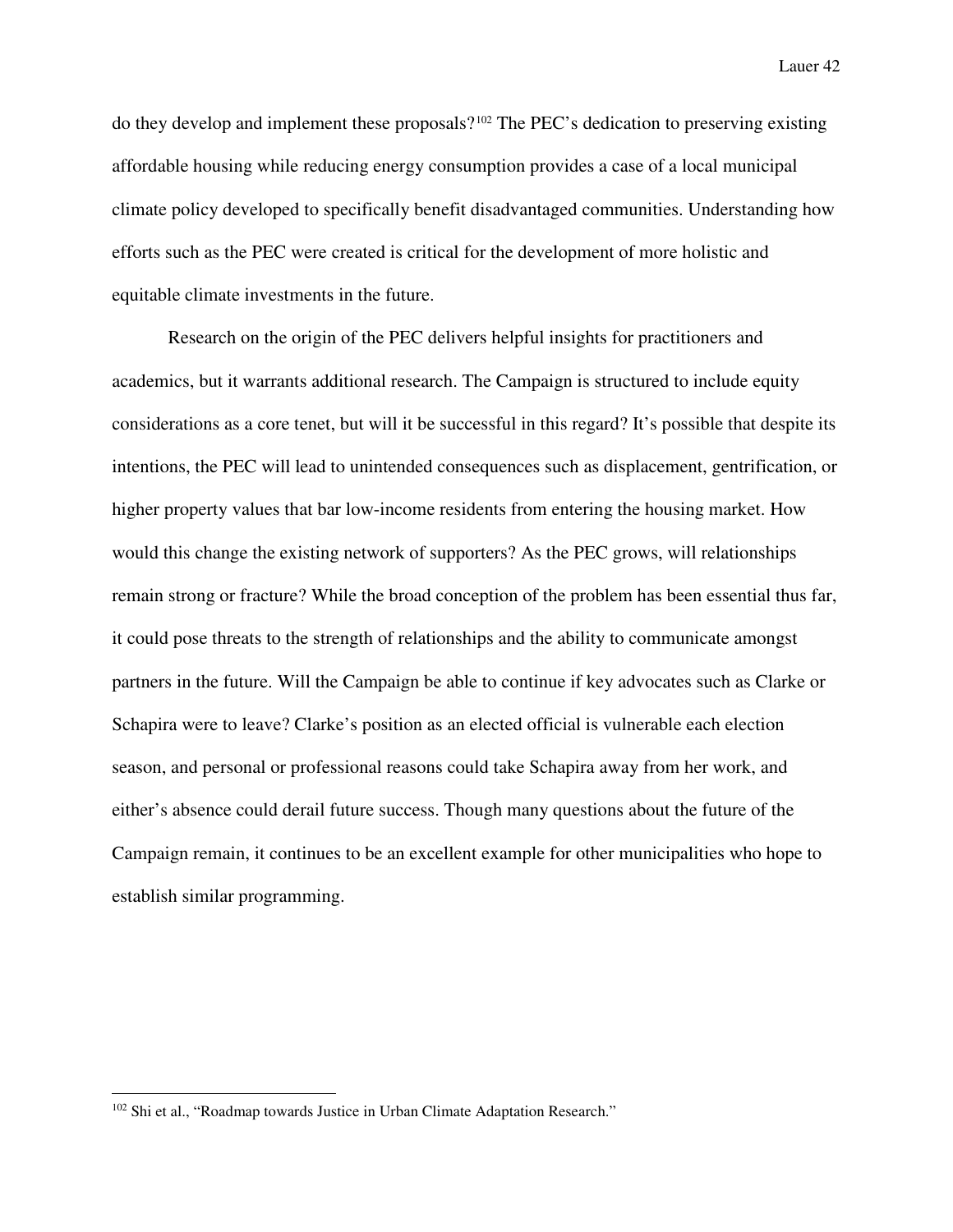# APPENDIX 1: Participating Organizations (in alphabetical order)

BlocPower CMC Energy Services Community Life Improvement Program Energy Coordinating Agency Friends Rehabilitation Program Habitat for Humanity Philadelphia Healthy Rowhouse Project Mission First Housing Group Philadelphia Association of Community Development Corporations Philadelphia City Council Philadelphia Corporation for Aging Philadelphia Energy Authority Philadelphia Energy Office Philadelphia Gas Works Philadelphia Housing Authority Philadelphia Office of Sustainability Rebuilding Together Philadelphia Reinvestment Fund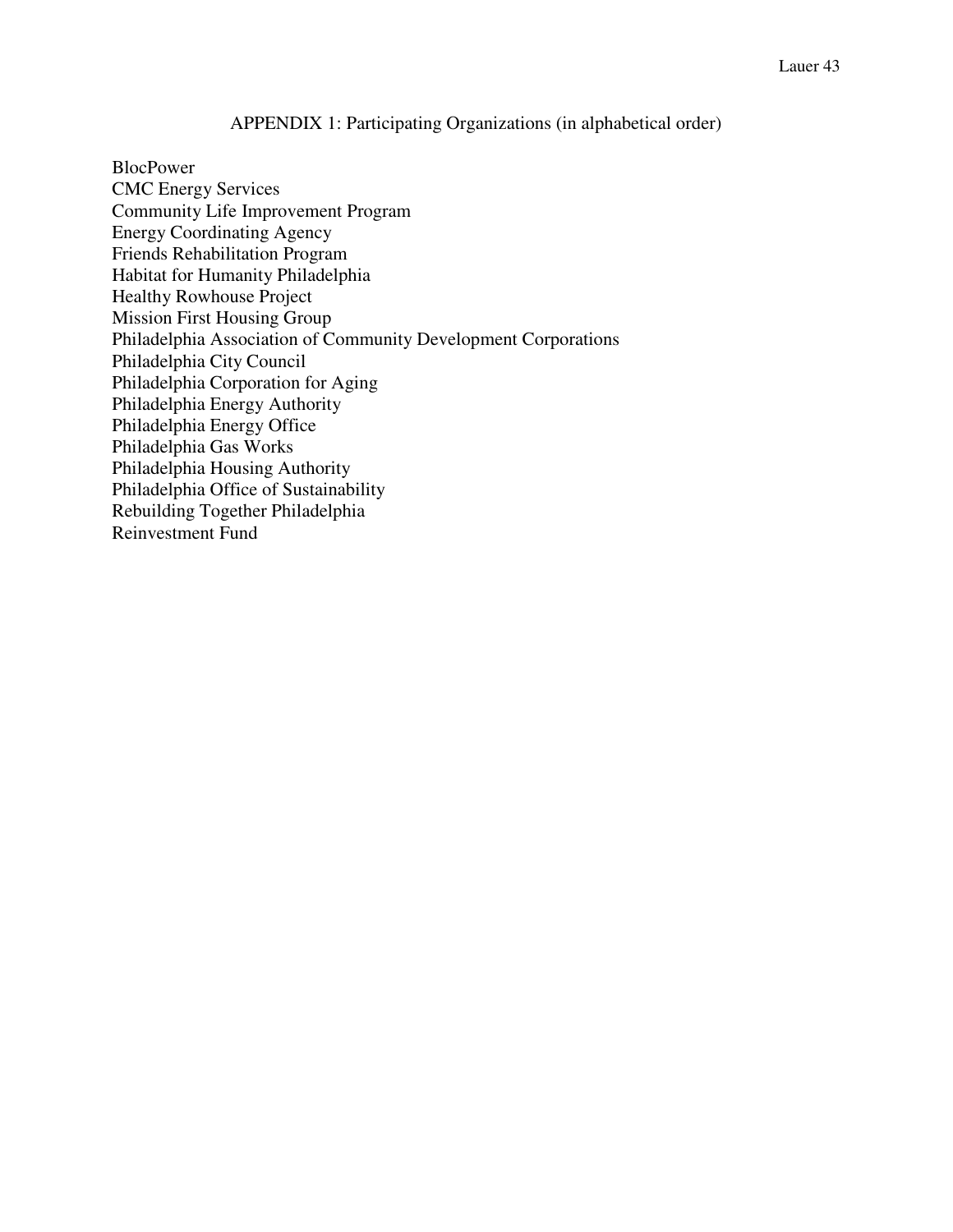## APPENDIX 2: Interview Questions

*Only a selection of the questions below were asked in the interviews, and each subset was crafted to suit the individual respondent. This list encompasses all of the questions that were formally asked at some point during an interview.* 

- 1. What is your role within the Philadelphia Energy Campaign?
- 2. When did your organization become involved in the Campaign?
- 3. When the campaign was announced, a broad array of groups came out in support of it. How were those coalitions built before the announcement to generate this support?
- 4. The Campaign is very explicit about its focus on social equity. In the initial report you published on the campaign, the first key priority reads as follows:

*"The Campaign is focused on equity and Philadelphia communities. It is an energy campaign for our citizens and their homes and their neighborhoods, not for the big office buildings of Center City. The local rec center, the branch library, the police station, the firehouse, the corner food store and the local restaurant – all will be recruited to receive energy retrofits. The Campaign will show that energy conservation and clean renewable energy benefit everyone. Fairness demands the benefits to be equitably distributed to all citizens."*

How did such an explicit focus on equity come in to the project? Can you explain that process more for me?

- 5. The Campaign is very bold and ambitious, and it lists a variety of objectives and public benefits that will result from the campaign, such as job creation, job training, social equity, housing preservation, carbon reduction, public health and neighborhood stabilization. How do you balance these co-benefits?
- 6. Is there one objective that is the most important? If so, what is it?
- 7. How do you define neighborhood stabilization?
- 8. The second goal of the Campaign, after creating 10,000 jobs over 10 years, is "strengthen communities." How do you define a strengthened community and what metrics will you use to measure this?
- 9. You spoke earlier about the coalition building done before the Campaign was launched. How would you describe those coalitions now? How do you all work together?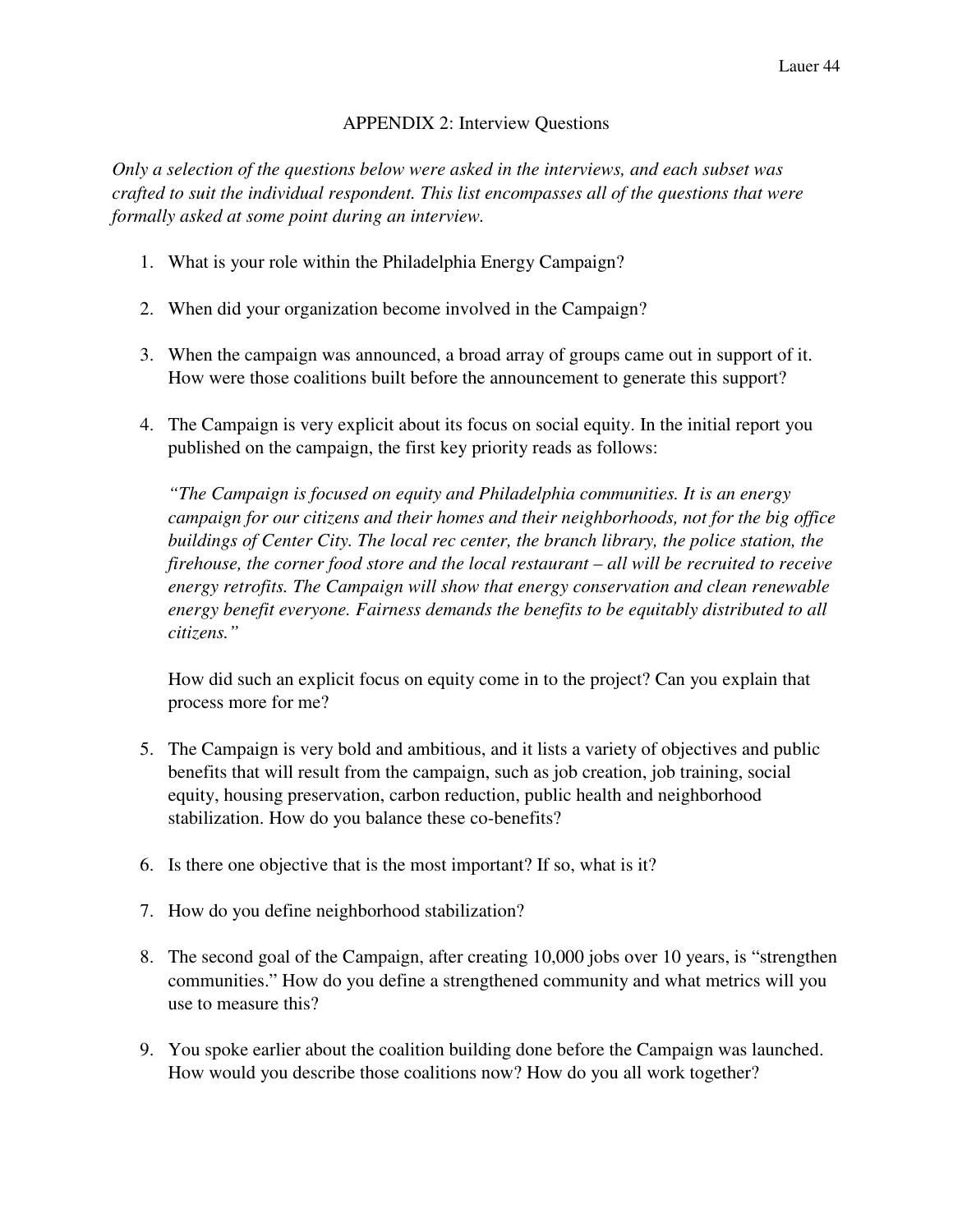- 10. Are there any challenges to working with so many partners? What are the strengths of this approach?
- 11. Who provides the private financing?
	- a. Have you been successful attracting new financing, and what is your relationship like with those partners?
- 12. Do you all share a common vision of success for the Campaign?
- 13. In regards to the co-benefits discussed earlier do you ever feel like there is competition between the various partners to advance some benefits over others?
- 14. The PEA has used the phrase "neighborhood driven" to describe the Campaign. How do you define "neighborhood driven"?
- 15. Are there specific neighborhoods that you are prioritizing (of those that are eligible 50% of block is  $\leq 80\%$  AMI), or are you working with anyone who is eligible?
- 16. How did PEA decide to intervene in the realm of affordable housing?
- 17. How do you feel about PEA's decision to intervene in the realm of affordable housing?
- 18. I know the EnergyFIT program was an important precedent for the Campaign. What parts of the EnergyFIT program did the Campaign want to emulate?
- 19. How does the Campaign differ from the EnergyFIT program?
- 20. Were there any other precedents that you sought to model for your residential programs? Vice versa, were there programs that had elements you specifically wanted to avoid/reverse?
- 21. Was there any academic literature that you referred to during the planning process of the LMI Residential portion of the campaign?
- 22. What is your relationship like with other city officials, community-based organizations, or other entities involved with preserving affordable housing in Philadelphia?
- 23. How do you define "preserve existing affordable housing"?
- 24. What is your relationship like with existing low-income energy efficiency programs, such as Basic Systems Repair Program (BSRP), Weatherization Assistance Program (WAP), and Adaptive Modification Program (AMP) administered by the Philadelphia Housing Development Corporation, as well as state and utility led programs?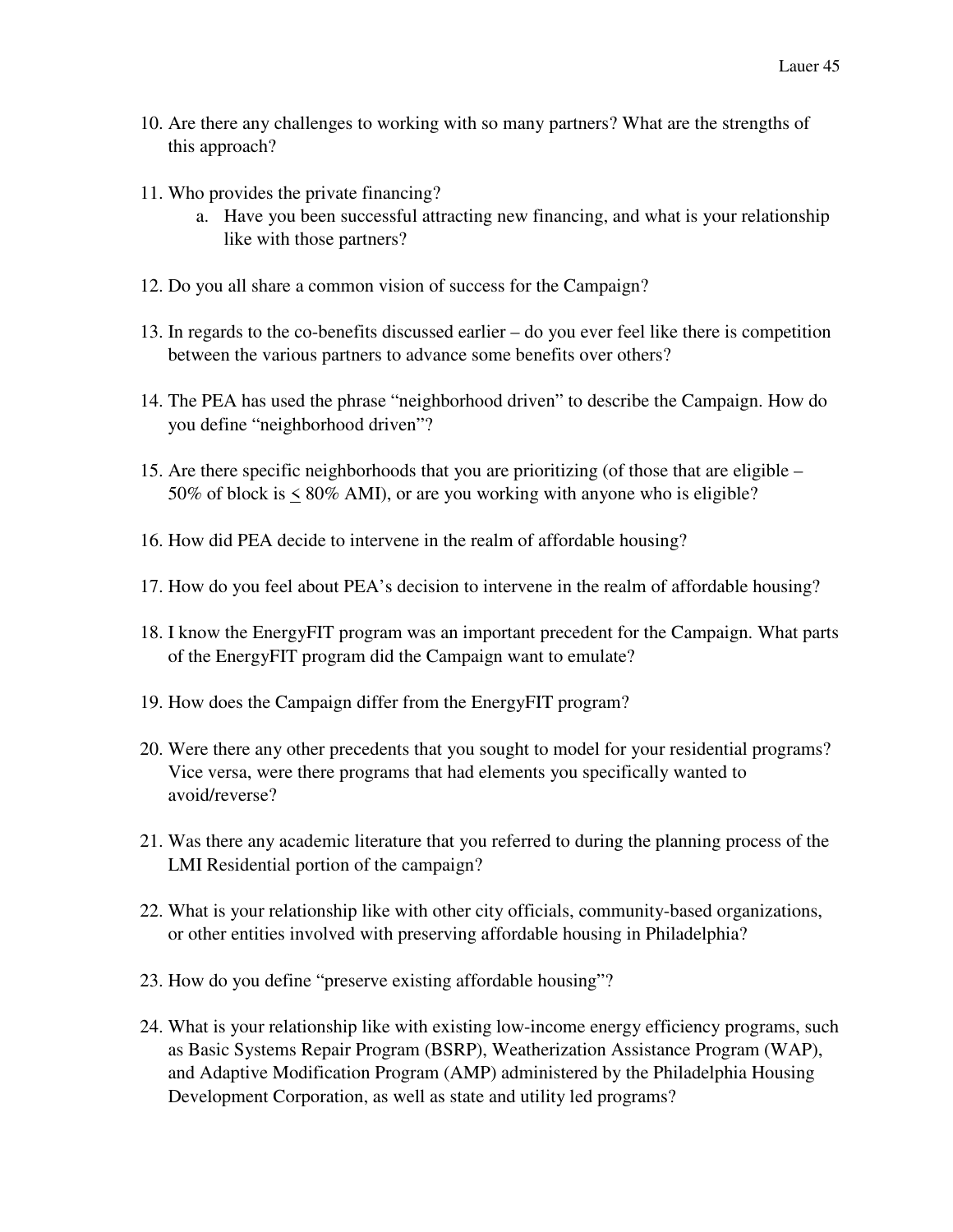- 25. Can you tell me more about the voluntary green and affordable housing pilot?
- 26. What incentives is PEA developing to preserve affordability?
- 27. How many properties have participated thus far? Are any of the projects completed?
- 28. Have you encountered any obstacles thus far? If so, what were they?
- 29. What does success look like to you in this sector of the Campaign?
- 30. Are there other city officials or organization leaders that stand out that I should speak with?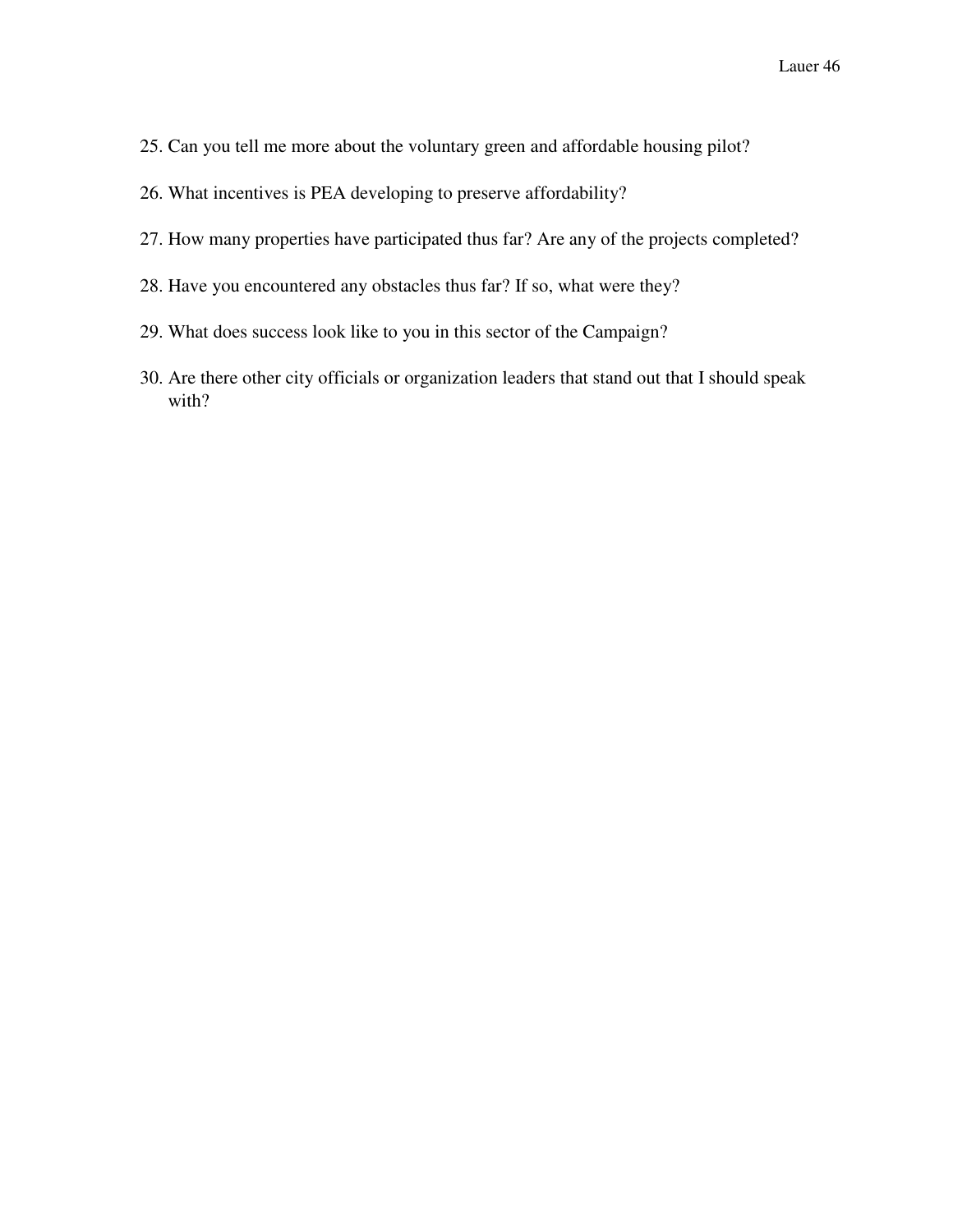## WORKS CITED

- Adam Eckerd. "Cleaning Up Without Clearing Out? A Spatial Assessment of Environmental Gentrification." *Urban Affairs Review* 47, no. 1 (2011): 31–59.
- Alon Abramson. "Residential Energy Consumption Survey: Implications for Philadelphia." *Philadelphia Energy Authority: News and Events* (blog), March 12, 2018. http://www.philaenergy.org/residential-energy-consumption-survey-implications-forphiladelphia/.
- City of Philadelphia. Bill No. 100163-AA (2010).

———. "Municipal Energy Master Plan for the Built Environment." Philadelphia, PA, September 2017.

https://beta.phila.gov/media/20170927092513/MunicipalEnergyMasterPlan.pdf.

-. "Philadelphia 2035: Citywide Vision." Philadelphia, PA, June 2011. http://www.phila.gov/CityPlanning/plans/District%20Plans%20Library/Philadelphia2035 CitywideVision\_reduced.pdf.

- City of Philadelphia Office of Sustainability. "Greenworks: A Vision for a Sustainable Philadelphia." Philadelphia, PA: City of Philadelphia, November 2, 2016. https://beta.phila.gov/documents/greenworks-a-vision-for-a-sustainable-philadelphia/.
	- ———. "Greenworks Equity Index." Greenworks, September 13, 2017. https://beta.phila.gov/departments/office-of-sustainability/greenworks/greenworksequity-index/.
	- -. "Greenworks Sustainability Plan 2009 2015." Philadelphia, PA, 2009.
- "Council President Darrell L. Clarke: District 5." City Council Philadelphia, n.d. http://phlcouncil.com/DarrellClarke/.
- H. Spencer Banzhaf, and Eleanor McCormick. "Moving Beyond Cleanup: Identifying the Crucibles of Environmental Gentrification." United States Environmental Protection Agency, 2007.
- Hamil Pearsall, and Isabelle Anguelovski. "Contesting and Resisting Environmental Gentrification: Responses to New Paradoxes and Challenges for Urban Environmental Justice." *Sociological Research Online* 21, no. 3 (August 31, 2016). http://www.socresonline.org.uk/21/3/6/6.pdf.
- Herbert B. Ershkowitz. "Philadelphia Gas Works." The Encyclopedia of Greater Philadelphia, 2015. http://philadelphiaencyclopedia.org/archive/philadelphia-gas-works/.
- "How City Council Works." Philadelphia, PA: The Committee of Seventy, 2015.

Joan Fitzgerald, and Jennifer Lenhart. "Eco-Districts: Can They Accelerate Urban Climate Planning?" *Environment and Planningg C: Government and Policy* 34 (2016): 364–80.

- John Kingdon. *Agendas, Alternatives, and Public Policies*, 1984.
- Joint Center for Housing Studies of Harvard University. "The State of the Nation's Housing." Cambridge, MA: Joint Center for Housing Studies of Harvard University, 2017. http://www.jchs.harvard.edu/sites/jchs.harvard.edu/files/harvard\_jchs\_state\_of\_the\_natio ns\_housing\_2017.pdf.
- Larry Eichel. "Philadelphia's Poor: Who They Are, Where They Live, and How That Has Changed." Philadelphia, PA: The Pew Charitable Trusts, November 15, 2017. http://www.pewtrusts.org/en/research-and-analysis/reports/2017/11/philadelphias-poor.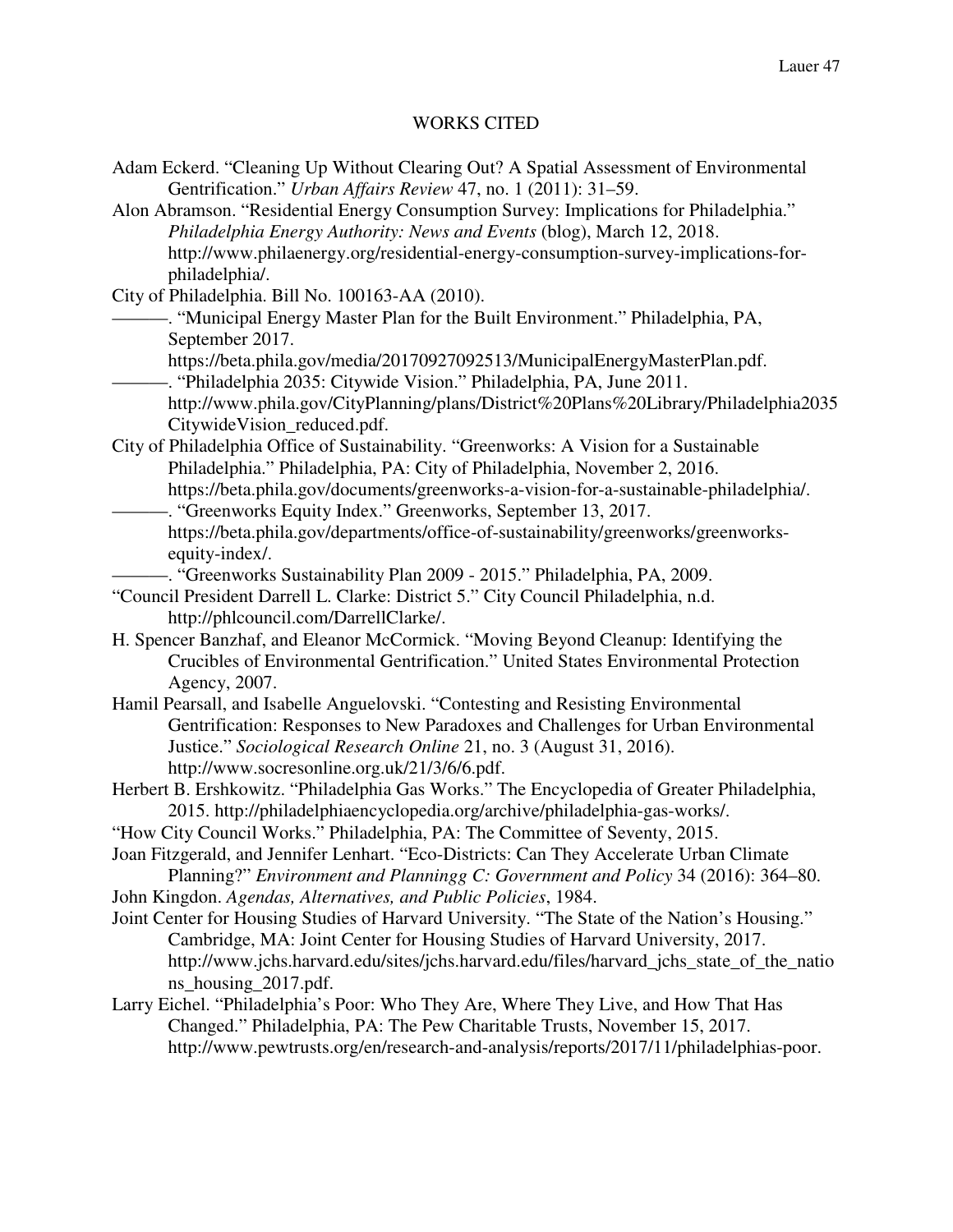- Linda Shi, Eric Chu, Isabelle Anguelovski, Alexander Aylett, Jessica Debats, Kian Goh, Todd Schenk, et al. "Roadmap towards Justice in Urban Climate Adaptation Research." *Nature Climate Change* 6 (2016): 131–37.
- Melissa Checker. "Wiped Out by the 'Greenwave': Environmental Gentrification and the Paradoxical Politics of Urban Sustainability." *City & Society* 23, no. 2 (December 2011): 210–29.
- Melissa Romero. "53 Percent of Philly Renters Are Cost-Burdened, Says New Report." *Curbed Philadelphia*. November 9, 2017.

https://philly.curbed.com/2017/11/9/16622962/philadelphia-renters-cost-burdenedstatistics.

- ———. "Philly Puts \$100M toward City's Free Home Repair Assistance Program." *Curbed Philadelphia*. May 18, 2017. https://philly.curbed.com/2017/5/18/15657936/philadelphiafree-home-repair-programs.
- Michael Quinn Patton. *Qualitative Research and Evaluation Methods*. 3rd ed. Thousand Oaks, California: Sage Publications, Inc., 2002.
- Milena Buchs, Nicholas Bardsley, and Sebastian Duwe. "Who Bears the Brunt? Distributional Effects of Climate Change Mitigation Policies." *Critical Social Policy* 31, no. 2 (2011): 285–307.
- National Governors Association. "Current Governors." Current Governors, 2018. https://www.nga.org/cms/governors/bios.
- Philadelphia Energy Authority. "About PEA," n.d. http://www.philaenergy.org/about-pea/. ———. "Residential." Programs-Initiatives, n.d. http://www.philaenergy.org/programsinitiatives/residential/.
- ———. "The Philadelphia Energy Campaign: A Ten Year, Neighborhood Driven Program." Philadelphia, PA, 2016.
- "Philadelphia Energy Campaign: Update and Path Forward." Philadelphia, PA: Philadelphia Energy Authority, December 2016.
- "Philadelphia's Councilmanic Prerogative: How It Works and Why It Matters." Philadelphia, PA: The Pew Charitable Trusts, July 2015.

- "Quadrennial Energy Review." Washington D.C.: Department of Energy, 2015.
- Sarah Dooling. "Ecological Gentrification: A Research Agenda Exploring Justice in the City." *International Journal of Urban and Regional Research* 33.3 (September 2009): 621–39.
- Sarah Stachowiak. "Pathways to Change: 10 Theories to Inform Advocacy and Policy Change Efforts." Washington D.C.: Center for Evaluation Innovation, 2013.
- Shi, Linda, Eric Chu, Isabelle Anguelovski, Alexander Aylett, Jessica Debats, Kian Goh, Todd Schenk, et al. "Roadmap towards Justice in Urban Climate Adaptation Research." *Nature Climate Change* 6, no. 2 (January 27, 2016): nclimate2841. https://doi.org/10.1038/nclimate2841.
- State of Pennsylvania. "Pennsylvania House of Representatives." Pennsylvania House of Representatives, 2018. http://www.house.state.pa.us/.
- -. "Pennsylvania State Senate." Pennsylvania State Senate, 2018. http://www.pasen.gov/.
- "The Housing Challenge." Healthy Rowhouse Project, n.d. http://healthyrowhouse.org/.
- "Understanding the Need." Healthy Rowhouse Project, n.d.

http://healthyrowhouse.org/understanding-the-need/.

http://www.pewtrusts.org/~/media/assets/2015/07/philadelphia-councilmanic-report- final--web-v2.pdf?la=en.